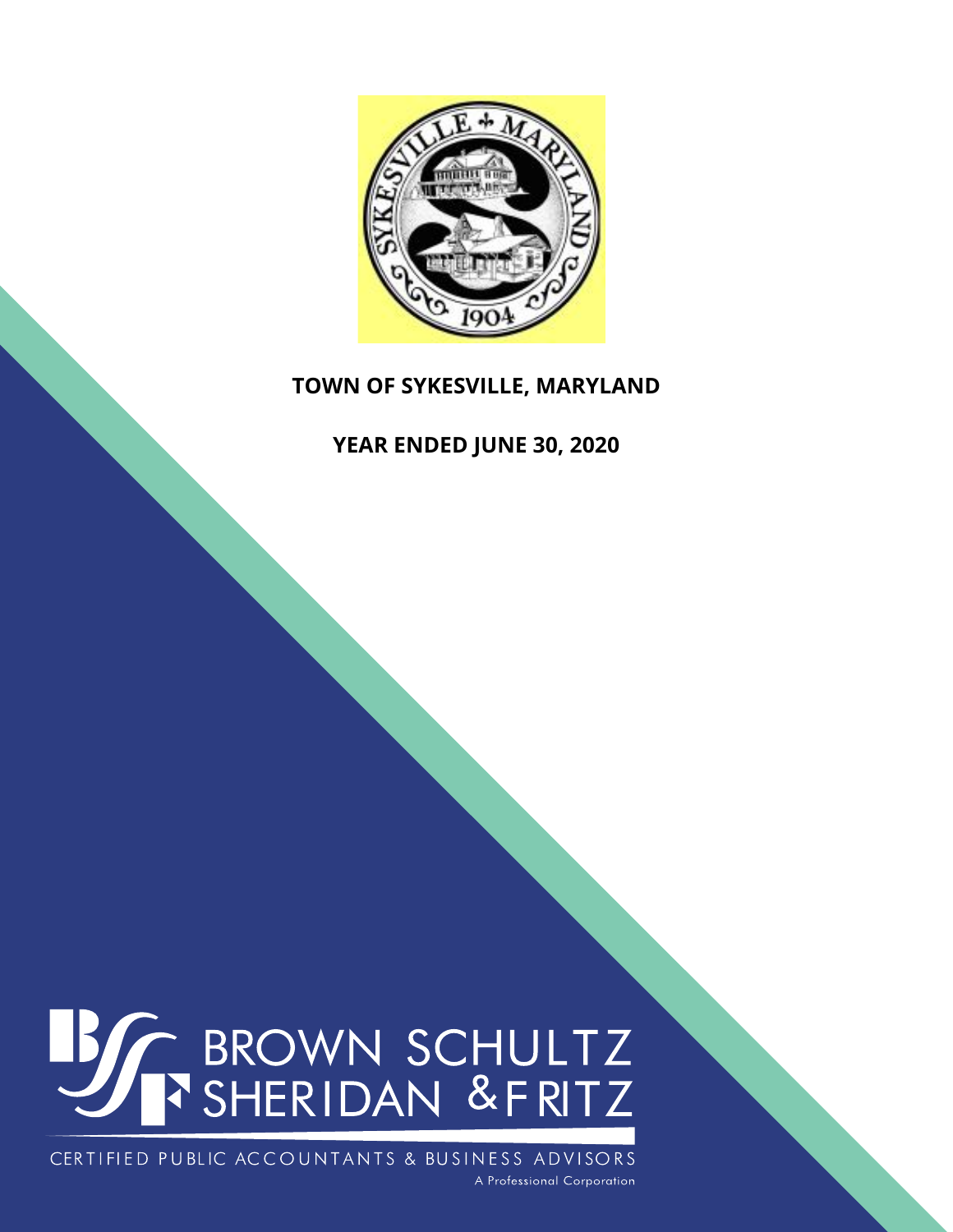YEAR ENDED JUNE 30, 2020

## TABLE OF CONTENTS

|                                                                                                                                               | Page      |
|-----------------------------------------------------------------------------------------------------------------------------------------------|-----------|
| Independent auditor's report                                                                                                                  | $1 - 2$   |
| Management's discussion and analysis (unaudited)                                                                                              | $3-10$    |
| <b>Basic financial statements:</b>                                                                                                            |           |
| Government-wide financial statements                                                                                                          |           |
| Statement of net position                                                                                                                     | $11 - 12$ |
| <b>Statement of activities</b>                                                                                                                | 13        |
| Fund financial statements:                                                                                                                    |           |
| Balance sheet - governmental funds                                                                                                            | 14        |
| Reconciliation of the balance sheet - governmental funds to the<br>statement of net position                                                  | 15        |
| Statement of revenues, expenditures and changes in fund balances -<br>governmental funds                                                      | 16        |
| Reconciliation of the statement of revenues, expenditures and<br>changes in fund balances - governmental funds to the statement of activities | 17        |
| Notes to basic financial statements                                                                                                           | 18-47     |
| Required supplementary information:                                                                                                           |           |
| Budgetary comparison schedule - general fund (unaudited)                                                                                      | 48        |
| Schedule of the Town's proportionate share of the net pension liability (unaudited)                                                           | 49        |
| Schedule of Town contributions (unaudited)                                                                                                    | 50        |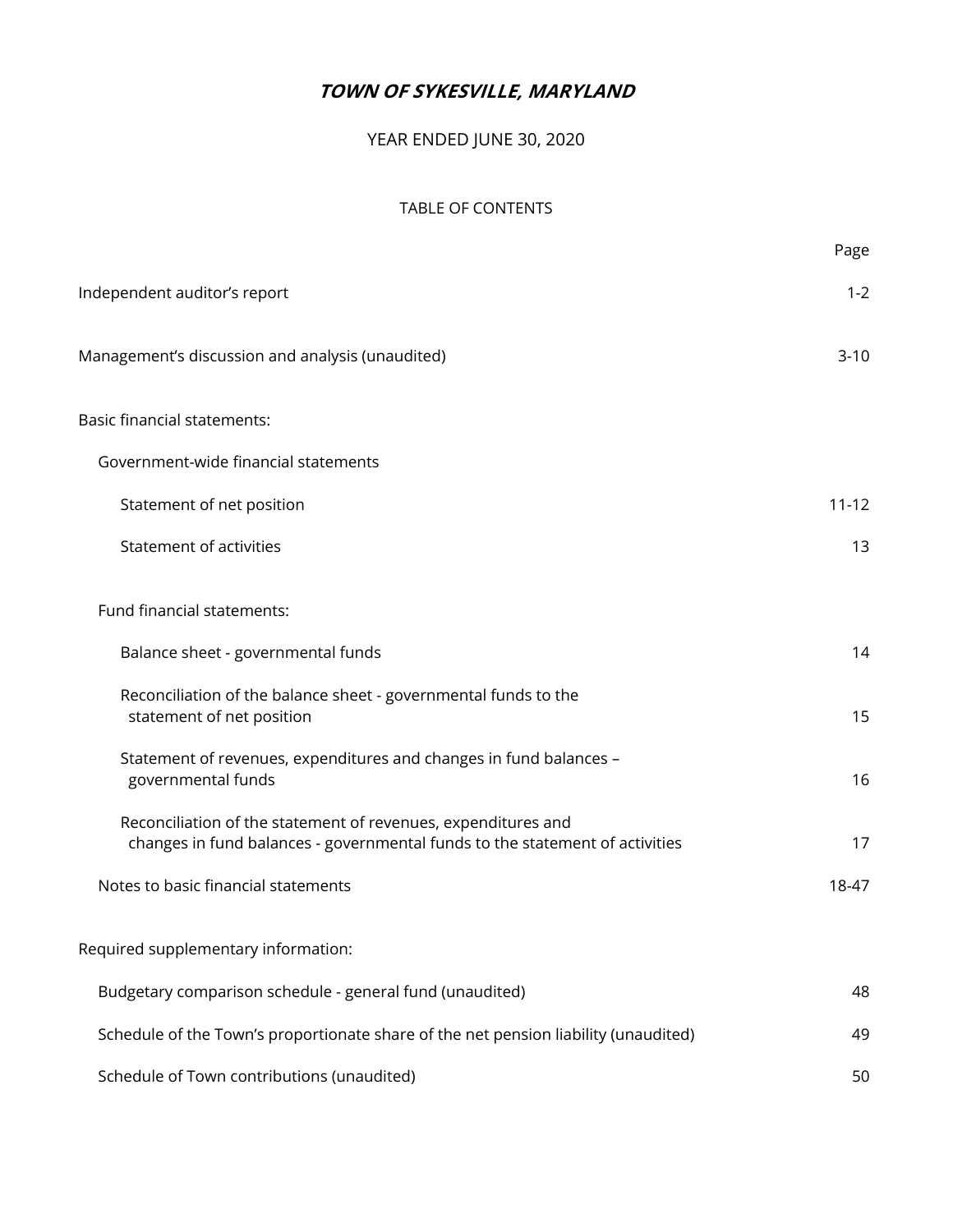

A Professional Corporation

Independent Auditor's Report

The Honorable Mayor and Members of the Town Council Town of Sykesville, Maryland Sykesville, Maryland

#### **Report on the Financial Statements**

We have audited the accompanying financial statements of the governmental activities and each major fund of the Town of Sykesville, Maryland (the Town), as of and for the year ended June 30, 2020 and the related notes to the financial statements which collectively comprise the Town's basic financial statements as listed in the table of contents.

#### **Management's Responsibility for the Financial Statements**

The Town's management is responsible for the preparation and fair presentation of these financial statements in accordance with accounting principles generally accepted in the United States of America; this includes the design, implementation and maintenance of internal control relevant to the preparation and fair presentation of financial statements that are free from material misstatement, whether due to fraud or error.

#### **Auditor's Responsibility**

Our responsibility is to express opinions on these financial statements based on our audit. We conducted our audit in accordance with auditing standards generally accepted in the United States of America. Those standards require that we plan and perform the audit to obtain reasonable assurance about whether the financial statements are free from material misstatement.

An audit involves performing procedures to obtain audit evidence about the amounts and disclosures in the financial statements. The procedures selected depend on the auditor's judgment, including the assessment of the risks of material misstatement of the financial statements, whether due to fraud or error. In making those risk assessments, the auditor considers internal control relevant to the entity's preparation and fair presentation of the financial statements in order to design audit procedures that are appropriate in the circumstances, but not for the purpose of expressing an opinion on the effectiveness of the entity's internal control. Accordingly, we express no such opinion. An audit also includes evaluating the appropriateness of accounting policies used and the reasonableness of significant accounting estimates made by management, as well as evaluating the overall presentation of the financial statements.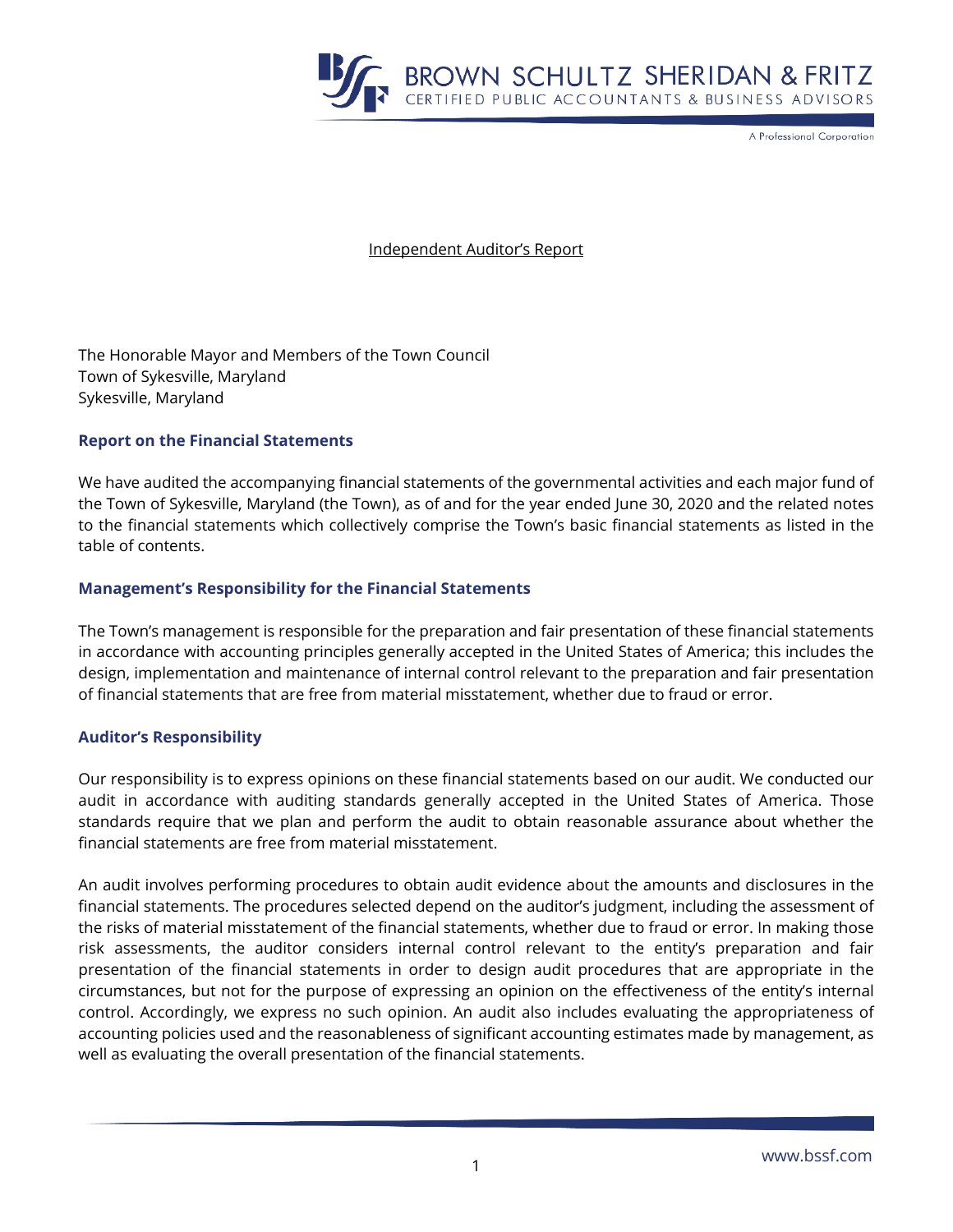We believe that the audit evidence we have obtained is sufficient and appropriate to provide a basis for our audit opinions.

#### **Opinions**

In our opinion, the financial statements referred to above present fairly, in all material respects, the respective financial position of the governmental activities and each major fund of the Town of Sykesville, Maryland, as of June 30, 2020, and the respective changes in financial position for the year then ended in accordance with accounting principles generally accepted in the United States of America.

#### **Other Matters**

#### *Required Supplementary Information*

Accounting principles generally accepted in the United States of America require that the management's discussion and analysis, budgetary comparison schedule - general fund, schedule of the Town's proportionate share of the net pension liability, and schedule of Town contributions on pages 3 through 14, 52, 53, and 54, respectively, be presented to supplement the basic financial statements. Such information, although not a part of the basic financial statements, is required by the Governmental Accounting Standards Board, who considers it to be an essential part of financial reporting for placing the basic financial statements in an appropriate operational, economic or historical context. We have applied certain limited procedures to the required supplementary information in accordance with auditing standards generally accepted in the United States of America, which consisted of inquiries of management about the methods of preparing the information and comparing the information for consistency with management's responses to our inquiries, the basic financial statements and other knowledge we obtained during our audit of the basic financial statements. We do not express an opinion or provide any assurance on the information because the limited procedures do not provide us with sufficient evidence to express an opinion or provide any assurance.

Brown Schultz Skeidan's Fitz

Westminster, Maryland January 12, 2021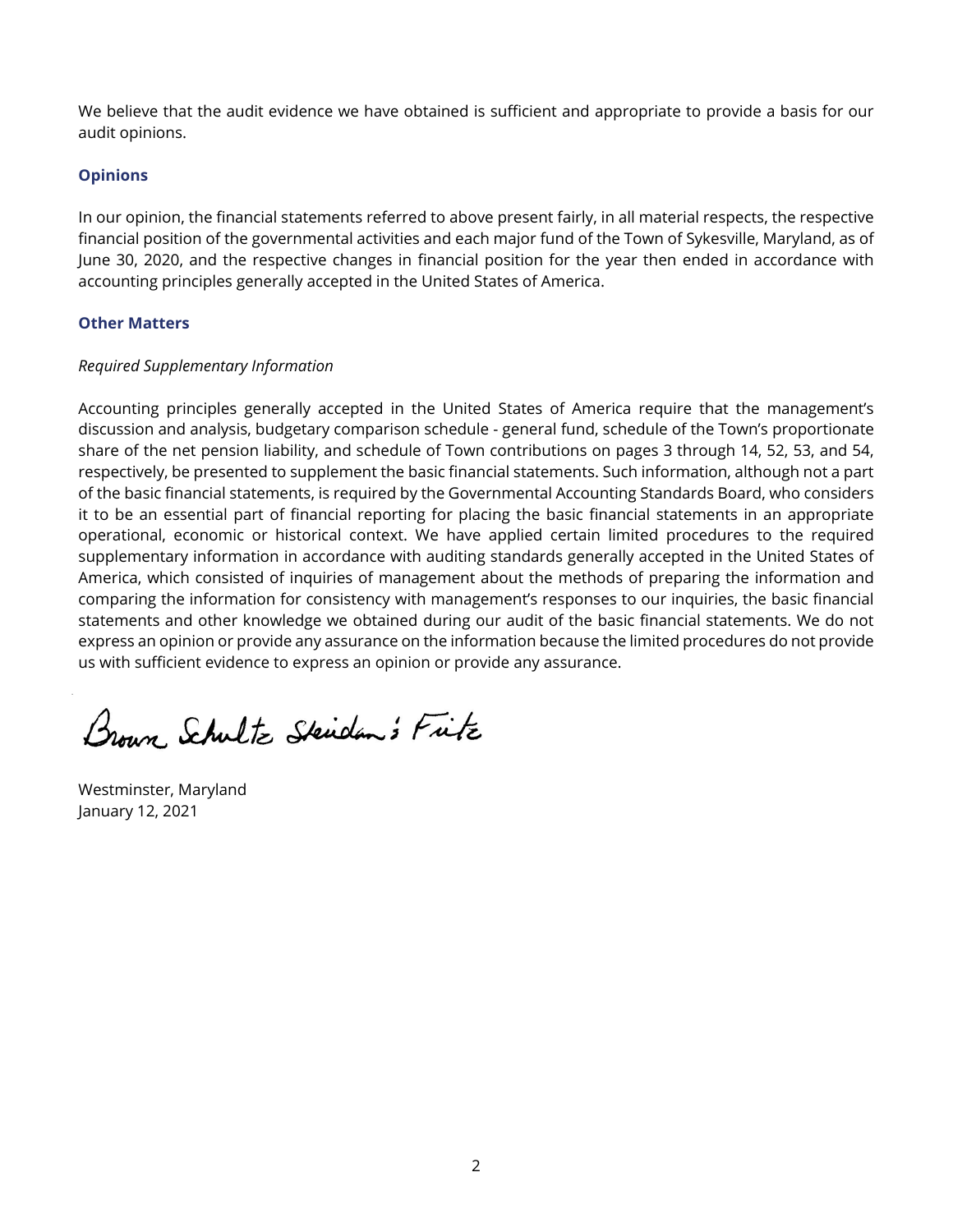## MANAGEMENT'S DISCUSSION AND ANALYSIS FOR THE YEAR ENDED JUNE 30, 2020 UNAUDITED

**This discussion and analysis of the Town of Sykesville's financial performance provides an overview of the Town's financial activities for the fiscal year ended June 30, 2020. Please read it in conjunction with the accompanying basic financial statements and the accompanying notes to those financial statements. The emphasis of discussion about these statements will be on current year data.** 

#### **FINANCIAL HIGHLIGHTS**

- 1. The assets of the Town exceeded its liabilities at the close of the most recent fiscal year by \$14,175,226.
- 2. Total net assets increased by \$1,406,794 mainly related to a capital asset contribution of \$1,499,004 from the County for a stormwater management facility.
- 3. As of the close of the current fiscal year, the Town's governmental funds reported combined ending fund balances of \$6,291,314, an increase of \$188,570 in comparison to the prior year balance of \$6,102,744.
- 4. The unassigned portion of the above \$6,291,314 equals \$2,231,399. The Town maintains a fund balance policy that establishes a stabilization reserve to protect the Town against significant unanticipated budget shortfalls. A stabilization reserve of \$1,000,000 has currently been established leaving \$1,231,399 as the true unassigned fund balance.
- 5. The Town amended its capital reserve policy to tie directly back to the adopted Capital Improvement Plan. The purpose of this reserve is to have guaranteed funds available for capital projects or one-time purchases greater than \$10,000, to provide funds for planned and anticipated projects, and to allow for completion of projects in a timely manner that is not dependent on the Town's cash flow. As of the June 30, 2020, a capital reserve of \$648,700 has been assigned of which, \$276,000 has been reserved for FY21.
- 6. A new reserve account was established, which is dedicated for street repaving efforts, in an amount of \$250,000. The Town has an annual repaving expense that is covered from Highway User Revenues; however, this revenue account is a regular topic on a state level for potential reallocation. This reserve account is to ensure that future repaving efforts will not be immediately impacted if Highway User Funds are reduced or eliminated in the future.
- 7. During FY19, the Town was awarded a grant from the Department of Natural Resources Program Open Space for FY19 for new playground equipment at Cooper Park. Due to COVID-19, these funds were not used during FY20 but reallocated to FY21 in which the project is scheduled to be completed.
- 8. During FY19, the Town was awarded a \$150,000 grant from the Department of Natural Resources -Community Parks and Playgrounds for the new construction of a Splash Pad in Cooper Park. Similar to #7 above, the project has been deferred to FY21.
- 9. During FY19, the Town was awarded a \$25,000 grant under the Maryland Energy Administration's Smart Energy Communities Grant Program. This project was started in late FY20 but not completed until early FY21 with \$12,695 spent in FY 20 and the remainder spent in FY 21. The grant award was received in FY21. This project related to replacing the Town's street lights and facility lights with more energy efficient lightings.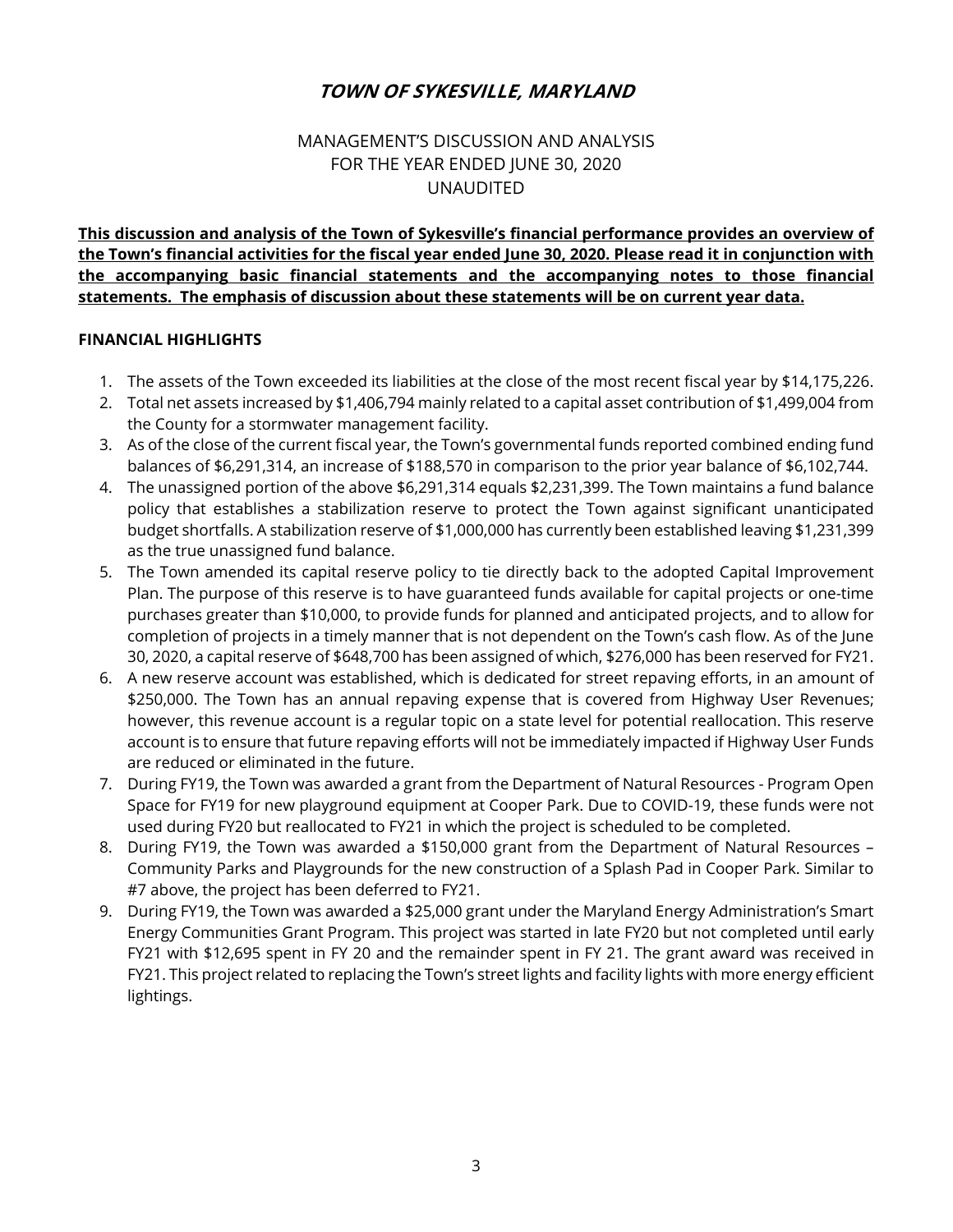## MANAGEMENT'S DISCUSSION AND ANALYSIS FOR THE YEAR ENDED JUNE 30, 2020 UNAUDITED

#### **FINANCIAL HIGHLIGHTS (continued)**

10. The Town joined the Maryland State Retirement Pension system effective July 1, 2014. In FY20, the Town reported a liability of \$491,720 as its proportionate share of the net pension liability. The system is divided into two separate defined pension plans (Employees and Law Enforcement Officers - LEOPS). The Town's FY20 contributions to the Employees plan were \$32,852 (5.85% of covered payroll) and the Town's FY20 contributions to the LEOPS's plan were \$47,221 (32.22% of covered payroll less a special credit of \$31,016). See Notes to Basic Financial Statements #12 titled *"Pension plans"* for a more detailed discussion of the plans.

#### **OVERVIEW OF THE FINANCIAL STATEMENTS**

This discussion and analysis is intended to serve as an introduction to the Town's basic financial statements. The Town's basic financial statements comprise three components 1) government-wide financial statements, 2) fund financial statements and 3) notes to the financial statements. This report also contains other supplementary information in addition to the basic financial statements themselves.

*Government-wide financial statements*. The government-wide financial statements are designed to provide readers with a broad overview of the Town's finances, in a manner similar to a private-sector business.

The statement of net assets presents information on all of the Town's assets and liabilities, with the difference between the two reported as net assets. Over time, increases or decreases in net assets may serve as a useful indicator of whether the financial position of the Town is improving or deteriorating. Other factors to consider are discussed later in this report.

The statement of activities presents information showing how the government's net assets changed during the most recent fiscal year. All changes in net assets are reported as soon as the underlying event giving rise to the change occurs, regardless of the timing of related cash flows. Thus, revenues and expenses are reported in this statement for some items that will only result in cash flows in future fiscal periods (e.g., unbilled tax revenue).

Both of the government-wide financial statements distinguish functions of the Town that are principally supported by taxes and intergovernmental revenues (governmental activities) from other functions that are intended to recover all or a significant portion of their costs through user fees and charges (business-type activities). The governmental activities of the Town include general government, public safety, public works, recreation and parks, post office and historic buildings. The Town currently has no business-type activities.

*Fund financial statements***.** A fund is a grouping of related accounts that is used to maintain control over resources that have been segregated for specific activities or objectives. The Town, like other state and local governments, uses fund accounting to ensure and demonstrate compliance with finance-related legal requirements. All of the funds of the Town are governmental funds.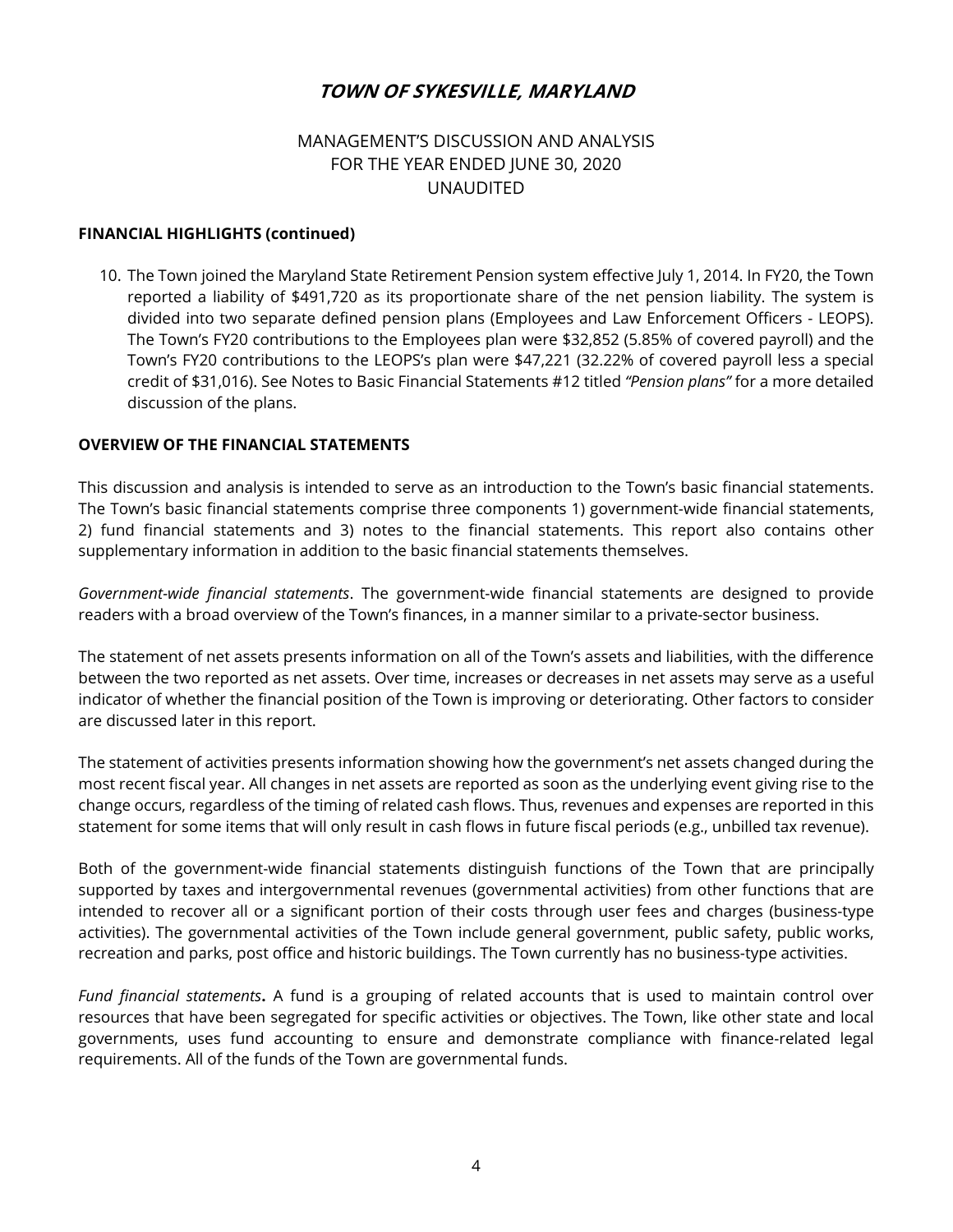## MANAGEMENT'S DISCUSSION AND ANALYSIS FOR THE YEAR ENDED JUNE 30, 2020 UNAUDITED

#### **OVERVIEW OF THE FINANCIAL STATEMENTS (continued)**

*Governmental funds***.** Governmental funds are used to account for essentially the same functions reported as governmental activities in the government-wide financial statements. However, unlike the government-wide financial statements, governmental fund financial statements focus on near-term inflow and outflows of spendable resources, as well as on balances of spendable resources available at the end of the fiscal year. Such information may be useful on evaluating a government's near-term financing requirements.

Because the focus of governmental funds is narrower than that of the government-wide financial statements, it is useful to compare the information presented for governmental funds with similar information presented for governmental activities in the government-wide financial statements. By doing so, readers may better understand the long-term effect of the government's near-term financing decisions. Both the governmental fund balance sheet and the governmental fund statement of revenues, expenditures and changes in fund balances provide a reconciliation to facilitate this comparison between governmental funds and governmental activities.

The Town maintains two individual governmental funds, the General Fund and Capital Projects Fund, as needed. Information is presented separately in the governmental fund balance sheet and in the governmental fund statement of revenues, expenditures and changes in fund balances for the General Fund and Capital Projects Fund, as needed.

The Town adopts an annual appropriated budget for the General Fund. A budgetary comparison statement for the General Fund has been provided to demonstrate compliance with the budget.

*Notes to the financial statements***.** The notes provide additional information that is essential to a full understanding of the data provided in the government-wide and fund financial statements.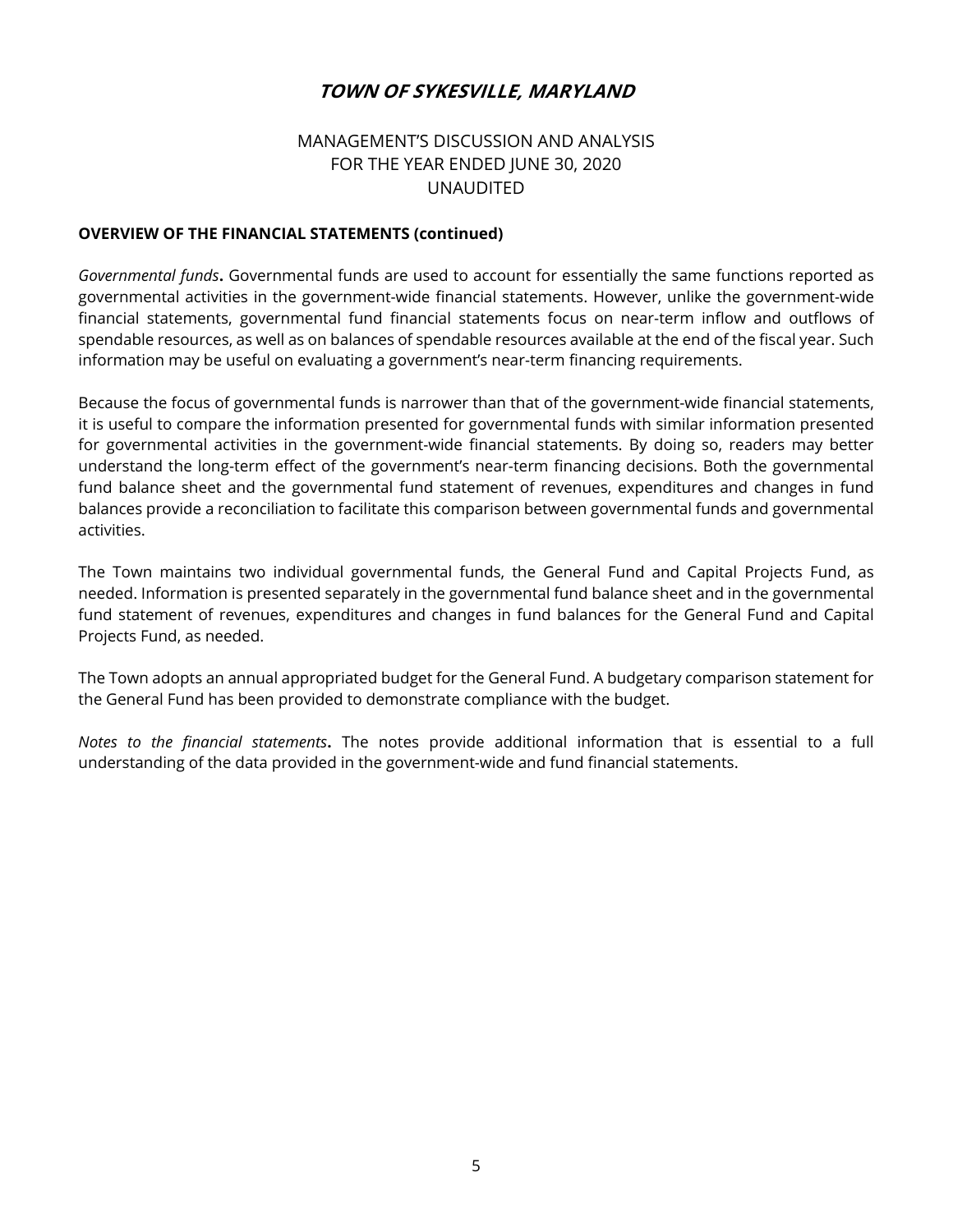## MANAGEMENT'S DISCUSSION AND ANALYSIS FOR THE YEAR ENDED JUNE 30, 2020 UNAUDITED

#### **GOVERNMENT-WIDE FINANCIAL ANALYSIS**

As noted earlier, net assets may serve over time as a useful indicator of a government's financial position. In the case of the Town, assets exceeded liabilities by \$14,175,226 at the close of FY20.

By far the largest portion of the Town's net assets (58%) reflects its investment in capital assets (e.g., land, buildings, equipment and construction in progress), less any related debt used to acquire those assets that are still outstanding. The Town uses these capital assets to provide services to citizens; consequently, these assets are not available for future spending. Although the Town's investment in its capital assets is reported net of related debt, it should be noted that the resources needed to repay this debt must be provided from other sources, since the capital assets themselves cannot be used to liquidate these liabilities. Our following analysis focuses on the net assets and changes in net assets of the Town's governmental activities:

|                                 | <b>Governmental Activities</b> |                | <b>Total Government</b> |                |  |  |
|---------------------------------|--------------------------------|----------------|-------------------------|----------------|--|--|
|                                 | 2020                           | 2019           |                         | 2019           |  |  |
| <b>ASSETS</b>                   |                                |                |                         |                |  |  |
| <b>Current and Other Assets</b> | \$6,714,179                    | \$6,281,708    | \$6,714,179             | \$6,281,708    |  |  |
| Capital Assets, Net             | 8,552,289                      | 7,442,051      | 8,552,289               | 7,442,051      |  |  |
| <b>TOTAL ASSETS</b>             | 15,266,468                     | 13,723,759     | 15,266,468              | 13,723,759     |  |  |
| <b>Deferred Outflows</b>        |                                |                |                         |                |  |  |
| <b>From Pensions</b>            | 207,521                        | <u>172,437</u> | 207,521                 | <u>172,437</u> |  |  |
| <b>LIABILITIES</b>              |                                |                |                         |                |  |  |
| <b>Other Liabilities</b>        | 466,576                        | 266,283        | 466,576                 | 266,283        |  |  |
| Long Term Debt                  | 777,771                        | 811,944        | 777,771                 | 811,944        |  |  |
| <b>TOTAL LIABILITIES</b>        | 1,244,347                      | 1,078,227      | 1,244,347               | 1,078,227      |  |  |
| <b>Deferred Inflows</b>         |                                |                |                         |                |  |  |
| <b>From Pensions</b>            | 54,416                         | 49,537         | 54,416                  | 49,537         |  |  |
| <b>NET ASSETS</b>               |                                |                |                         |                |  |  |
| Invested In Capital Assets,     |                                |                |                         |                |  |  |
| Net of Related Debt             | 8,275,138                      | 7,078,629      | 8,275,138               | 7,078,629      |  |  |
| Restricted                      | 1,575,899                      | 1,569,402      | 1,575,899               | 1,569,402      |  |  |
| Unrestricted                    | 4,324,189                      | 4,120,401      | 4,324,189               | 4,120,401      |  |  |
| <b>TOTAL NET ASSETS</b>         | \$14,175,226                   | \$12,768,432   | \$14,175,226            | \$12,768,432   |  |  |

#### **CONDENSED STATEMENTS OF NET POSITION AS OF JUNE 30, 2020 AND 2019**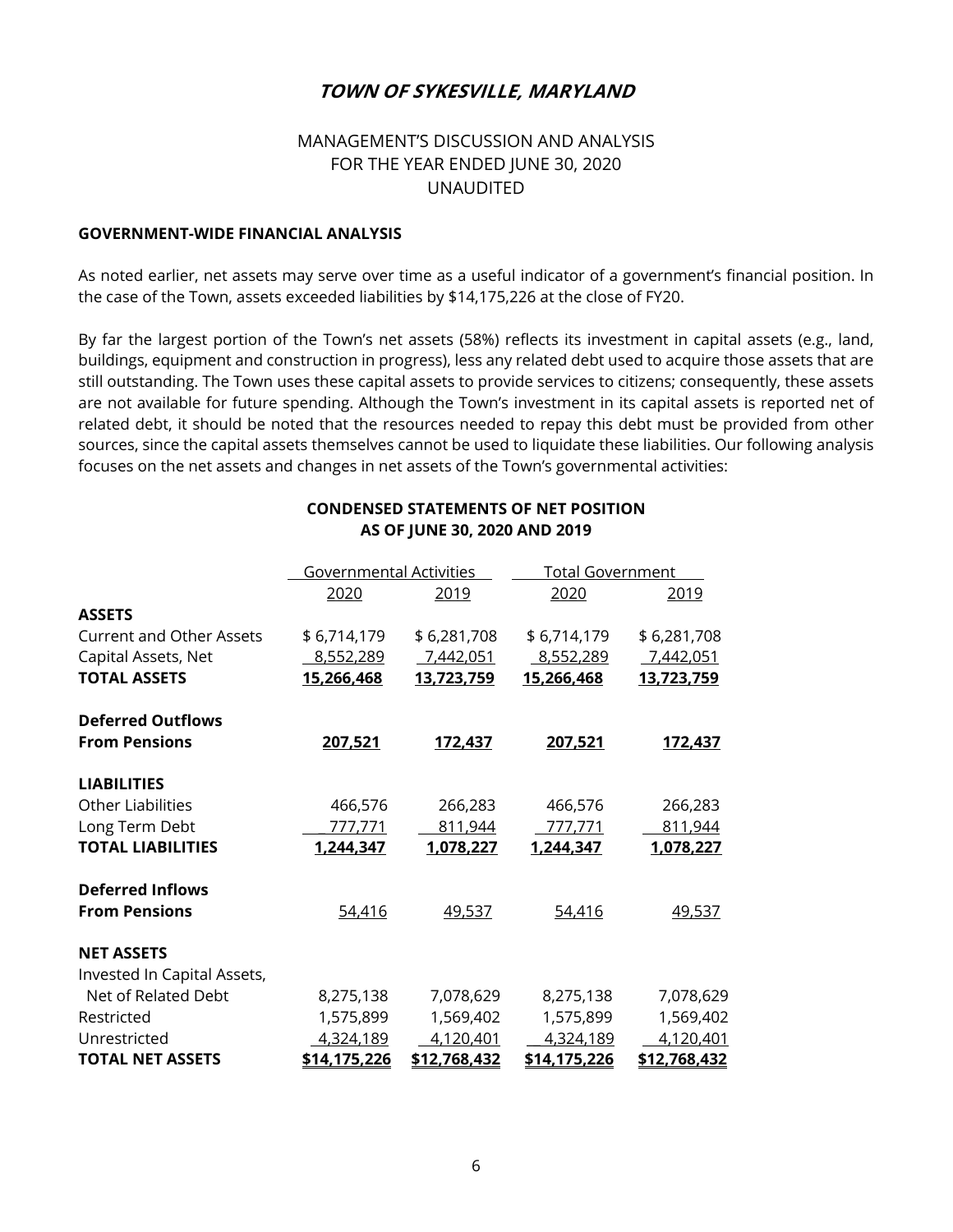## MANAGEMENT'S DISCUSSION AND ANALYSIS FOR THE YEAR ENDED JUNE 30, 2020 UNAUDITED

#### **GOVERNMENT-WIDE FINANCIAL ANALYSIS (CONTINUED)**

The Town has sufficient funds to meet requirements for cash outflows for the next fiscal year as well as capital improvements.

At the end of the current fiscal year, the Town is able to report positive balances in all categories of net assets.

|                                           | <b>Governmental Activities</b> |           |             | <b>Total Government</b> |  |
|-------------------------------------------|--------------------------------|-----------|-------------|-------------------------|--|
|                                           | 2020                           | 2019      | 2020        | 2019                    |  |
| <b>REVENUES</b>                           |                                |           |             |                         |  |
| <b>Program Revenues</b>                   |                                |           |             |                         |  |
| <b>Charges for Services</b>               | \$183,044                      | \$234,072 | \$183,044   | \$234,072               |  |
| <b>Operating Grants and Contributions</b> | 353,369                        | 234,933   | 353,369     | 234,933                 |  |
| <b>Capital Grants and Contributions</b>   | 1,521,081                      | 126,468   | 1,521,081   | 126,468                 |  |
| <b>General Revenues</b>                   |                                |           |             |                         |  |
| <b>Income Taxes</b>                       | 974,966                        | 866,802   | 974,966     | 866,802                 |  |
| <b>Real Estate Taxes</b>                  | 1,476,124                      | 1,501,374 | 1,476,124   | 1,501,374               |  |
| <b>Personal Property Taxes</b>            | 48,362                         | 52,289    | 48,362      | 52,289                  |  |
| <b>Other Taxes</b>                        | 486                            | 497       | 486         | 497                     |  |
| Non-Restricted Grants/Contributions       | 339,842                        | 448,407   | 339,842     | 448,407                 |  |
| <b>Impact Fees</b>                        | 22,791                         | 55,044    | 22,791      | 55,044                  |  |
| Interest                                  | 71,910                         | 77,624    | 71,910      | 77,624                  |  |
| Miscellaneous                             | 2,045                          | 8,402     | 2,045       | 8,402                   |  |
| <b>TOTAL REVENUES</b>                     | 4,994,020                      | 3,605,912 | 4,994,020   | 3,605,912               |  |
| <b>PROGRAM EXPENSES</b>                   |                                |           |             |                         |  |
| <b>General Government</b>                 | 938,142                        | 830,727   | 938,142     | 830,727                 |  |
| <b>Public Safety</b>                      | 902,895                        | 805,653   | 902,895     | 805,653                 |  |
| Public Works                              | 1,229,777                      | 1,257,280 | 1,229,777   | 1,257,280               |  |
| <b>Recreation and Parks</b>               | 293,929                        | 289,182   | 293,929     | 289,182                 |  |
| Post Office                               | 148,404                        | 168,764   | 148,404     | 168,764                 |  |
| <b>Historic Buildings</b>                 | 62,553                         | 62,556    | 62,553      | 62,556                  |  |
| Interest on Long-Term Debt                | 11,526                         | 15,212    | 11,526      | 15,212                  |  |
| <b>TOTAL PROGRAM EXPENSES</b>             | 3,587,226                      | 3,429,374 | 3,587,226   | 3,429,374               |  |
| <b>CHANGE IN NET ASSETS</b>               | \$1,406,794                    | \$176,538 | \$1,406,794 | \$176,538               |  |

#### **CONDENSED STATEMENT OF ACTIVITIES FOR THE YEARS ENDED JUNE 30, 2020 AND 2019**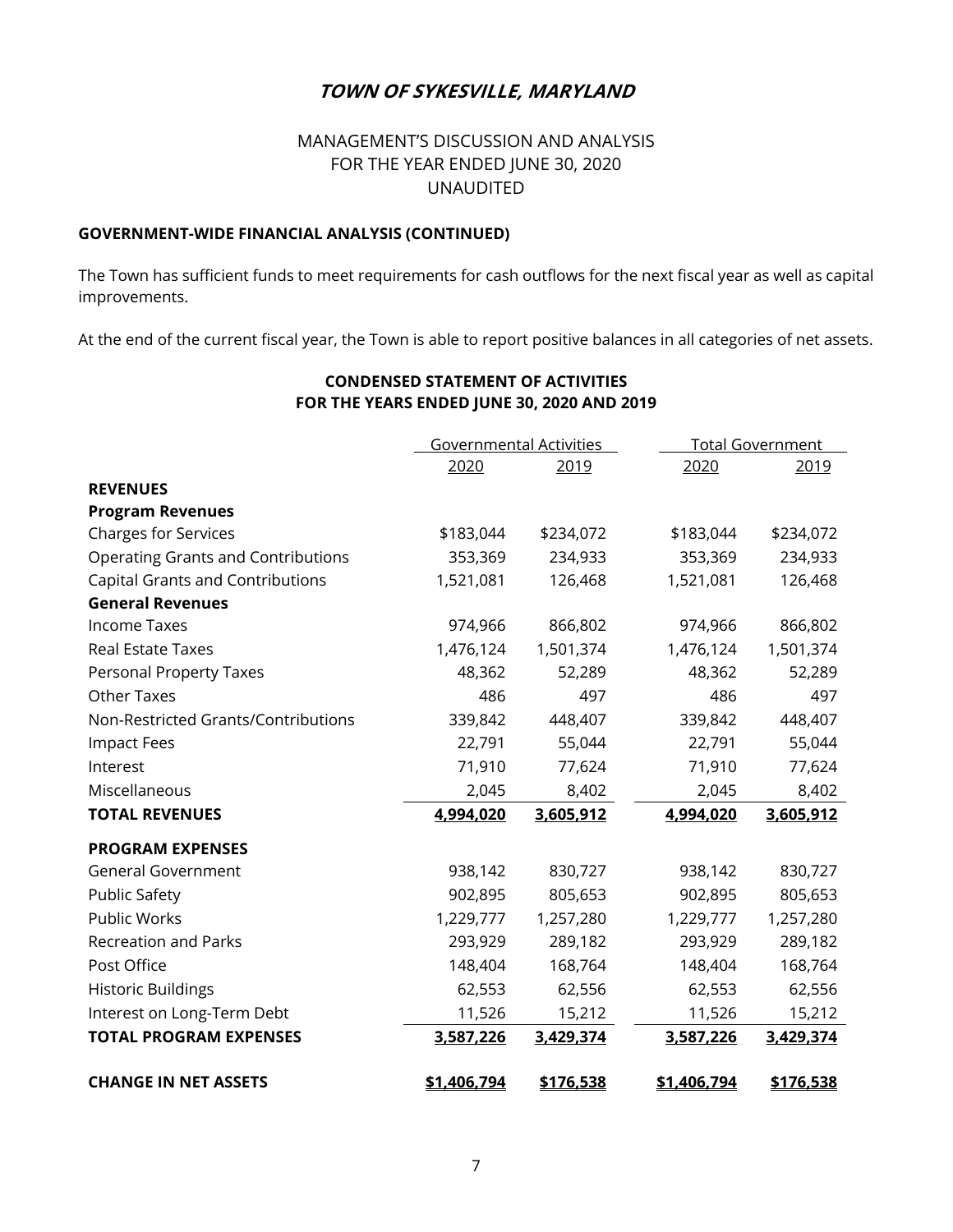## MANAGEMENT'S DISCUSSION AND ANALYSIS FOR THE YEAR ENDED JUNE 30, 2020 UNAUDITED

#### **GENERAL FUND BUDGETARY HIGHLIGHTS**

The original budget for the Town was amended several times during the year as approved by Council. Budgeted expenditures were ultimately lowered \$152,144 to offset lower than expected revenue.

The following is a discussion regarding some of the more significant differences between the Town's **final budget and actual results**:

- State income tax collections were impacted by the COVID-19 pandemic resulting in uncertainty as to the amount and timing of collections. Budgeted amounts were decreased in anticipation of lower-than expected collections. Ultimately, the Town received higher than expected revenues in this category, but the collections were not received until after the close of FY20 and, thus, unable to modify the budget.
- Several grant projects were amended due to actual grant funds awarded. Most of the larger projects (Splash Pad, Millard Cooper Park Playground, etc.) though were ultimately delayed until FY21.
- Miscellaneous expense Health insurance costs were \$77,316 lower than expected due to a rebate received from the insurance pool as a result of better-than expected performance of the pool.
- Capital outlay was under budget by \$429,688 due to a number of parks and recreation projects being deferred to FY21.

The following is a discussion regarding some of the more significant differences between the Town's **original budget and final budget results**:

- Intergovernmental Revenues These revenues were increased in anticipation of various projects being completed during FY20 that were not included in the original budget, and Highway User Revenues were reduced by \$21,560. Travel was significantly impacted by COVID-19 with shutdown requirements and quarantine mandates. The resulting revenues generated from gasoline taxes were lower than estimated pre-COVID projections.
- Charges for Services Anticipated receipts from Impact Fees were reduced due to a slower than expected new construction environment. These reductions were temporary as new construction has returned to expected levels in FY21.
- Public Safety There was an unexpected increase in vehicle maintenance and additional payroll.
- Public Works Due to a milder winter there was less need for snow removal and fewer road improvements were performed than originally planned.
- Capital Outlays Funds in this category were allocated for the construction of the Millard Cooper Park Splash Pad and Playground as well as stormwater improvements along Springfield Avenue. The stormwater improvements were delayed indefinitely, and the Splash Pad and Playground will be completed in FY21.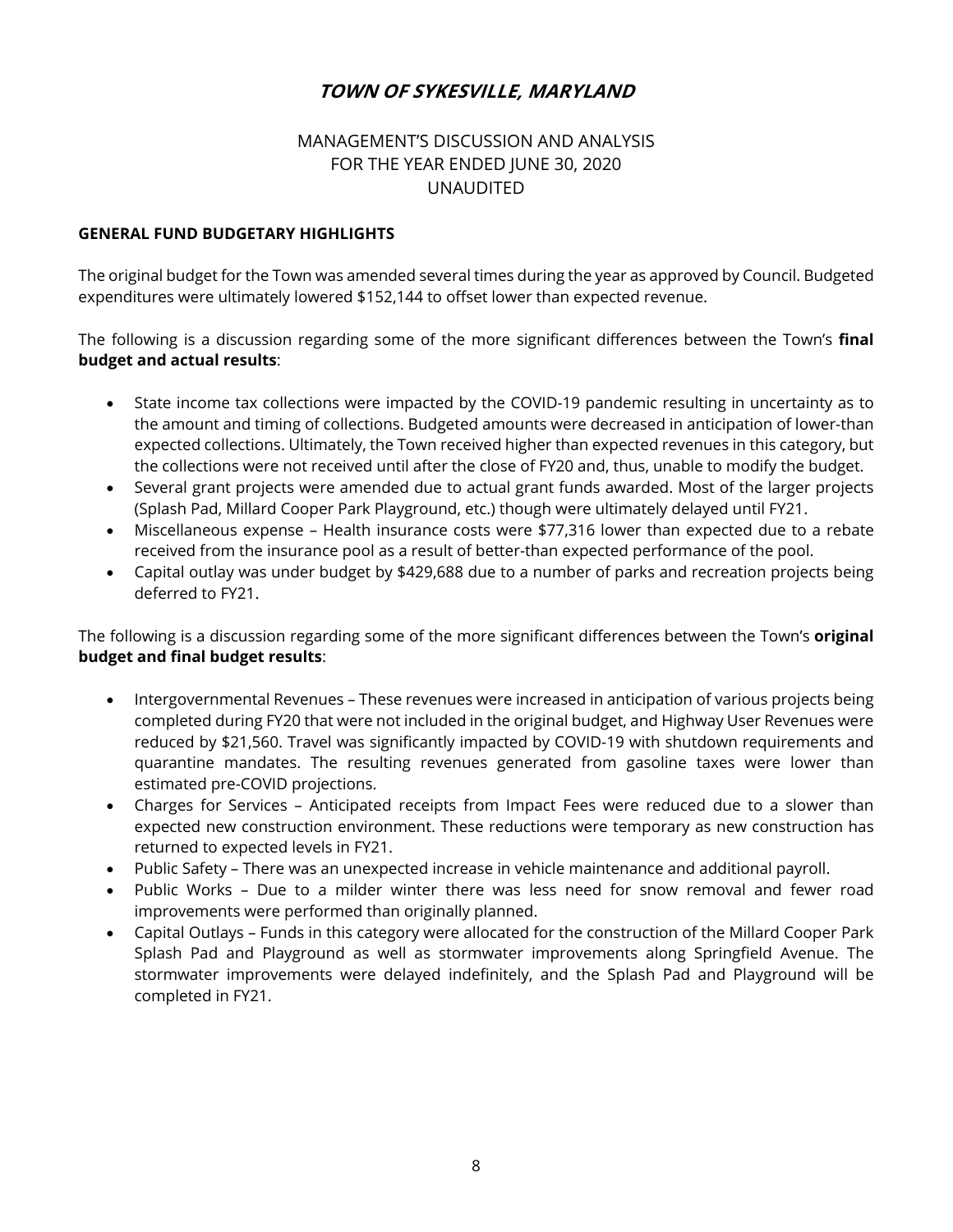## MANAGEMENT'S DISCUSSION AND ANALYSIS FOR THE YEAR ENDED JUNE 30, 2020 UNAUDITED

#### **CAPITAL ASSET AND DEBT ADMINISTRATION**

*Capital assets***.** The Town's investment in capital assets for its governmental activities as of June 30, 2020, amounted to \$8,552,289 (net of accumulated depreciation). This investment in capital assets includes land, buildings, machinery and equipment, park facilities, historic buildings, infrastructure, leasehold improvements at the South Branch Park and parking lots. The total net increase in the Town's investment in capital assets for the current fiscal year was \$1,110,238, which was a result of a capital contribution from Carroll County for the Shannon Run Stormwater mitigation project completed June 2020 in the amount of \$1,499,004 (See Note 11 included in Notes to Basic Financial Statements). Also, there were additional net capital purchases of \$175,064 less FY20 annual depreciation of (\$745,678).

Additional information on the Town's capital assets can be found in the financial statements and related notes.

*Debt***.** The following summarizes the Town's outstanding debt as of June 30, 2020:

|                                 | Governmental |           |
|---------------------------------|--------------|-----------|
|                                 | Activities   | Total     |
| <b>General Obligation Bonds</b> | \$277.151    | \$277.151 |
| <b>Total Debt</b>               | \$277 151    | \$277 151 |

#### **ECONOMIC FACTORS AND NEXT YEAR'S BUDGETS**

The following factors were considered in preparing the Town's budget for the 2021 fiscal year:

- COVID-19 has made forecasting future revenues difficult, but the Town has been and continues to be conservative in regards to our revenue projections.
- The property tax rates remained unchanged, and the projected revenue from real and business personal property taxes were based on \$0.33 and \$0.875, respectively, per \$100 of assessed value.
- Due to potential effects of COVID-19, income tax projections for FY21 were estimated lower than the five-year running average of \$655,640.
- The Fiscal Year 2021 Budget includes revenues derived from duplicated services provided by the Town related to State Aid Police Protection and a Town-County Agreement. These categories were increased slightly from their FY20 levels for a combined projected income of \$310,343.
- The State of Maryland submits estimates to the municipalities, and for FY21, the Town is scheduled to receive \$192,032 from the Highway User Fund. Although the budget includes this amount, this revenue category could be impacted by the COVID-19 restrictions. Use of these revenues will be limited to critical road projects in FY21, as shortfalls could be seen up to 50%.
- In FY15, the Town signed a Memorandum of Agreement with Carroll County and the other municipalities in Carroll County to participate in a joint Phase I National Pollutant Discharge and Elimination System (NPDES) Municipal Separate Storm Sewer System (MS4) permit. The Town's required annual contribution for FY 20 was \$40,002. The Town's required contribution for FY21 will be \$40,002. These funds will help to pay for upgrades to the Shannon Run and Lexington Run Storm Water Management Facilities. (See Notes to Basic Financial Statements - Note 11*)*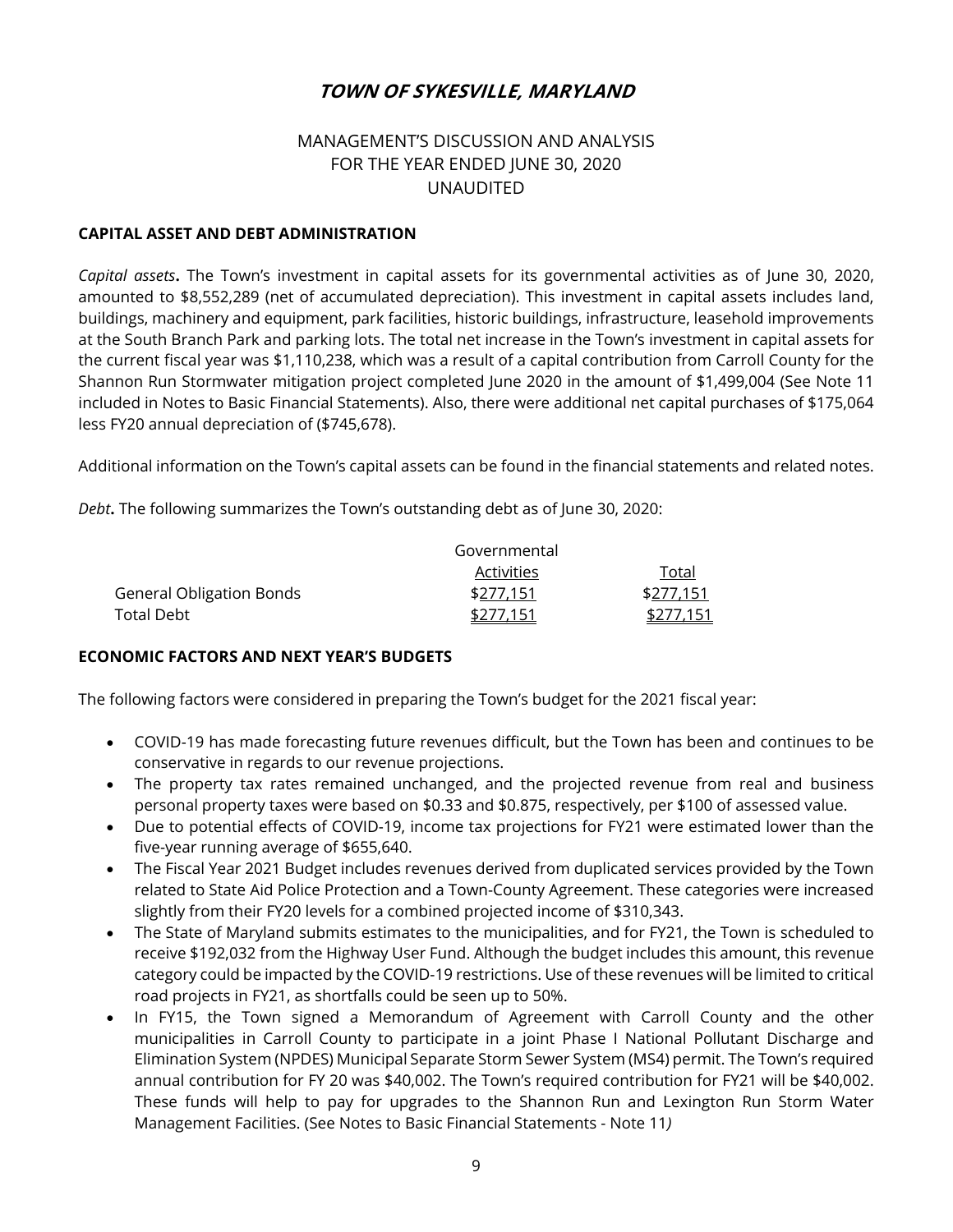## MANAGEMENT'S DISCUSSION AND ANALYSIS FOR THE YEAR ENDED JUNE 30, 2020 UNAUDITED

## **REQUEST FOR INFORMATION**

This financial report is designed to provide a general overview of the Town's finances for all those with an interest in the government's finances. Questions concerning any of the information provided in this report or request for additional financial information should be addressed to the Treasurer at: Town of Sykesville, 7547 Main Street, Sykesville, MD 21784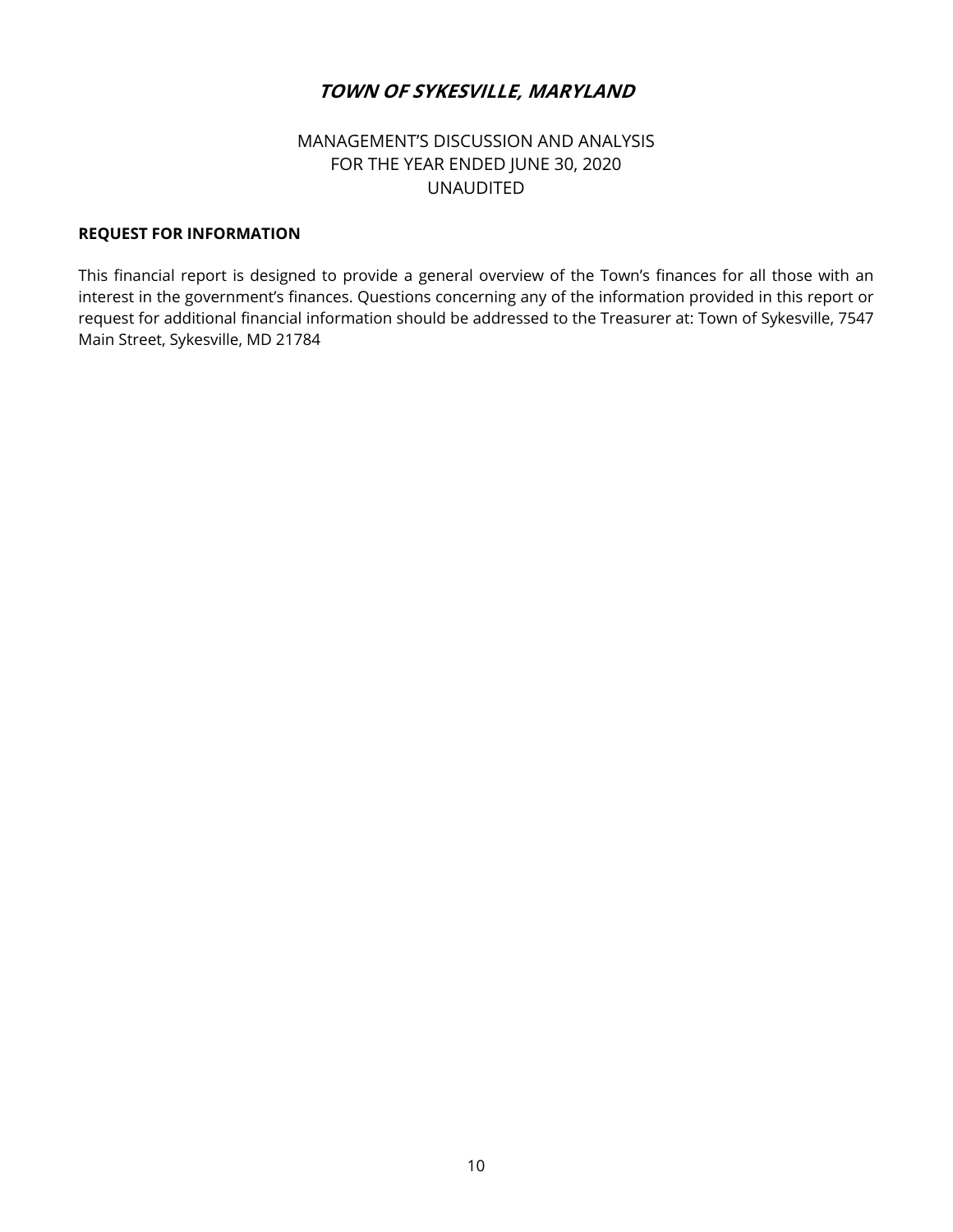## STATEMENT OF NET POSITION JUNE 30, 2020

|                                                        | Governmental<br>activities |  |
|--------------------------------------------------------|----------------------------|--|
| <b>Assets:</b>                                         |                            |  |
| <b>Current assets:</b>                                 |                            |  |
| Cash and cash equivalents:                             |                            |  |
| Unrestricted                                           | \$<br>2,353,923            |  |
| Restricted                                             | 60,813                     |  |
| Cash with escrow agent, restricted                     | 1,130,346                  |  |
| Certificates of deposit                                | 1,218,506                  |  |
| Accounts receivable                                    | 41,519                     |  |
| Taxes receivable                                       | 287,940                    |  |
| Grants receivable                                      | 57,957                     |  |
| Due from other governments                             | 53,443                     |  |
| Accrued interest receivable                            | 50,004                     |  |
| Prepaid expenses                                       | 41,100                     |  |
| Current portion of notes receivable                    | 984,078                    |  |
| <b>Total current assets</b>                            | 6,279,629                  |  |
| <b>Non-current assets:</b>                             |                            |  |
| Cash and cash equivalents, restricted                  | 420,803                    |  |
| Notes receivable                                       | 13,747                     |  |
| Property and equipment:                                |                            |  |
| Construction in progress                               | 33,677                     |  |
| Land                                                   | 1,407,171                  |  |
| Buildings and improvements                             | 3,711,474                  |  |
| Equipment                                              | 1,592,458                  |  |
| Infrastructure                                         | 12,604,017                 |  |
| Vehicles                                               | 1,142,610                  |  |
|                                                        | 20,491,407                 |  |
| Less accumulated depreciation                          | 11,939,118                 |  |
| Net property and equipment                             | 8,552,289                  |  |
| <b>Total non-current assets</b>                        | 8,986,839                  |  |
| <b>Total assets</b>                                    | 15,266,468                 |  |
| Deferred outflows of resources,                        |                            |  |
| deferred amounts from pensions                         | 207,521                    |  |
| <b>Total assets and deferred outflows of resources</b> | \$15,473,989               |  |

See notes to financial statements.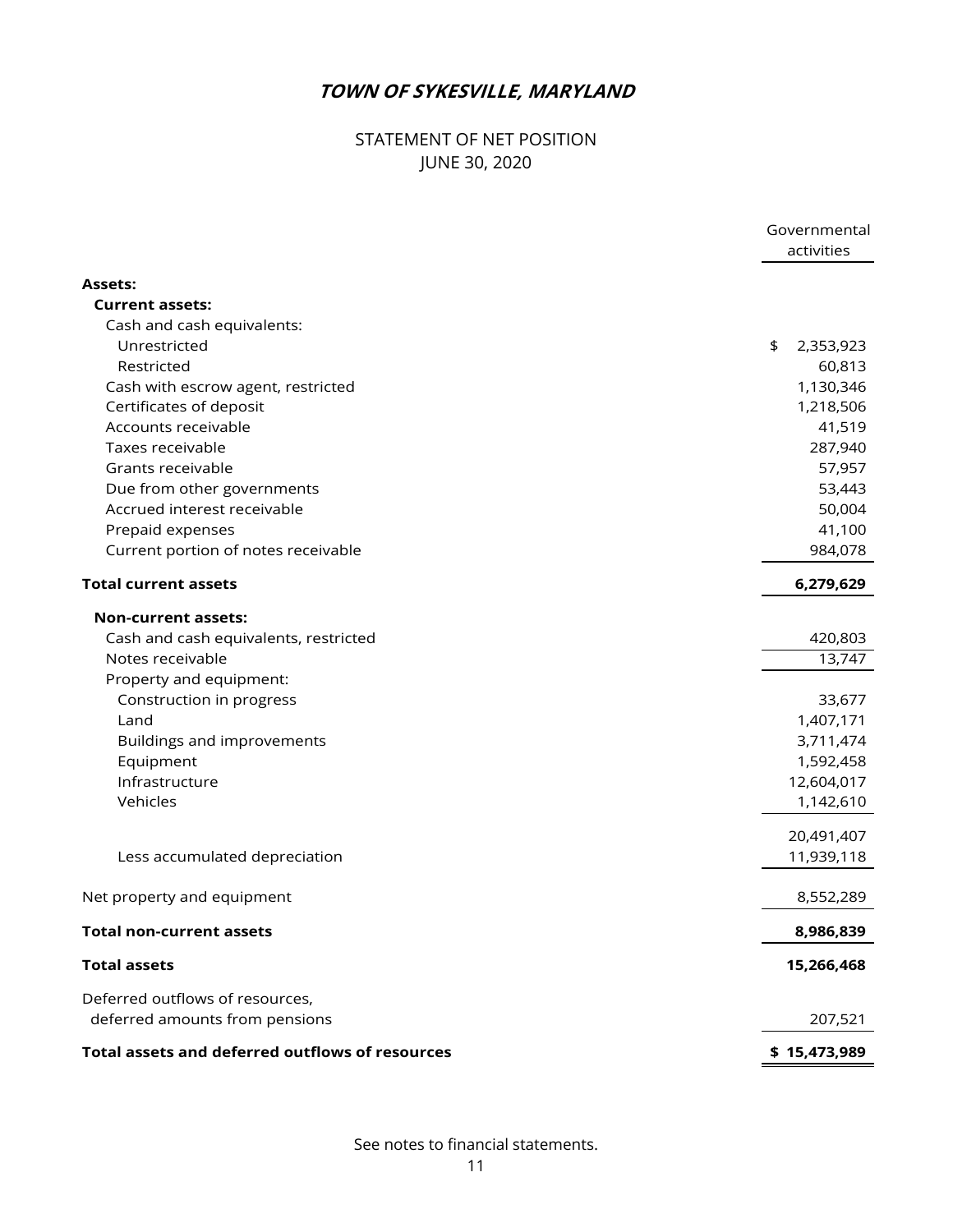## STATEMENT OF NET POSITION JUNE 30, 2020

|                                                                                                           | Governmental<br>activities   |
|-----------------------------------------------------------------------------------------------------------|------------------------------|
| <b>Liabilities:</b>                                                                                       |                              |
| <b>Current liabilities:</b>                                                                               |                              |
| Accounts payable and accrued expenses                                                                     | \$<br>247,212                |
| Accrued payroll and related benefits                                                                      | 62,304                       |
| Accrued Compensated Absences                                                                              | 4,810                        |
| Unearned revenues                                                                                         | 26,931                       |
| Current portion of bonds payable                                                                          | 89,256                       |
| Payable from restricted assets:                                                                           |                              |
| Amounts held in escrow                                                                                    | 36,063                       |
|                                                                                                           |                              |
| <b>Total current liabilities</b>                                                                          | 466,576                      |
| <b>Non-current liabilities:</b><br>Accrued compensated absences<br>Bonds payable<br>Net pension liability | 98,156<br>187,895<br>491,720 |
| <b>Total non-current liabilities</b>                                                                      | 777,771                      |
| <b>Total liabilities</b>                                                                                  | 1,244,347                    |
| Deferred inflows of resources,                                                                            |                              |
| deferred amounts from pensions                                                                            | 54,416                       |
| <b>Net position:</b>                                                                                      |                              |
| Net investment in capital assets                                                                          | 8,275,138                    |
| Restricted                                                                                                | 1,575,899                    |
| Unrestricted                                                                                              | 4,324,189                    |
| <b>Total net position</b>                                                                                 | 14,175,226                   |
| Total liabilities, deferred inflows of resources and                                                      |                              |
| net position                                                                                              | \$15,473,989                 |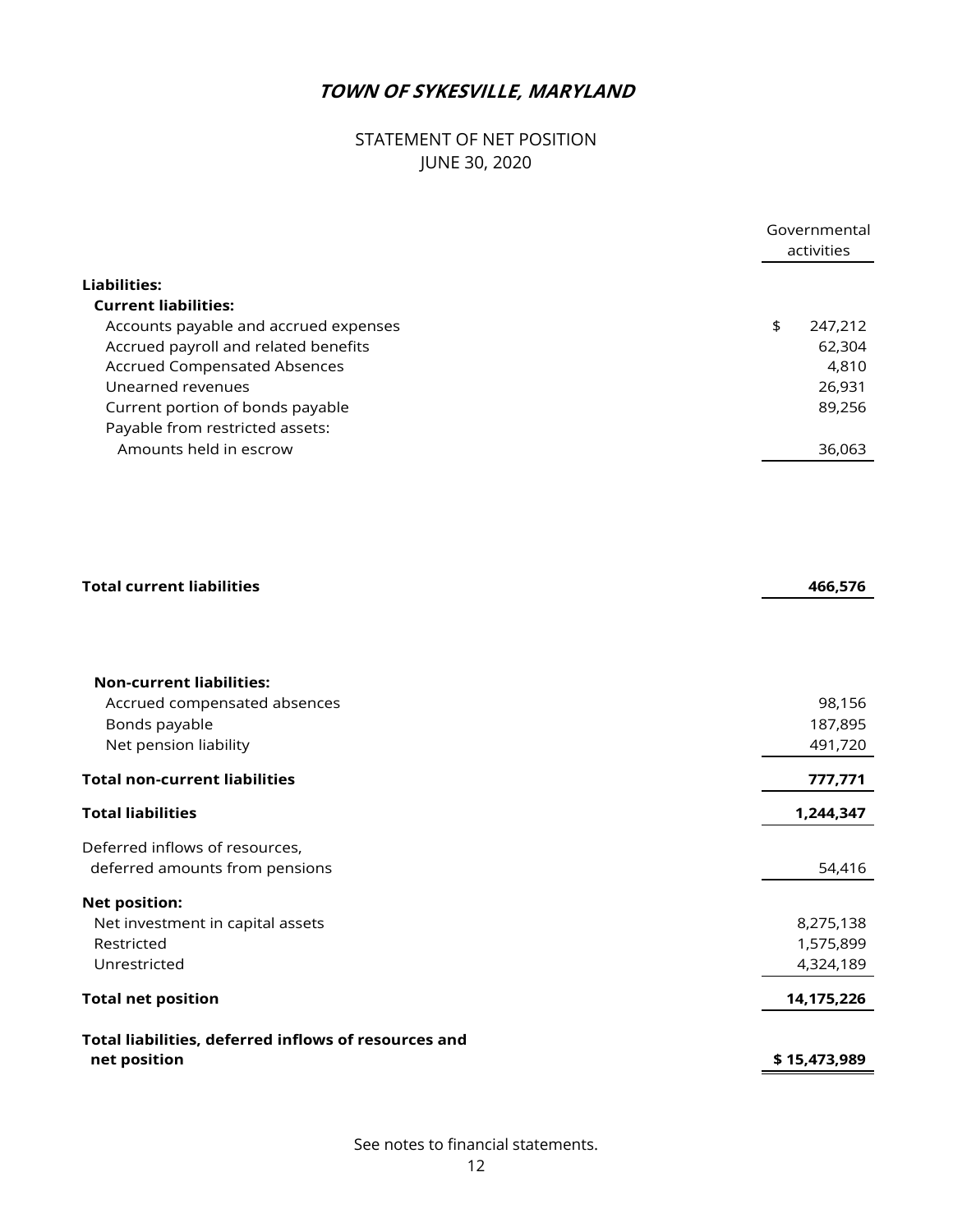## STATEMENT OF ACTIVITIES YEAR ENDED JUNE 30, 2020

|                                                        |               |                  |                         |    |                                          |                                        | Net (expenses) revenues and |     |              |
|--------------------------------------------------------|---------------|------------------|-------------------------|----|------------------------------------------|----------------------------------------|-----------------------------|-----|--------------|
|                                                        |               |                  |                         |    |                                          |                                        | changes in net position     |     |              |
|                                                        |               | Program revenues |                         |    | Primary government                       |                                        |                             |     |              |
| Functions/programs                                     | Expenses      |                  | Charges for<br>services |    | Operating<br>grants and<br>Contributions | Capital grants<br>and<br>contributions | Governmental<br>activities  |     | Total        |
| <b>Primary government:</b><br>Governmental activities: |               |                  |                         |    |                                          |                                        |                             |     |              |
| General government                                     | \$<br>938,142 | \$               | 32,517                  | \$ | 80,297                                   |                                        | \$<br>(825, 328)            | -\$ | (825, 328)   |
| Public safety                                          | 902,895       |                  | 1,570                   |    | 72,100                                   |                                        | (829, 225)                  |     | (829, 225)   |
| Public works                                           | 1,229,777     |                  | 32,190                  |    | 181,094                                  | \$<br>1,499,004                        | 482,511                     |     | 482,511      |
| Recreation and parks                                   | 293,929       |                  | 1,775                   |    | 416                                      | 22,077                                 | (269, 661)                  |     | (269, 661)   |
| Post office                                            | 148,404       |                  | 113,188                 |    | 1,613                                    |                                        | (33,603)                    |     | (33, 603)    |
| Historic buildings                                     | 62,553        |                  | 1,804                   |    | 17,849                                   |                                        | (42,900)                    |     | (42,900)     |
| Interest on long-term debt                             | 11,526        |                  |                         |    |                                          |                                        | (11, 526)                   |     | (11, 526)    |
| <b>Total primary government</b>                        | \$ 3,587,226  |                  | \$183,044               | \$ | 353,369                                  | \$<br>1,521,081                        | (1,529,732)                 |     | (1,529,732)  |
| <b>General revenues:</b>                               |               |                  |                         |    |                                          |                                        |                             |     |              |
| Taxes:                                                 |               |                  |                         |    |                                          |                                        |                             |     |              |
| Income                                                 |               |                  |                         |    |                                          |                                        | 974,966                     |     | 974,966      |
| Real estate                                            |               |                  |                         |    |                                          |                                        | 1,476,124                   |     | 1,476,124    |
| Personal property                                      |               |                  |                         |    |                                          |                                        | 48,362                      |     | 48,362       |
| Other                                                  |               |                  |                         |    |                                          |                                        | 486                         |     | 486          |
| Impact fees                                            |               |                  |                         |    |                                          |                                        | 22,791                      |     | 22,791       |
| Grants, contributions and cable franchise              |               |                  |                         |    |                                          |                                        |                             |     |              |
| fees not restricted for specific programs              |               |                  |                         |    |                                          |                                        | 339,842                     |     | 339,842      |
| Interest income                                        |               |                  |                         |    |                                          |                                        | 71,910                      |     | 71,910       |
| Miscellaneous                                          |               |                  |                         |    |                                          |                                        | 2,045                       |     | 2,045        |
| <b>Total general revenues</b>                          |               |                  |                         |    |                                          |                                        | 2,936,526                   |     | 2,936,526    |
| <b>Changes in net position</b>                         |               |                  |                         |    |                                          |                                        | 1,406,794                   |     | 1,406,794    |
| Net position:                                          |               |                  |                         |    |                                          |                                        |                             |     |              |
| Beginning of year                                      |               |                  |                         |    |                                          |                                        | 12,768,432                  |     | 12,768,432   |
| <b>End of year</b>                                     |               |                  |                         |    |                                          |                                        | \$14,175,226                |     | \$14,175,226 |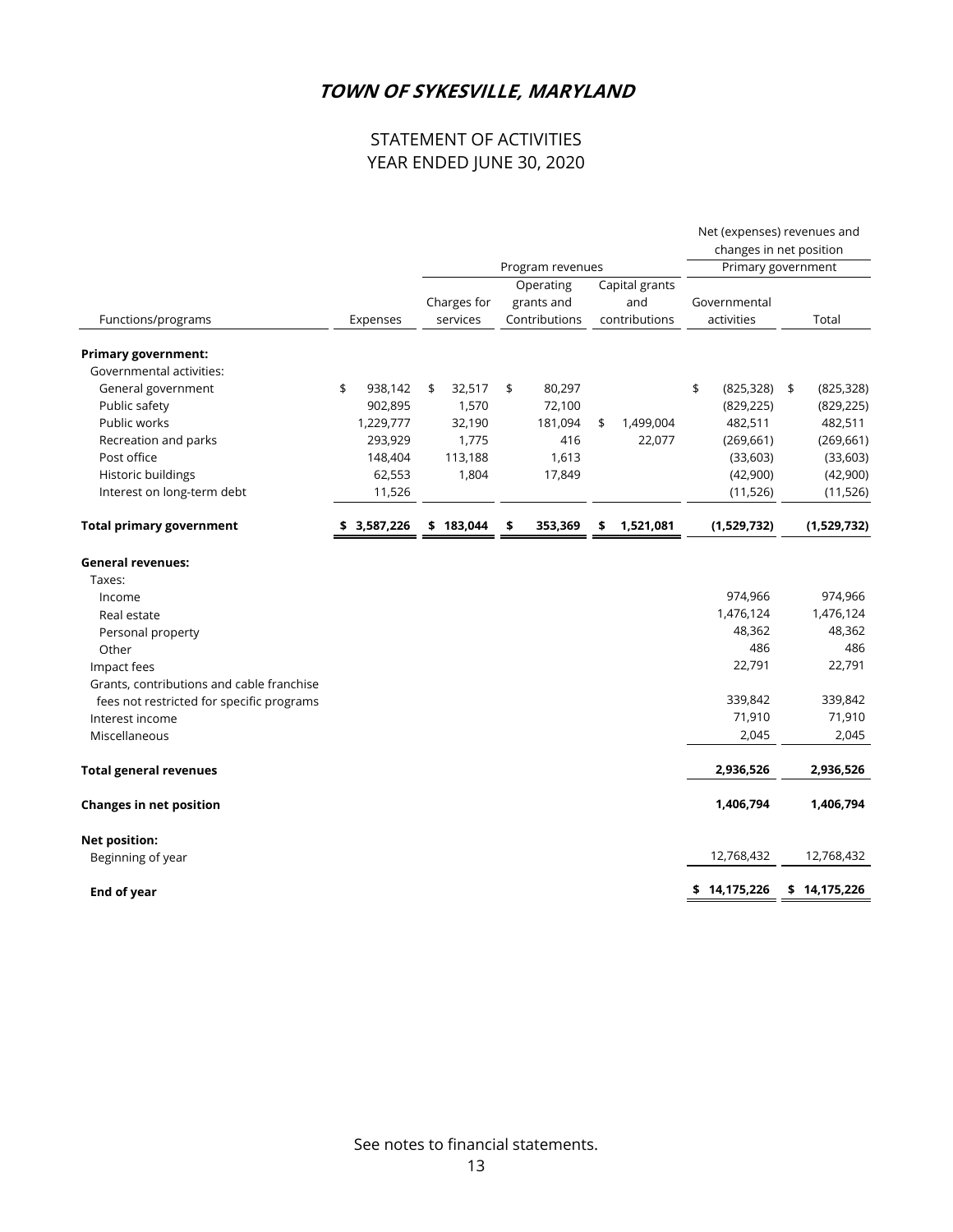## BALANCE SHEET – GOVERNMENTAL FUNDS JUNE 30, 2020

|                                                          | General     | Total<br>governmental |  |  |
|----------------------------------------------------------|-------------|-----------------------|--|--|
|                                                          | fund        | funds                 |  |  |
| <b>Assets:</b>                                           |             |                       |  |  |
| Cash and cash equivalents:                               |             |                       |  |  |
| Unrestricted<br>\$                                       | 2,353,923   | \$<br>2,353,923       |  |  |
| Restricted                                               | 481,616     | 481,616               |  |  |
| Cash with escrow agent, restricted                       | 1,130,346   | 1,130,346             |  |  |
| Certificates of deposit                                  | 1,218,506   | 1,218,506             |  |  |
| Accounts receivable                                      | 41,519      | 41,519                |  |  |
| Taxes receivable                                         | 287,940     | 287,940               |  |  |
| Grants receivable                                        | 57,957      | 57,957                |  |  |
| Accrued interest receivable                              | 50,004      | 50,004                |  |  |
| Due from other governments                               | 53,443      | 53,443                |  |  |
| Prepaid expenses                                         | 41,100      | 41,100                |  |  |
| Notes receivable                                         | 997,825     | 997,825               |  |  |
| <b>Total assets</b>                                      | \$6,714,179 | \$<br>6,714,179       |  |  |
| <b>Liabilities:</b>                                      |             |                       |  |  |
| \$<br>Accounts payable and accrued expenses              | 247,212     | \$<br>247,212         |  |  |
| Accrued payroll and related benefits                     | 62,304      | 62,304                |  |  |
| <b>Accrued Compensated Absences</b>                      | 4,810       | 4,810                 |  |  |
| Unearned revenues                                        | 26,931      | 26,931                |  |  |
| Payable from restricted assets,                          |             |                       |  |  |
| amounts held in escrow                                   | 36,063      | 36,063                |  |  |
| <b>Total liabilities</b>                                 | 377,320     | 377,320               |  |  |
| Deferred inflows of resources, unavailable grant revenue | 45,545      | 45,545                |  |  |
| <b>Fund balances:</b>                                    |             |                       |  |  |
| Nonspendable                                             | 1,038,925   | 1,038,925             |  |  |
| Restricted                                               | 1,575,899   | 1,575,899             |  |  |
| Assigned                                                 | 1,445,091   | 1,445,091             |  |  |
| Unassigned                                               | 2,231,399   | 2,231,399             |  |  |
| <b>Total fund balances</b>                               | 6,291,314   | 6,291,314             |  |  |
| Total liabilities, deferred inflows of resources and     |             |                       |  |  |
| fund balances                                            | \$6,714,179 | \$6,714,179           |  |  |

See notes to financial statements.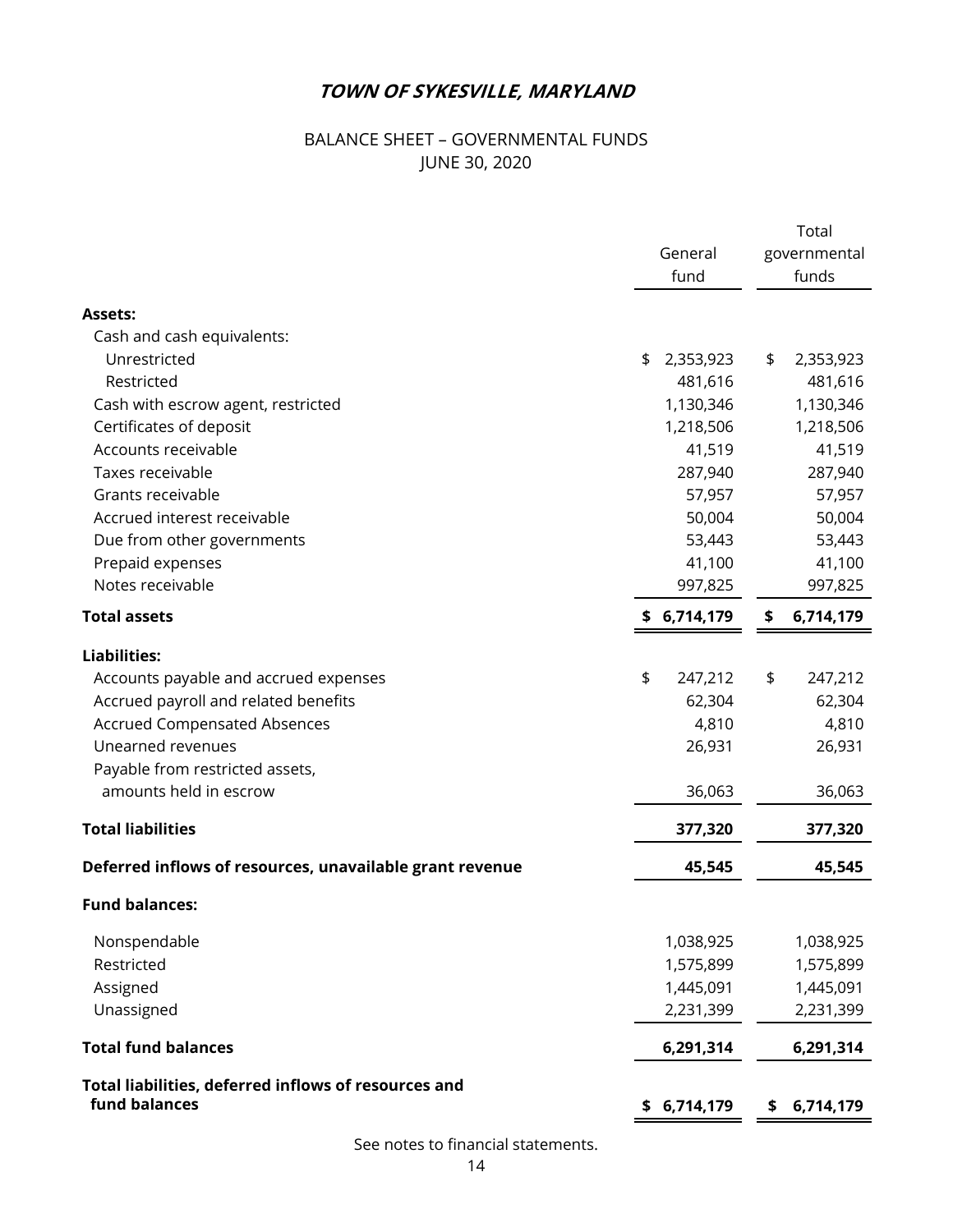## RECONCILIATION OF THE BALANCE SHEET – GOVERNMENTAL FUNDS TO THE STATEMENT OF NET POSITION JUNE 30, 2020

| Total fund balances, governmental funds                                                                 | \$<br>6,291,314 |
|---------------------------------------------------------------------------------------------------------|-----------------|
| Amounts reported for governmental activities in the statement of<br>net position are different because: |                 |
| Net pension liability and related deferred amounts in governmental                                      |                 |
| activities are not current financial resources and, therefore, are                                      |                 |
| not reported in the fund financial statements.                                                          | (338, 615)      |
| Capital assets used in governmental activities are not available                                        |                 |
| financial resources and, therefore, are not reported in the                                             |                 |
| fund financial statements.                                                                              | 8,552,289       |
| Certain receivables are offset by unavailable revenue in the governmental                               |                 |
| funds since they are not available to pay for current period expenditures.                              |                 |
| This is the amount of deferred inflows of resources related to these                                    |                 |
| receivables.                                                                                            | 45,545          |
| Accrued compensated absences are not payable in the current                                             |                 |
| period and, therefore, are reported as wages in the period during                                       |                 |
| which the absence occurs in the fund financial statements.                                              | (98, 156)       |
| Long-term liabilities, including both current and non-current                                           |                 |
| portions of bonds and interest payable, are not due and payable                                         |                 |
| in the current period and, therefore, are not reported in the                                           |                 |
| fund financial statements.                                                                              | (277, 151)      |
| Net position of governmental activities                                                                 | \$14,175,226    |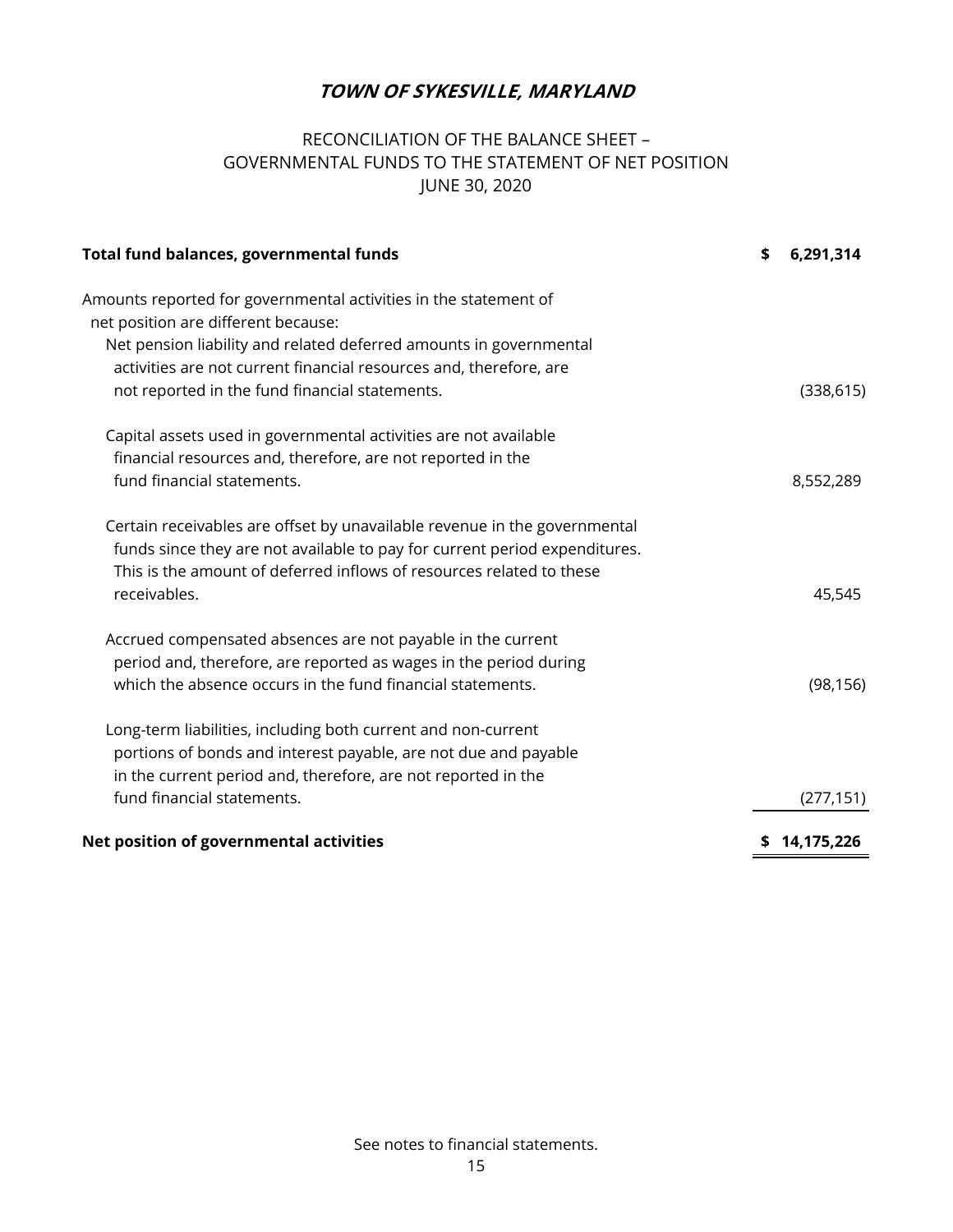## STATEMENT OF REVENUES, EXPENDITURES AND CHANGES IN FUND BALANCES – GOVERNMENTAL FUNDS JUNE 30, 2020

|                              | General<br>fund | Total<br>governmental<br>funds |
|------------------------------|-----------------|--------------------------------|
| <b>Revenues:</b>             |                 |                                |
| Taxes                        | 2,499,938<br>\$ | \$<br>2,499,938                |
| Intergovernmental            | 595,529         | 595,529                        |
| Charges for services         | 160,158         | 160,158                        |
| Licenses and permits         | 81,436          | 81,436                         |
| Fines and forfeitures        | 1,570           | 1,570                          |
| Interest income and rents    | 106,386         | 106,386                        |
| Miscellaneous                | 4,454           | 4,454                          |
| <b>Total revenues</b>        | 3,449,471       | 3,449,471                      |
| <b>Expenditures:</b>         |                 |                                |
| General government           | 728,393         | 728,393                        |
| Public safety                | 611,069         | 611,069                        |
| Public works                 | 602,197         | 602,197                        |
| Recreation and parks         | 199,286         | 199,286                        |
| Post office                  | 148,417         | 148,417                        |
| Historic buildings           | 49,402          | 49,402                         |
| Miscellaneous                | 466,380         | 466,380                        |
| Debt service:                |                 |                                |
| Principal                    | 86,271          | 86,271                         |
| Interest                     | 12,574          | 12,574                         |
| Capital outlays              | 356,912         | 356,912                        |
| <b>Total expenditures</b>    | 3,260,901       | 3,260,901                      |
| Net changes in fund balances | 188,570         | 188,570                        |
| <b>Fund balances:</b>        |                 |                                |
| Beginning of year            | 6,102,744       | 6,102,744                      |
| <b>End of year</b>           | 6,291,314<br>\$ | 6,291,314<br>\$                |

See notes to financial statements.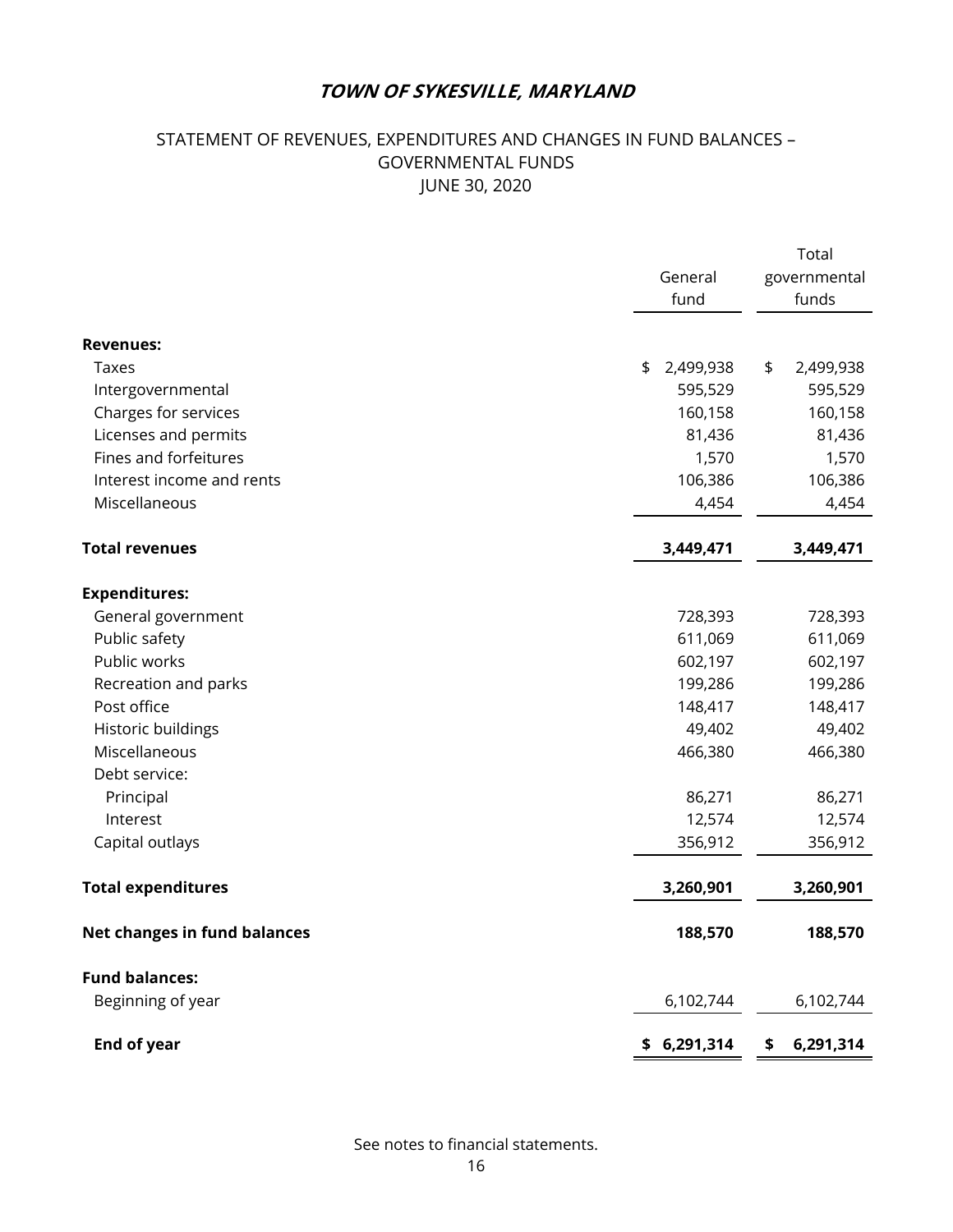## RECONCILIATION OF THE STATEMENT OF REVENUES, EXPENDITURES AND CHANGES IN FUND BALANCES - GOVERNMENTAL FUNDS TO THE STATEMENT OF ACTIVITIES JUNE 30, 2020

| Net changes in fund balances, total governmental funds                                 | \$<br>188,570 |
|----------------------------------------------------------------------------------------|---------------|
| Amounts reported for governmental activities in the statement of                       |               |
| activities are different because:                                                      |               |
| Governmental funds report capital outlays as expenditures.                             |               |
| However, in the statement of activities, the costs of those                            |               |
| assets are allocated over their estimated useful lives as                              |               |
| depreciation expense.                                                                  |               |
| Capital outlays                                                                        | 356,912       |
| Depreciation expense                                                                   | (745, 678)    |
| Repayments of bond and loan principal are an expenditure in                            |               |
| the governmental funds, but the repayment reduces long-term                            |               |
| liabilities in the statement of net position.                                          | 86,271        |
| In the statement of activities, revenues are recognized when they are earned           |               |
| and received. In the governmental funds, revenues are recognized as income if          |               |
| they are available to satisfy current obligations. This is the amount of the change in |               |
| deferred inflows of resources in the governmental funds which is recognized as         |               |
| revenue in the statement of activities                                                 | 45,545        |
| Capital asset contributions are revenues in the statement of                           |               |
| activities, but do not provide current financial resources and                         |               |
| are not reported as revenue in the fund financial statements.                          | 1,499,004     |
| In the statement of activities, certain expenses do not                                |               |
| require the use of current financial resources and, therefore,                         |               |
| are not reported as expenditures in the governmental funds.                            |               |
| These expenses include the change in:                                                  |               |
| Accrued compensated absences                                                           | (15, 596)     |
| Accrued interest payable                                                               | 1,048         |
| Net pension liability and related deferred inflows and outflows                        | (9, 282)      |
| Changes in net position of governmental activities                                     | \$1,406,794   |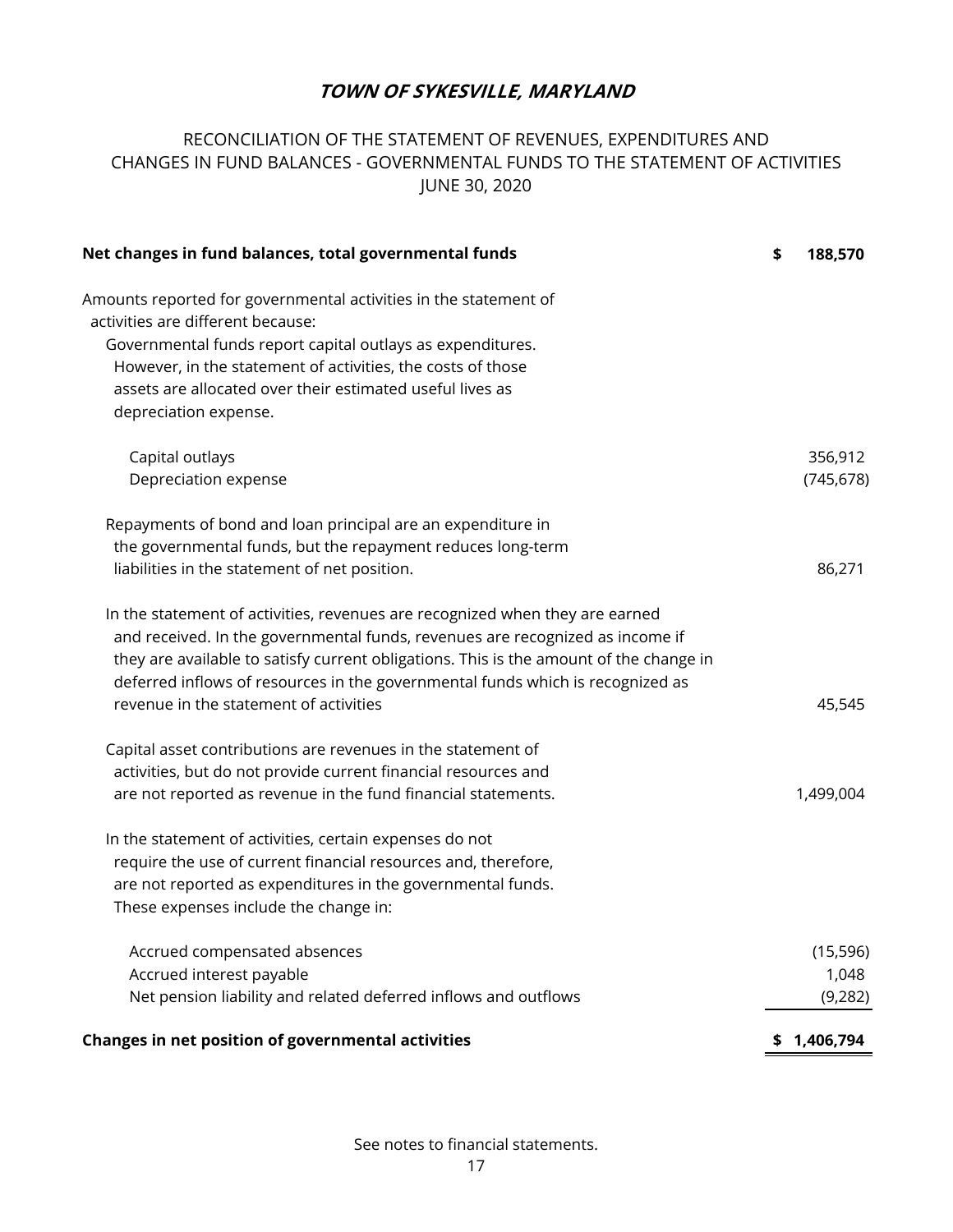## NOTES TO BASIC FINANCIAL STATEMENTS YEAR ENDED JUNE 30, 2020

#### **1. Nature of business and summary of significant accounting policies:**

#### *Reporting entity:*

The Town of Sykesville, Maryland, (the Town) was incorporated in 1904, pursuant to the authority of Article XIE of the Constitution of Maryland and Article 23A of the Annotated Code of Maryland. The Town operates under a Mayor - Council form of government and provides the following services, as authorized by its charter: general administrative services, public safety, highways and streets, sanitation, health and social services, public improvements, planning and zoning, recreation and parks, post office and historic buildings.

The Town's financial statements are prepared in accordance with accounting principles generally accepted in the United States of America (GAAP). The Governmental Accounting Standards Board (GASB) is responsible for establishing GAAP for state and local governments through its pronouncements (Statements and Interpretations).

In evaluating how to define the Town for financial reporting purposes, management has considered all potential component units. The basis for determining component units is the governing body's ability to exercise oversight responsibility. The most significant manifestation of this ability is financial interdependency. Other manifestations of the ability to exercise oversight responsibility include, but are not limited to, the selection of governing authority, the designation of management, the ability to significantly influence operations and the degree of accountability for fiscal matters. The other criterion used to evaluate potential component units for inclusion or exclusion from the reporting entity is the existence of special financing relationships, regardless of whether the Town is able to exercise oversight responsibilities. Based upon the application of these criteria, there are no separate component units of the Town.

#### *Basic financial statements, government-wide statements:*

The Town's basic financial statements include both government-wide (reporting the Town as a whole) and fund (reporting the Town's major funds) financial statements. Both the government-wide and fund financial statements categorize primary activities as either governmental or business-type. The Town's functions of general administrative services, public safety, public works, recreation and parks, post office and historic buildings are classified as governmental activities. The Town has no business-type activities.

In the government-wide statement of net position, the governmental column (a) is presented on a consolidated basis and (b) is reported on a full-accrual, economic-resource basis, which recognizes all long-term assets, receivables and deferred outflows of resources, as well as long-term debt and obligations and deferred inflows of resources. The Town's net position is reported in three parts: net investment in capital assets, restricted net position and unrestricted net position. The Town first utilizes restricted resources to finance qualifying activities.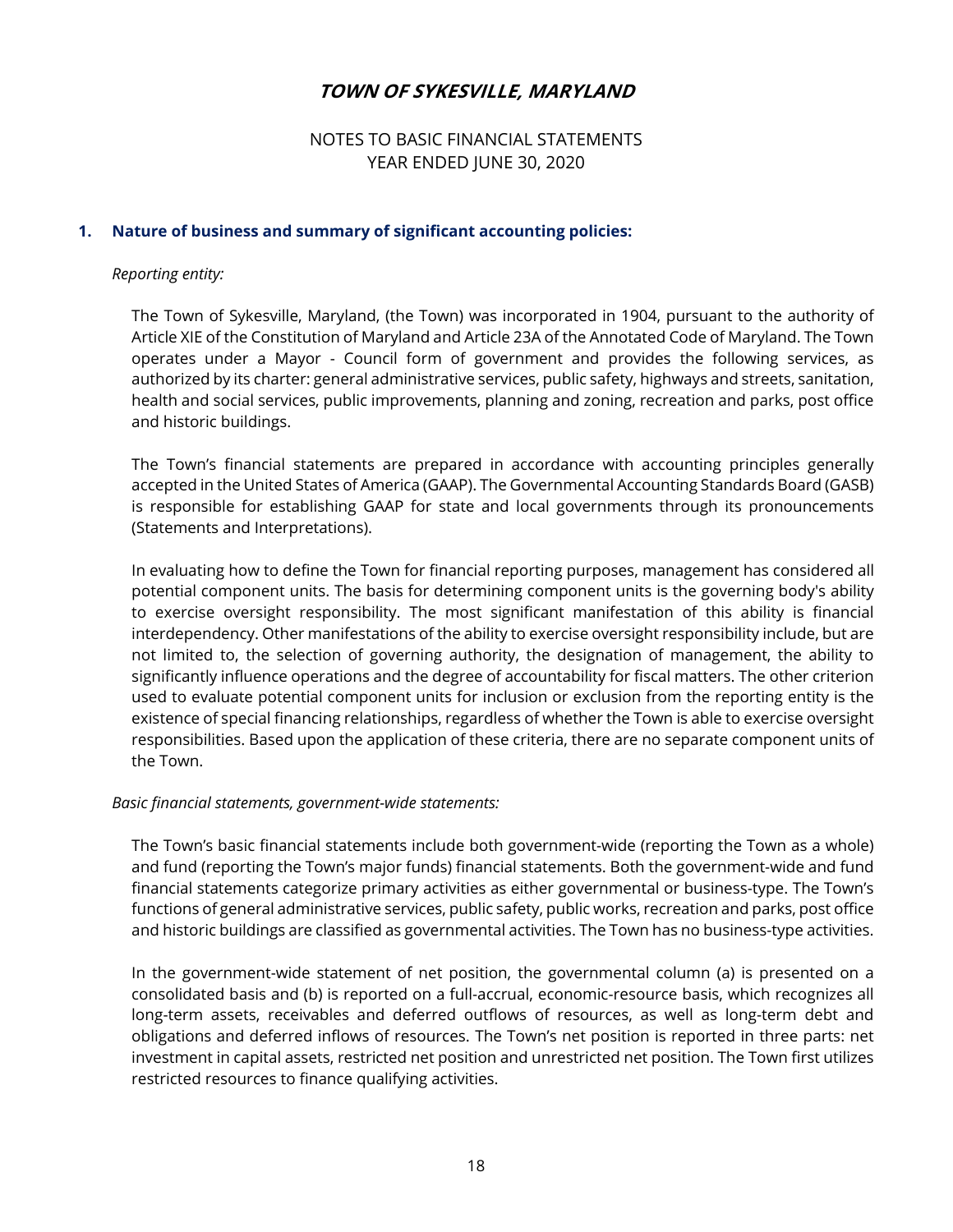## NOTES TO BASIC FINANCIAL STATEMENTS YEAR ENDED JUNE 30, 2020

#### **1. Nature of business and summary of significant accounting policies (continued):**

 *Basic financial statements, government-wide statements:* 

The government-wide statement of activities reports both the gross and net cost per functional category (public safety, public works, etc.), which are otherwise being supported by general government revenues (property and income taxes, certain intergovernmental revenues, etc.). The statement of activities reduces gross expenses (including depreciation) by related program revenues and operating and capital grants and contributions. The program revenues must be directly associated with the function. Program revenues include (a) charges to customers or applicants who purchase, use or directly benefit from goods, services or privileges provided by a given function, and (b) grants and contributions that are restricted to meeting the operational or capital requirements of a particular function or segment. Taxes and other general revenues not restricted to specific program functions are reported instead as general revenues.

The net costs (by function) are normally covered by general revenue (property and income taxes, intergovernmental revenues, interest income, etc.). The Town does not allocate indirect costs.

This government-wide focus is on the sustainability of the Town as an entity and on the change in the Town's net position resulting from the current year's activities.

#### *Basic financial statements, fund financial statements:*

The financial transactions of the Town are reported in individual funds in the fund financial statements. Each fund is accounted for by providing a separate set of self-balancing accounts that comprises its assets, deferred outflows of resources, liabilities, deferred inflows of resources, fund balance, revenues and expenditures. The various funds are reported by generic classification within the financial statements.

The Town utilizes various criteria (percentage of the assets and deferred outflows of resources, liabilities and deferred inflows of resources, revenues or expenditures of either fund category or the governmental and enterprise combined) for the determination of major funds.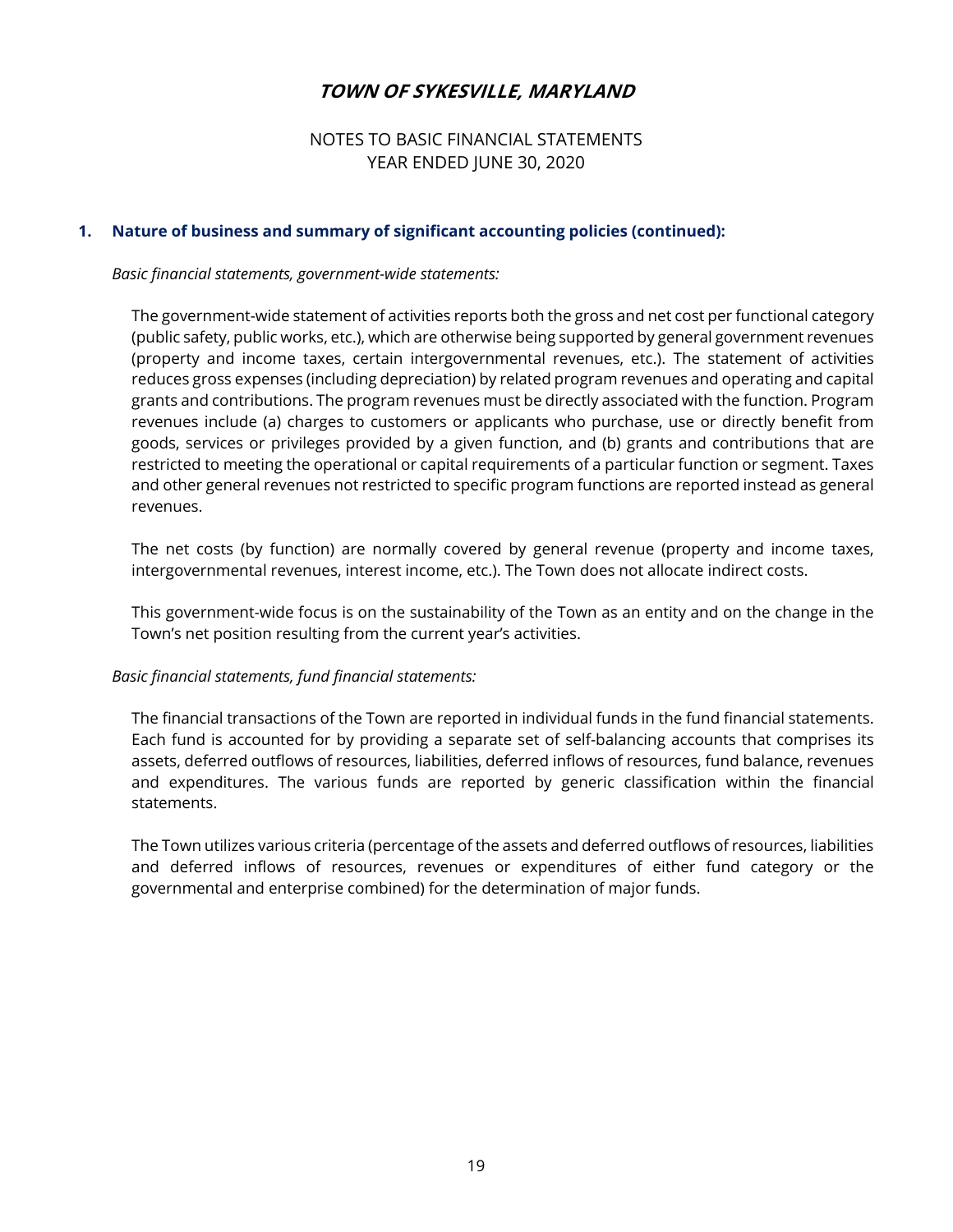## NOTES TO BASIC FINANCIAL STATEMENTS YEAR ENDED JUNE 30, 2020

#### **1. Nature of business and summary of significant accounting policies (continued):**

 *Basic financial statements, fund financial statements:* 

#### Governmental Funds:

Governmental funds are those through which all governmental functions of the Town are financed. Governmental funds reporting focuses on the sources, uses and balances of current financial resources. Expendable assets and deferred inflows of resources are assigned to the various governmental funds according to the purpose for which they may or must be used. Current liabilities and deferred outflows of resources are assigned to the fund from which they will be paid. The difference between governmental fund assets and deferred outflows of resources and liabilities and deferred inflows of resources is reported as fund balance. The following is a description of the Town's major governmental fund:

**General Fund** - The General Fund is the primary operating fund of the Town. It is used to account for all financial resources except those legally or administratively required to be accounted for in another fund.

#### *Basis of accounting:*

Basis of accounting refers to the point at which revenues or expenditures/expenses are recognized in the accounts and reported in the financial statements. It relates to the timing of the measurements made regardless of the measurement focus applied.

Accrual - Governmental activities in the government-wide financial statements are presented on the accrual basis of accounting. Revenues are recognized when earned and expenses are recognized when incurred, regardless of the timing of related cash flows. Property taxes are recognized as revenues in the year for which they are levied. Grants and similar items are recognized as revenue as soon as all eligible requirements imposed by the provider have been met.

Modified accrual - The governmental funds financial statements are presented on the modified accrual basis of accounting. Under the modified accrual basis of accounting, revenues are recorded when susceptible to accrual; i.e., both measurable and available. "Available" means collectible within the current period or within 60 days after year end. Expenditures are generally recognized under the modified accrual basis of accounting when the related liability is incurred. The exception to this general rule is that principal and interest on general obligation long-term debt, if any, is recognized when due.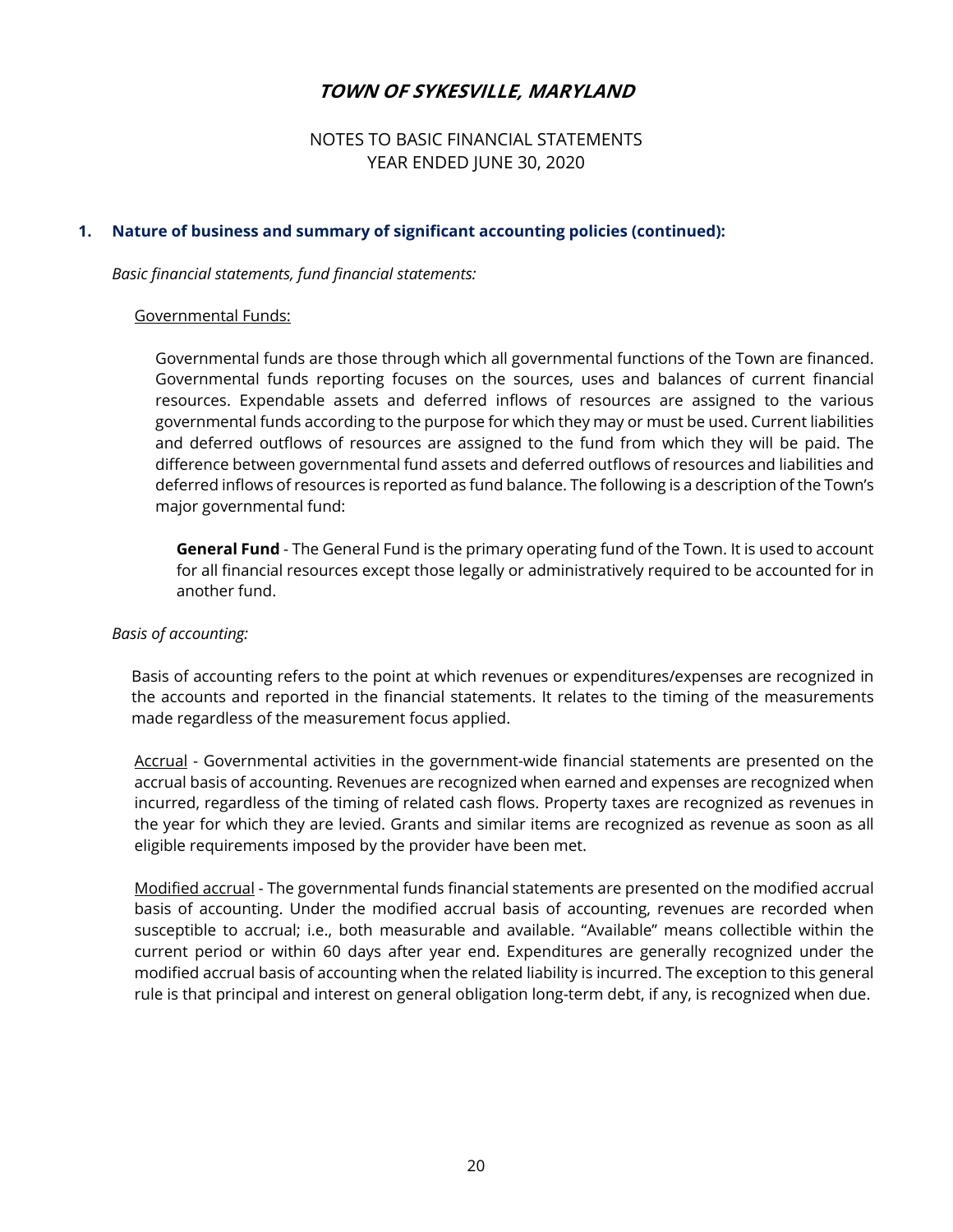## NOTES TO BASIC FINANCIAL STATEMENTS YEAR ENDED JUNE 30, 2020

#### **1. Nature of business and summary of significant accounting policies (continued):**

#### *Basis of accounting:*

In applying the "susceptible to accrual" concept to intergovernmental revenues, the provider should recognize liabilities and expenses, and the recipient should recognize receivables and revenue when the applicable eligibility requirements, including time requirements, are met. Resources transmitted before the eligibility requirements are met should, under most circumstances, be reported as advances by the provider and as unearned revenues or deferred inflows of resources by the recipient.

#### *Cash and cash equivalents:*

The Town considers all highly liquid investments with an initial maturity of three months or less to be cash equivalents. The carrying amount approximates estimated fair value because of the short maturity of those instruments.

#### *Capital assets and depreciation:*

Capital assets used in governmental fund type operations are accounted for in the government-wide statements, rather than in governmental funds.

All capital assets are valued at historical cost or estimated historical cost if actual historical cost is not available. Donated capital assets are valued at their estimated acquisition value on the date donated. Acquisition value is the price that would be paid to acquire an asset with equivalent service potential in an orderly market transaction at the acquisition date. Capital assets with a value of \$5,000 or more and an estimated useful life in excess of one year are capitalized by the Town.

Capital assets are depreciated using the straight-line method over the following estimated useful lives:

| Buildings and improvements | 5 - 20 years |
|----------------------------|--------------|
| Equipment                  | 5 - 20 years |
| Infrastructure             | 5 - 20 years |
| Vehicles                   | 5 years      |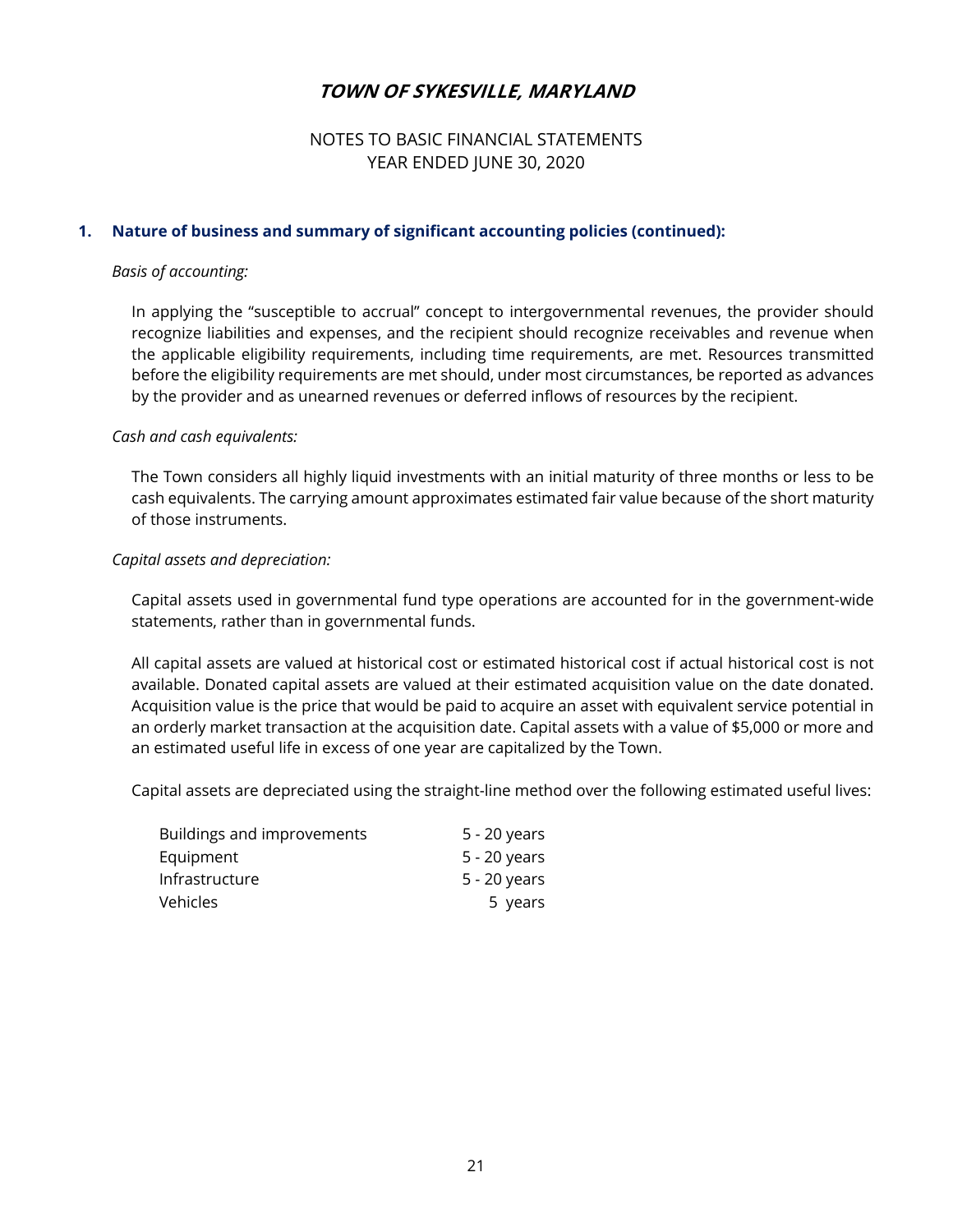## NOTES TO BASIC FINANCIAL STATEMENTS YEAR ENDED JUNE 30, 2020

#### **1. Nature of business and summary of significant accounting policies (continued):**

#### *Government-wide statements:*

In the government-wide financial statements, capital assets used in governmental fund operations are accounted for as property and equipment. General infrastructure assets acquired prior to July 1, 2000 are not reported in the basic financial statements. All general infrastructure assets, including all roads, bridges and other infrastructure assets acquired subsequent to July 1, 2000 are recognized at historical cost. The Town has elected not to retroactively report intangible assets, including capital assets identified as having indefinite useful lives or being internally generated, prior to July 1, 2009. All intangible assets acquired subsequent to July 1, 2009 are reported at historical cost.

Depreciation of all exhaustible capital assets is recorded as a direct expense in the statement of activities, with accumulated depreciation reflected in the statement of net position.

Additions are recorded at cost or, if contributed property, at their estimated acquisition value at time of contribution. Repairs and maintenance are recorded as expenses; renewals and betterments are capitalized. The sale or disposal of capital assets is recorded by removing cost and accumulated depreciation from accounts and recognizing the resulting gain or loss to income.

#### *Fund financial statements:*

In the fund financial statements, capital assets used in governmental fund operations are accounted for as capital outlay expenditures of the governmental fund upon acquisition.

#### *Deferred outflows and inflows of resources:*

In addition to assets and liabilities, the statement of net position will sometimes report separate sections for deferred outflows and inflows of resources. These separate financial statement elements represent a consumption or acquisition of net position that applies to future periods and will not be recognized as an outflow (expense/expenditure) or inflow (revenue) of resources until that time.

#### *Accrued compensated absences:*

The Town permits employees to accumulate unused vacation time to a maximum of two times the amount earned based on length of service. Upon termination of employment, an employee will be paid for annual vacation leave accumulated to the date of separation, not to exceed a maximum of 40 days, plus any accumulated annual leave earned up to the time of termination during the calendar year. Sick leave is permitted to be accrued up to a maximum of six months or 130 days, and at termination, a maximum of 45 days will be paid to employees at 20% of the employee's then current pay rate.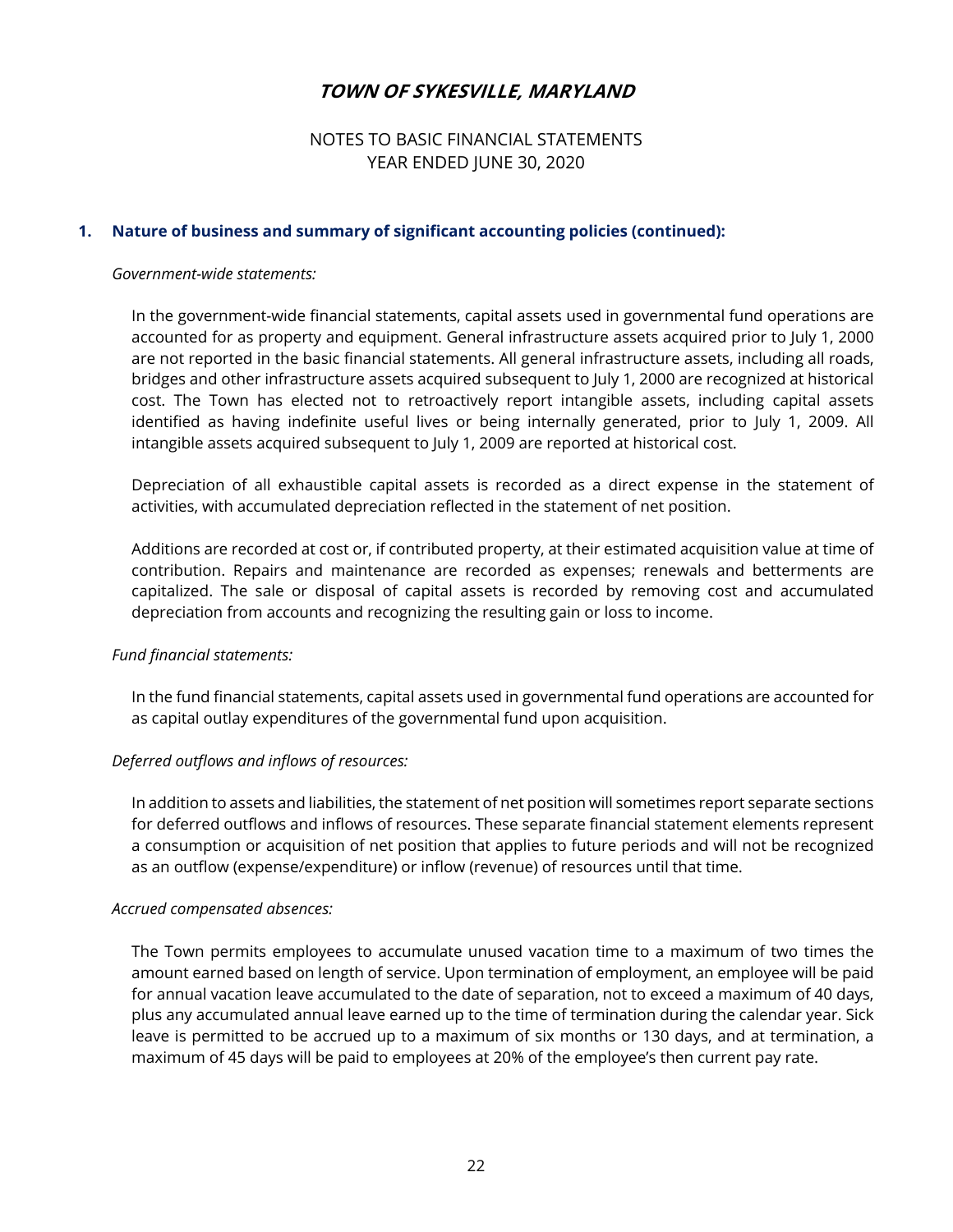## NOTES TO BASIC FINANCIAL STATEMENTS YEAR ENDED JUNE 30, 2020

#### **1. Nature of business and summary of significant accounting policies (continued):**

#### *Accrued compensated absences:*

If, however, an employee retires directly through the Maryland State Retirement and Pension System, upon terminating employment, unused sick leave hours will be added to the service time used to calculate retirement pay, up to the maximum allowed, as provided by State law. Since creditable service determines the amount of the benefit for retirement, unused sick leave can increase the amount of the benefit. It does not, however, affect when the employee is eligible to retire. Compensatory time is permitted to be accrued with no maximum, but is paid down to 80 hours on the employees' anniversary date, all of which will be paid to employees in full upon termination of employment plus any accumulated compensatory time earned up to the time of termination during the calendar year.

The salary-related payments representing the employer's share of Social Security and Medicare taxes have been accrued. The vested annual leave is expensed as incurred in the General Fund.

#### *Unearned revenues:*

Revenues received under reimbursable grant agreements are recognized in the period in which the qualified expenditures are incurred. Any unexpended funds are reported as unearned revenues.

#### *Debt policies:*

The Town's formal debt policy establishes authority and circumstances for which the Town can obtain short- and long-term debt financing. The formal debt policy includes provisions that annual debt service costs are not to exceed 8.0% of the Town's operating expenditures and remaining balances of long-term debt obligations are not to exceed 1.5% of the Town's net assessable base in any fiscal year new debt is incurred.

#### *Pensions:*

For purposes of measuring the net pension liability, the deferred outflows of resources and deferred inflows of resources related to pensions, the pension expense, the information about the fiduciary net position of the Maryland State Retirement and Pension System (the System) and the additions to/deductions from the System's fiduciary net position have been determined on the same basis as they are reported by the System. For this purpose, benefit payments (including refunds of employee contributions) are recognized when due and payable in accordance with the benefit terms.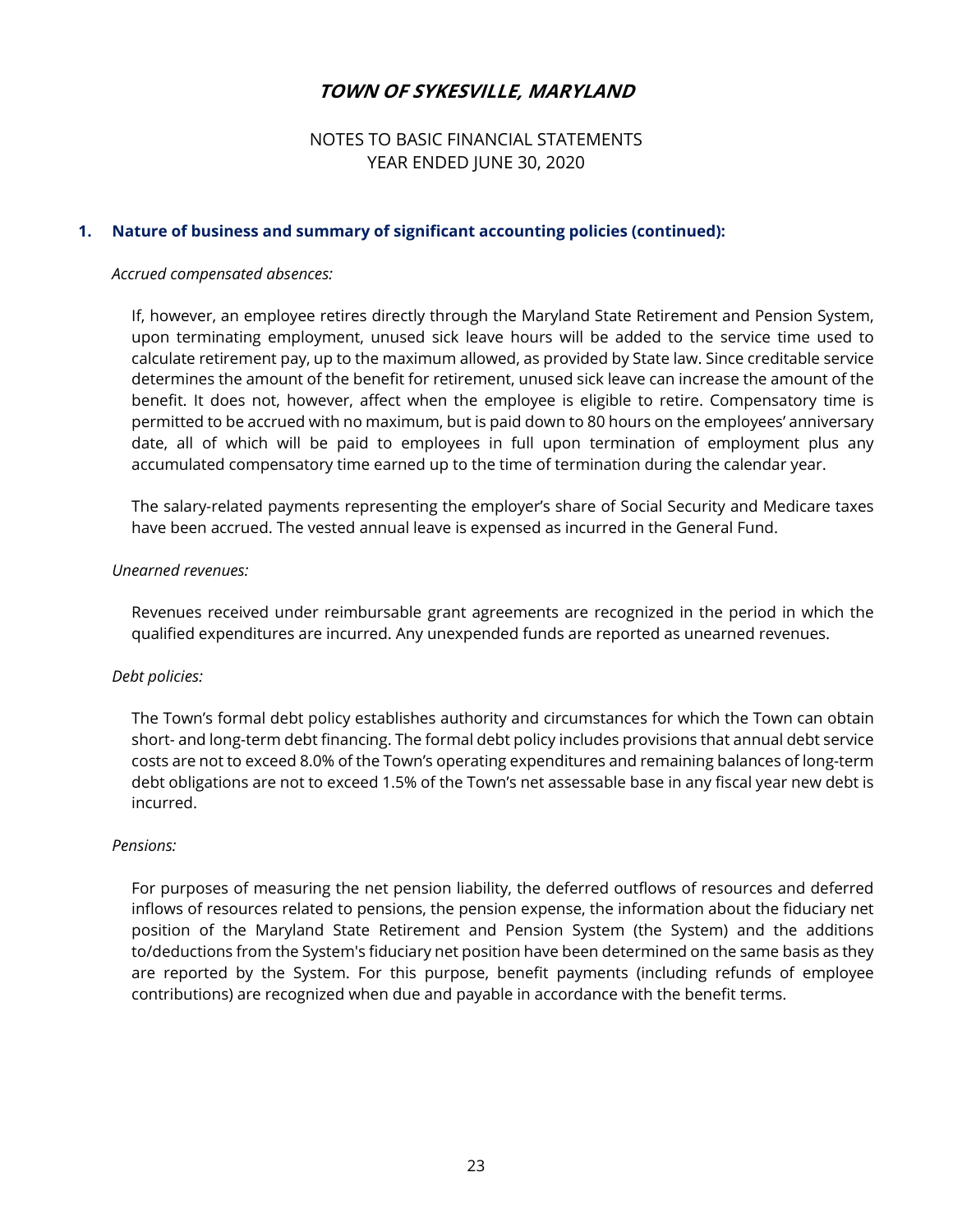## NOTES TO BASIC FINANCIAL STATEMENTS YEAR ENDED JUNE 30, 2020

#### **1. Nature of business and summary of significant accounting policies (continued):**

#### *Net position and fund balances:*

In the government-wide financial statements, net position is classified in the following categories:

Net investment in capital assets - This category groups all capital assets, including infrastructure, into one component of net position. Accumulated depreciation and the outstanding balances of debt that are attributable to the acquisition, construction or improvement of these assets reduce this category.

Restricted - This category presents external restrictions imposed by creditors, grantors, contributors or laws or regulations of other governments, and restrictions imposed by law through constitutional provisions or enabling legislation.

Unrestricted - This category represents the net position of the Town that is not restricted for any project or other purpose. However, these funds may be constrained for specific projects or purposes in the fund financial statements, as discussed below.

In the fund financial statements, fund balances are classified in the following categories:

Nonspendable - This category represents amounts that are not in spendable form (such as long-term receivables) or are required to be maintained intact.

Restricted - This category represents amounts constrained to specific purposes by their providers (such as grantors, bondholders and higher levels of government), through constitutional provisions or by enabling legislation.

Committed - This category represents amounts constrained to specific purposes by a government itself, using its highest level of decision-making authority. To be reported as committed, amounts cannot be used for any other purpose unless the government takes the same highest level action to remove or change the constraint. For committed fund balance, the Town's highest level of decisionmaking authority is the Mayor and Town Council. The formal action that is required to be taken to establish and modify or rescind a fund balance commitment is an ordinance.

Assigned - This category represents amounts a government intends to use for a specific purpose. Intent can be expressed by the governing body, an official or body to which the governing body delegates the authority. For assigned fund balance, the Mayor and Town Council are authorized to assign amounts to a specific purpose. The authorization policy is a formal motion.

Unassigned - This category represents amounts that are available for any purpose.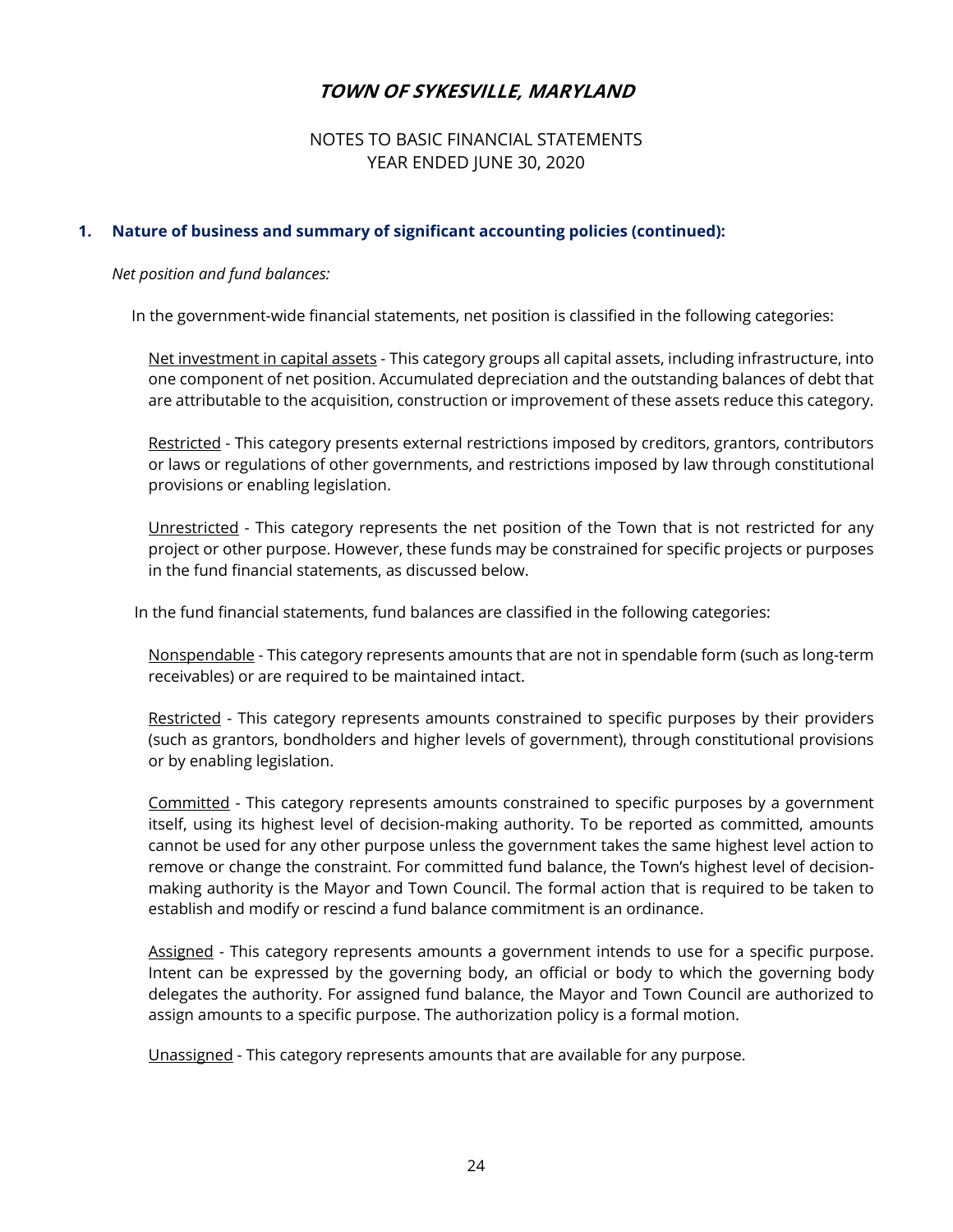## NOTES TO BASIC FINANCIAL STATEMENTS YEAR ENDED JUNE 30, 2020

#### **1. Nature of business and summary of significant accounting policies (continued):**

#### *Net position and fund balances:*

When both restricted and unrestricted resources are available for use, it is the Town's policy to use restricted resources first, then unrestricted resources as they are needed. When committed, assigned or unassigned fund balances are available for use, it is the Town's policy to use fund balances in the following order: 1) committed, 2) assigned, 3) unassigned.

The Town has a fund balance policy for a stabilization arrangement. In 2020, the arrangement was amended to require a minimum stabilization reserve amount of \$1,000,000. The conditions under which stabilization amounts are intended to be spent are to address unanticipated, non-recurring needs or known and planned future obligations, and require a majority approval of the Mayor and Town Council for use. Any reduction of the stabilization amount below the minimum requirement are to include a financial plan to restore the reserve to the minimum level. As of June 30, 2020, the stabilization balance (reported as a component of unassigned fund balance in the General Fund) was \$1,000,000. The Town has remained in compliance with this policy since established.

#### *Budgets and budgetary analysis:*

The Town is required by the Town Code to adopt an annual budget for the General Fund. The budget is presented on a basis consistent with accounting principles generally accepted in the United States of America. All appropriations lapse at the end of the budget year to the extent they have not been expended.

Once a budget is approved, it can be amended by the Mayor and Town Council with reasonable discretion. Several budget amendments were approved during the year ended June 30, 2020. Both original and final budgets of the General Fund have been included in the presentation of the Town's required supplementary information.

#### *Estimates:*

Management uses estimates and assumptions in preparing financial statements in accordance with accounting principles generally accepted in the United States of America. Those estimates and assumptions affect the reported amounts of assets, deferred outflows of resources, liabilities, deferred inflows of resources, the disclosure of contingencies and the reported revenues and expenditures/expenses. Actual results could vary from the estimates that were used.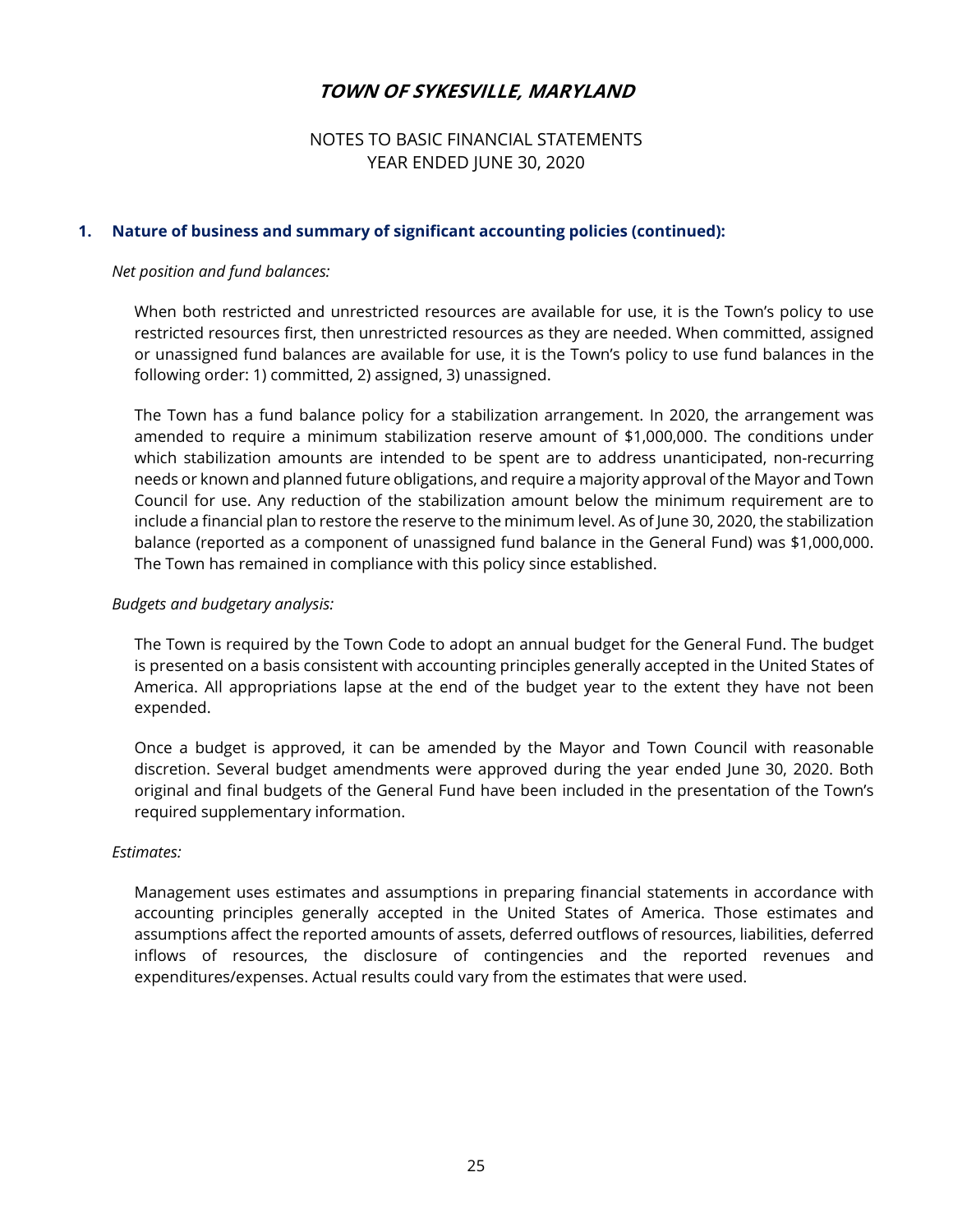## NOTES TO BASIC FINANCIAL STATEMENTS YEAR ENDED JUNE 30, 2020

#### **1. Nature of business and summary of significant accounting policies (continued):**

#### *New GASB pronouncements:*

The GASB issued a pronouncement prior to the year ended June 30, 2020 that may impact future financial presentations. Management has not currently determined what, if any, impact implementation of the following Statement may have on the financial statements of the Town:

GASB Statement No. 87, *Leases*, will be effective for the Town as of July 1, 2021. The objective of this Statement is to improve accounting and financial reporting for leases by governments, by requiring recognition of certain lease assets and liabilities for leases that previously were classified as operating leases and recognized as inflows of resources or outflows of resources based on payment provisions of the contract. This Statement establishes a single model for lease accounting based on the foundational principle that leases are financings of the right to use an underlying asset. The implementation of this Statement is expected to have significant effect on the Town's financial statements in the year of implementation; however, the effects of said implementation are not yet quantifiable.

#### **2. Deposits:**

The deposits held as of June 30, 2020 were as follows:

| Type                    | Interest rate     | <b>Maturities</b>      | Carrying value |
|-------------------------|-------------------|------------------------|----------------|
|                         |                   |                        |                |
| Cash on hand            |                   |                        | 650            |
| Demand deposits         | $0.00\% - 2.35\%$ |                        | 3,965,235      |
| Certificates of deposit | $0.35\%$ - 2.50%  | 9/25/2020 - 11/27/2020 | 1,218,506      |
|                         |                   |                        |                |

\$ 5,184,391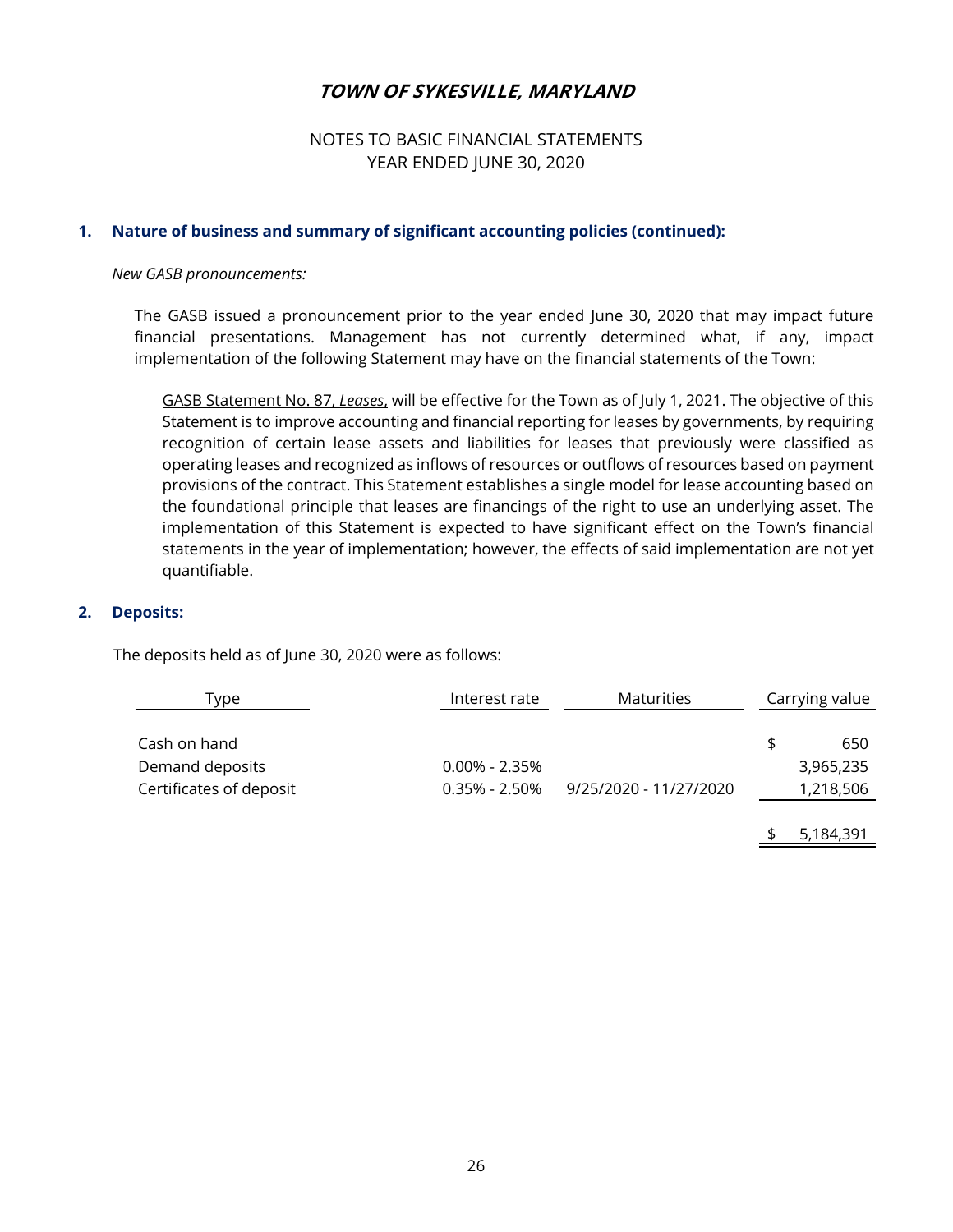## NOTES TO BASIC FINANCIAL STATEMENTS YEAR ENDED JUNE 30, 2020

#### **2. Deposits (continued):**

| Reconciliation to statement of net position:              |              |
|-----------------------------------------------------------|--------------|
| Current assets:                                           |              |
| Cash and cash equivalents:                                |              |
| Unrestricted                                              | \$2,353,923  |
| Restricted                                                | 60,813       |
|                                                           |              |
| Total cash and cash equivalents                           | 2,414,736    |
|                                                           |              |
| Cash with escrow agent, restricted                        | 1,130,346    |
|                                                           |              |
| Certificates of deposit                                   | 1,218,506    |
|                                                           |              |
| Total current assets                                      | 4,763,588    |
|                                                           |              |
| Non-current assets, cash and cash equivalents, restricted | 420,803      |
| Total current and non-current assets                      |              |
|                                                           | \$ 5,184,391 |

Restricted cash and cash equivalents and cash with escrow agent as of June 30, 2020 are comprised as follows:

| Gate House contribution                       | S. | 195,553   |
|-----------------------------------------------|----|-----------|
| Public project funds                          |    | 250,000   |
| Planning and zoning escrow and other deposits |    | 36.063    |
| Warfield Complex renovation escrow            |    | 1,130,346 |
|                                               |    |           |

#### \$ 1,611,962

Restricted assets are classified as current when they are restricted for payment of current liabilities. Otherwise, they are non-current in nature.

The Town's formal investment policy does not limit its investment choices, except for the guidelines outlined below, beyond the limitations of Maryland State Finance and Procurement Code Ann. § 6-222, which authorizes the Town to invest in obligations of the United States and related agencies, repurchase agreements of United States obligations, certain bankers' acceptances, bonds and commercial paper with the highest letter and numerical rating by at least one nationally recognized statistical rating organization, money market mutual funds operated in accordance with Rule 2A-7 of the ICA of 1940 and any investment portfolio created under the Maryland Local Government Investment Pool (MLGIP).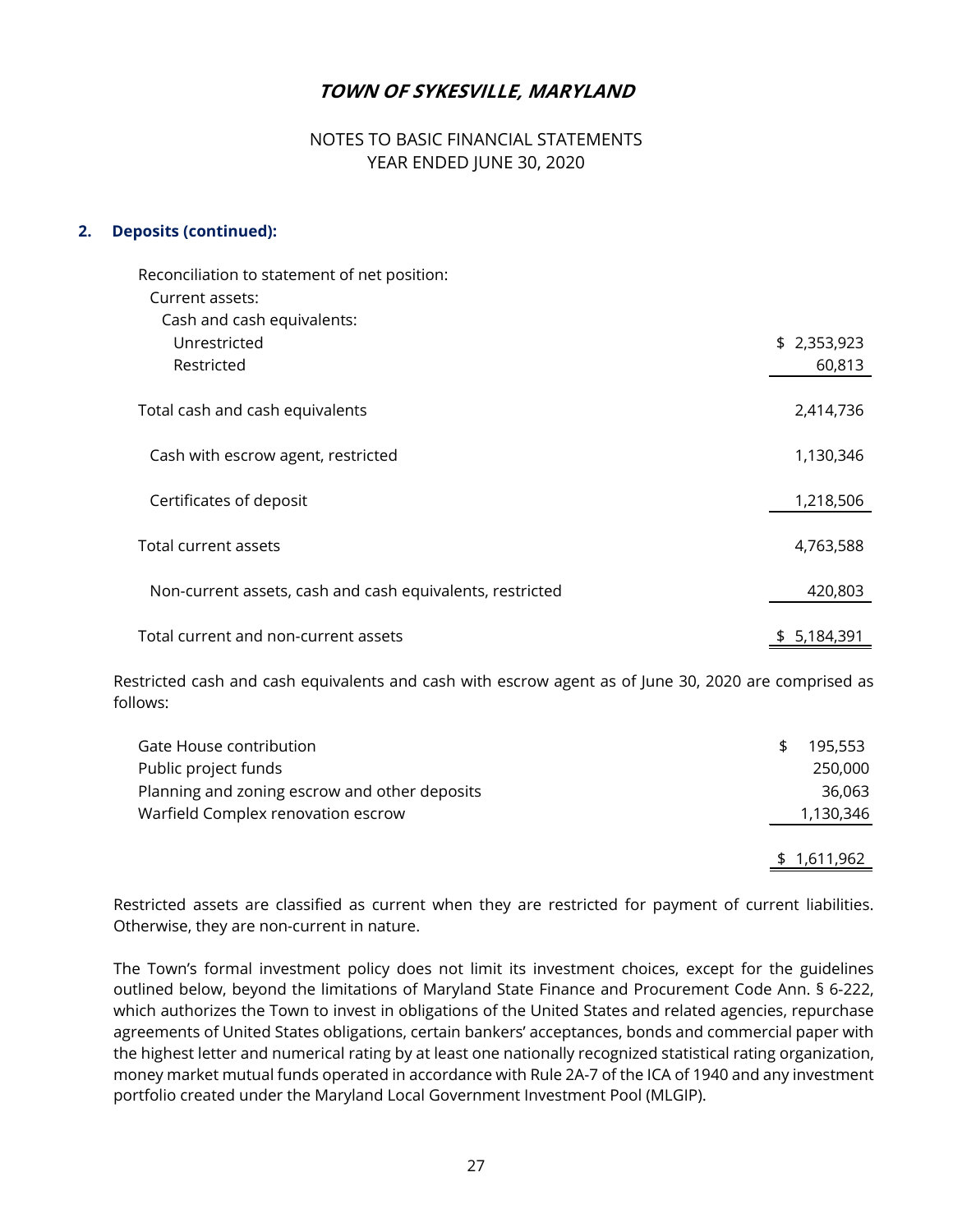## NOTES TO BASIC FINANCIAL STATEMENTS YEAR ENDED JUNE 30, 2020

#### **2. Deposits (continued):**

#### *Custodial credit risk:*

Deposits in financial institutions, reported as components of cash and cash equivalents, cash with escrow agent and certificates of deposit, had a bank balance of \$5,219,396 as of June 30, 2020, \$3,755,032 of which was exposed to custodial credit risk and uninsured. This amount was fully collateralized by securities pledged and held by financial institutions, not in the Town's name.

#### *Interest rate and credit risk:*

The Town's formal investment policy limits investment maturities as a means of managing its exposure to fair value losses arising from increasing interest rates as follows: the Town will attempt to match its investments with anticipated cash flow requirements and unmatched investments are to be limited to securities maturing up to three years from the date of purchase. In addition, reserve funds may be invested in securities maturing up to five years from date of purchase if such maturity is made to precede or coincide with the expected need for funds and appropriate management approval.

The Town's formal investment policy limits investment credit risk to the highest possible rating from at least one statistical rating organization designated by the Securities and Exchange Commission (SEC) for money market mutual funds instruments.

#### *Concentration of credit risk:*

The Town's formal investment policy places the following limits on the maximum percent of portfolio it may invest in any one specific instrument, financial institution or issuer: 100% in United States Governmental Obligations and MLGIP; 90% in United States Government Agencies and Instrumentalities, repurchase agreements and certificates of deposit and 50% in money market mutual funds instruments. As of June 30, 2020, the Town had no concentration of credit risk.

#### **3. Escrow agreement and gain contingency:**

The Town entered into an agreement with the purchaser of the Warfield Complex (purchaser) on June 26, 2018 for the Town to place \$1,100,000 in escrow (Parcel D Escrow Fund I) as a contribution to the eligible work (the stabilization, mothballing, preservation, rehabilitation, build-out, construction and/or expansion of a building) on parcel D of the Warfield Complex. This is presented as cash with escrow agent - restricted on the Town's financial statements. As principal payments are made on the \$1,000,000 note (see Note 4), these principal payments are deposited into this escrow account. The purchaser agreed to place \$400,000 in escrow as initial funding for eligible work on parcel D of the Warfield Complex (Parcel D Escrow Fund II). The purchaser also agreed to place \$300,000 in escrow as initial funding for eligible work on buildings F and W of the Warfield Complex (Buildings F and W Escrow Fund). The Parcel D Escrow Fund II and Buildings F and W Escrow Fund are not presented in the Town's financial statements because they are the purchaser's funds.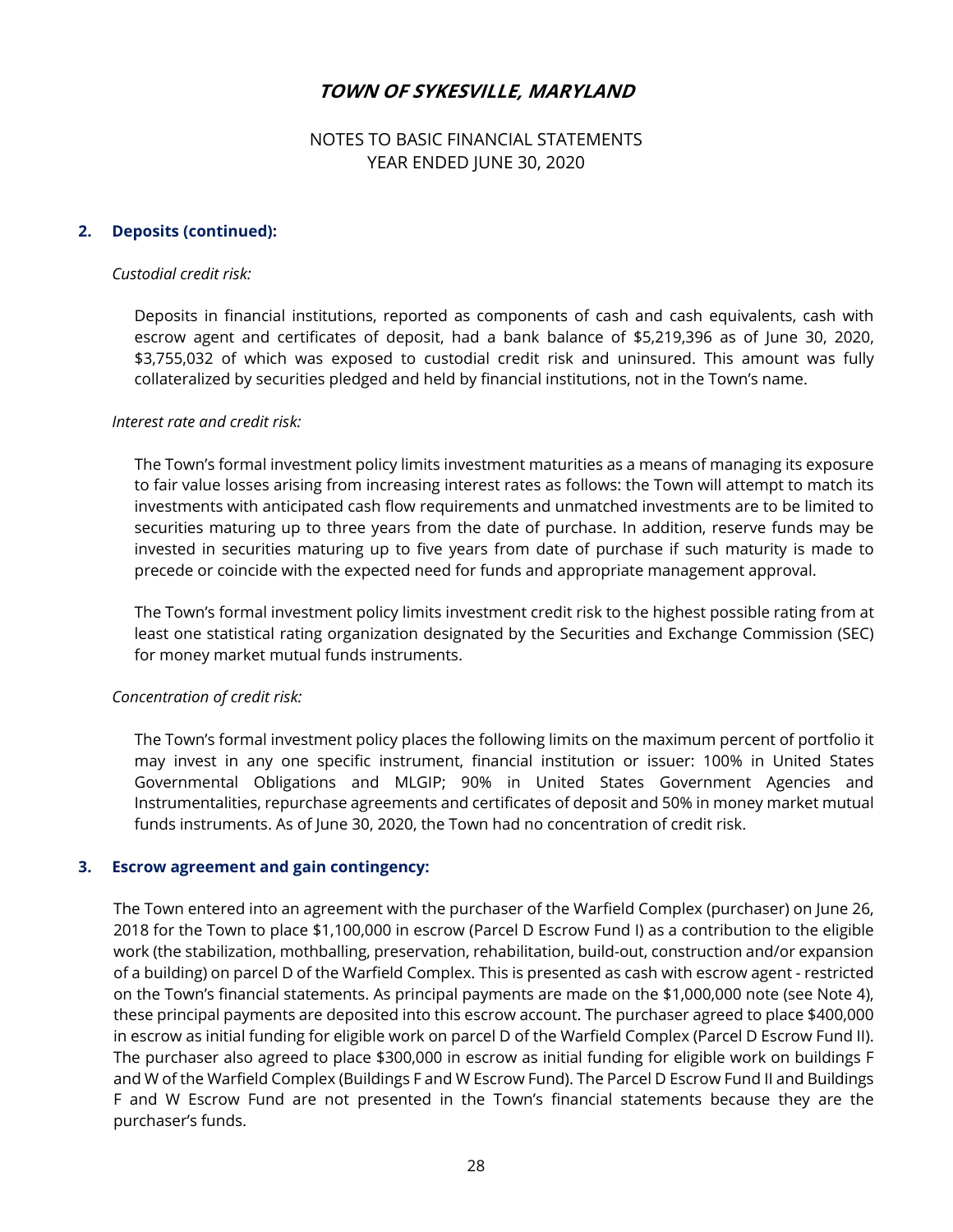## NOTES TO BASIC FINANCIAL STATEMENTS YEAR ENDED JUNE 30, 2020

#### **3. Escrow agreement and gain contingency (continued):**

On June 26, 2030, any and all funds remaining in the three escrow accounts listed above (including all accrued interest) will be disbursed to the Town, unless the Town extends the date or the Town exercises its rights under the reversion agreement, as described below.

The purchaser of the Warfield Complex must complete eligible work on parcel D certified by an inspecting consultant totaling \$525,000 or more by June 26, 2021, totaling \$1,050,000 or more by June 26, 2025 and totaling \$2,500,000 or more by June 26, 2030. Parcel D Escrow Fund I, Parcel D Escrow Fund II and the note for \$1,000,000 (see Note 4) sum to the \$2,500,000 required to be spent by June 26, 2030. If the eligible work completion requirements listed above are not met, the purchaser's right, title and interest to all buildings remaining on the lien will revert to the Town in accordance with the terms of the reversion agreement.

As of June 30, 2020, the ending balance in the three escrows was \$1,501,701, which includes principal payments received from the \$1,000,000 note (see Note 4), withdrawals from the developer for work performed on the project and interest earned on the escrow accounts.

#### **4. Notes receivable:**

In December 2008, the Town entered into a note agreement with Caledonia, Inc., a restaurant located in the Town, to finance one-half of the necessary accessibility alterations to the restaurant, with any project costs exceeding the contracted amounts being the responsibility of Caledonia, Inc. The note also includes \$5,000 in principal due to the Town for anticipated tax credits to be received in relation to the alterations, which will be curtailed by one-half of any shortfall in credits received. The note is due in monthly installments of principal and interest at an annual rate of 5.00%, and unpaid interest and principal are due on April 1, 2024. As of June 30, 2020, the balance owed on the note is \$18,510.

In June 2018, the Town entered into a note agreement with the purchaser of the Warfield Complex for \$1,000,000. Interest accrues annually at the rate of 2.34% through June 25, 2019 and 2.37% from June 26, 2019 through June 26, 2020. The principal and accrued interest were due in full on June 26, 2020. The Town has sent the purchaser a notice of default on the note. As of June 30, 2020, the balance owed by the developer on the note is \$979,315. The principal payments are expected to be paid as the related parcels and condominium units are sold by the purchaser. Total principal payments made during the year ended June 30, 2020 were \$20,685.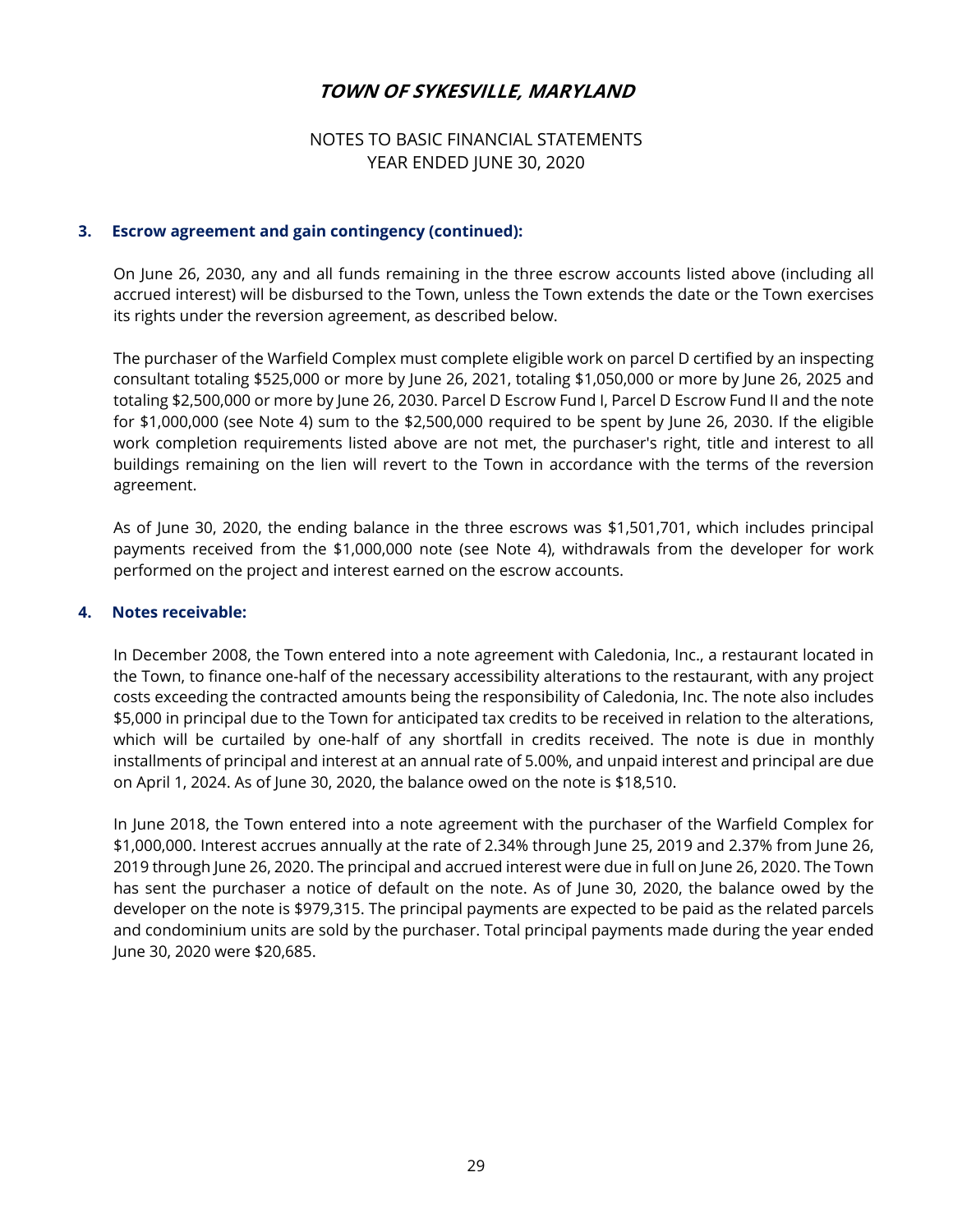## NOTES TO BASIC FINANCIAL STATEMENTS YEAR ENDED JUNE 30, 2020

## **4. Notes receivable (continued):**

Future minimum principal receipts under the note agreements are as follows:

| Year ending | Governmental  |
|-------------|---------------|
| June 30,    | activities    |
|             |               |
| 2021        | 984,078<br>\$ |
| 2022        | 4,631         |
| 2023        | 4,868         |
| 2024        | 4,248         |
|             |               |
|             | 997,825       |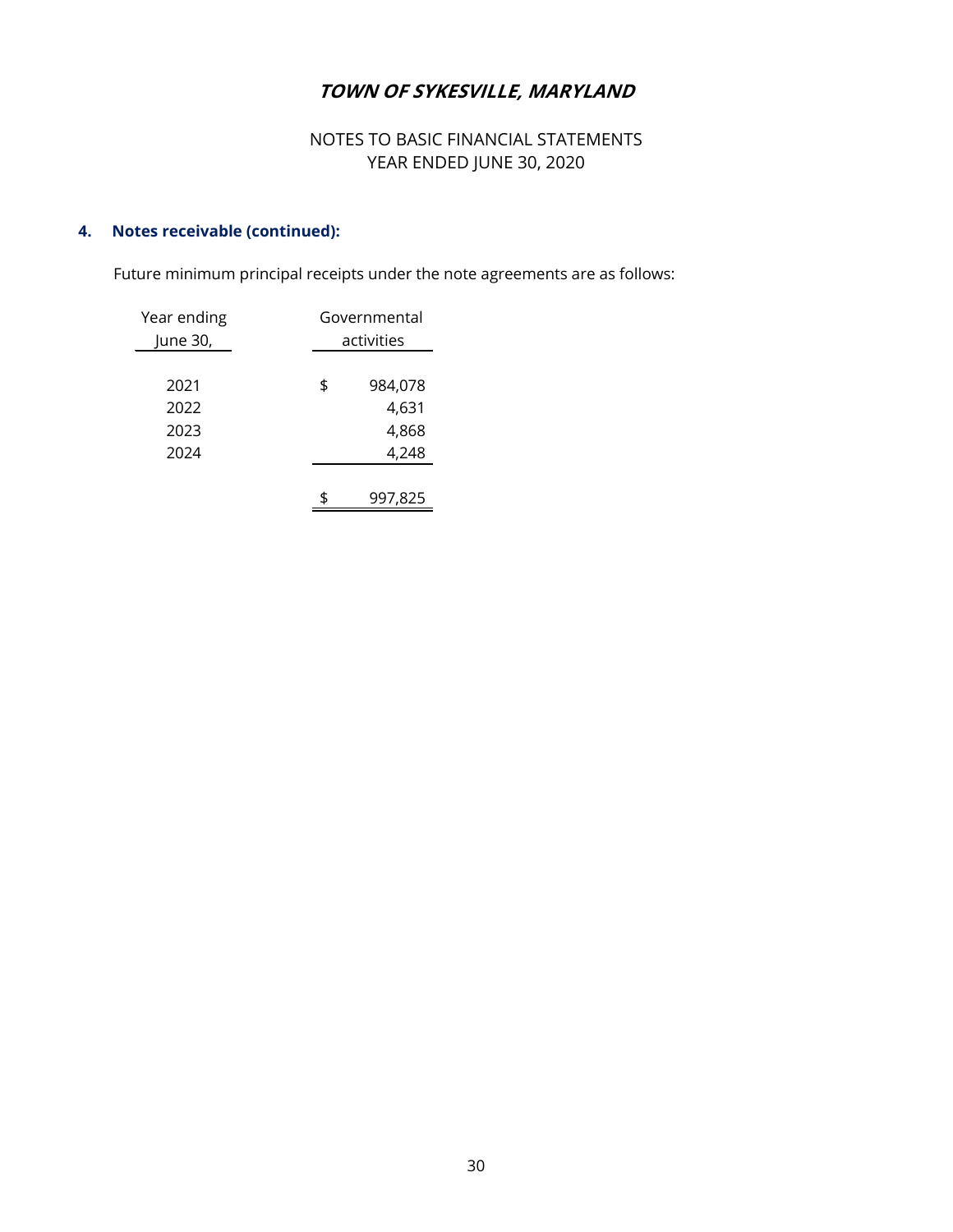## NOTES TO BASIC FINANCIAL STATEMENTS YEAR ENDED JUNE 30, 2020

#### **5. Capital assets and depreciation:**

A summary of governmental activities is as follows:

|                                                                                                    | <b>Balance</b>                                  |                                         |                            | Transferred to   | <b>Balance</b>                                    |
|----------------------------------------------------------------------------------------------------|-------------------------------------------------|-----------------------------------------|----------------------------|------------------|---------------------------------------------------|
|                                                                                                    | July 1, 2019                                    | Increases                               | active status<br>Decreases |                  | June 30, 2020                                     |
| Capital assets:<br>Non-depreciable assets:<br>Construction in progress<br>Land                     | 154,023<br>\$<br>1,407,171                      | 21,500<br>\$                            |                            | \$<br>(141, 846) | 33,677<br>\$<br>1,407,171                         |
| Total non-depreciable assets                                                                       | 1,561,194                                       | 21,500                                  |                            | (141, 846)       | 1,440,848                                         |
| Depreciable assets:<br>Buildings and improvements<br>Equipment<br>Infrastructure<br>Vehicles       | 3,654,209<br>1,588,697<br>10,923,165<br>909,565 | 57,265<br>5,100<br>1,539,006<br>233,045 | \$<br>1,339                | 141,846          | 3,711,474<br>1,592,458<br>12,604,017<br>1,142,610 |
| Total depreciable assets                                                                           | 17,075,636                                      | 1,834,416                               | 1,339                      | 141,846          | 19,050,559                                        |
| Total capital assets                                                                               | 18,636,830                                      | 1,855,916                               | 1,339                      |                  | 20,491,407                                        |
| Accumulated depreciation:<br>Buildings and improvements<br>Equipment<br>Infrastructure<br>Vehicles | 2,428,550<br>1,071,233<br>6,927,499<br>767,497  | 117,726<br>46,947<br>526,921<br>54,084  | 1,339                      |                  | 2,546,276<br>1,116,841<br>7,454,420<br>821,581    |
| Total accumulated depreciation                                                                     | 11,194,779                                      | 745,678                                 | 1,339                      |                  | 11,939,118                                        |
| Total capital assets, net                                                                          | 7,442,051<br>\$                                 | \$1,110,238                             | \$                         | \$               | 8,552,289<br>\$                                   |

The construction in progress in governmental activities as of June 30, 2020 consists of \$21,500 for a deposit on construction of Cooper Park Playground and \$12,177 for costs attributable to sidewalk/ramp construction.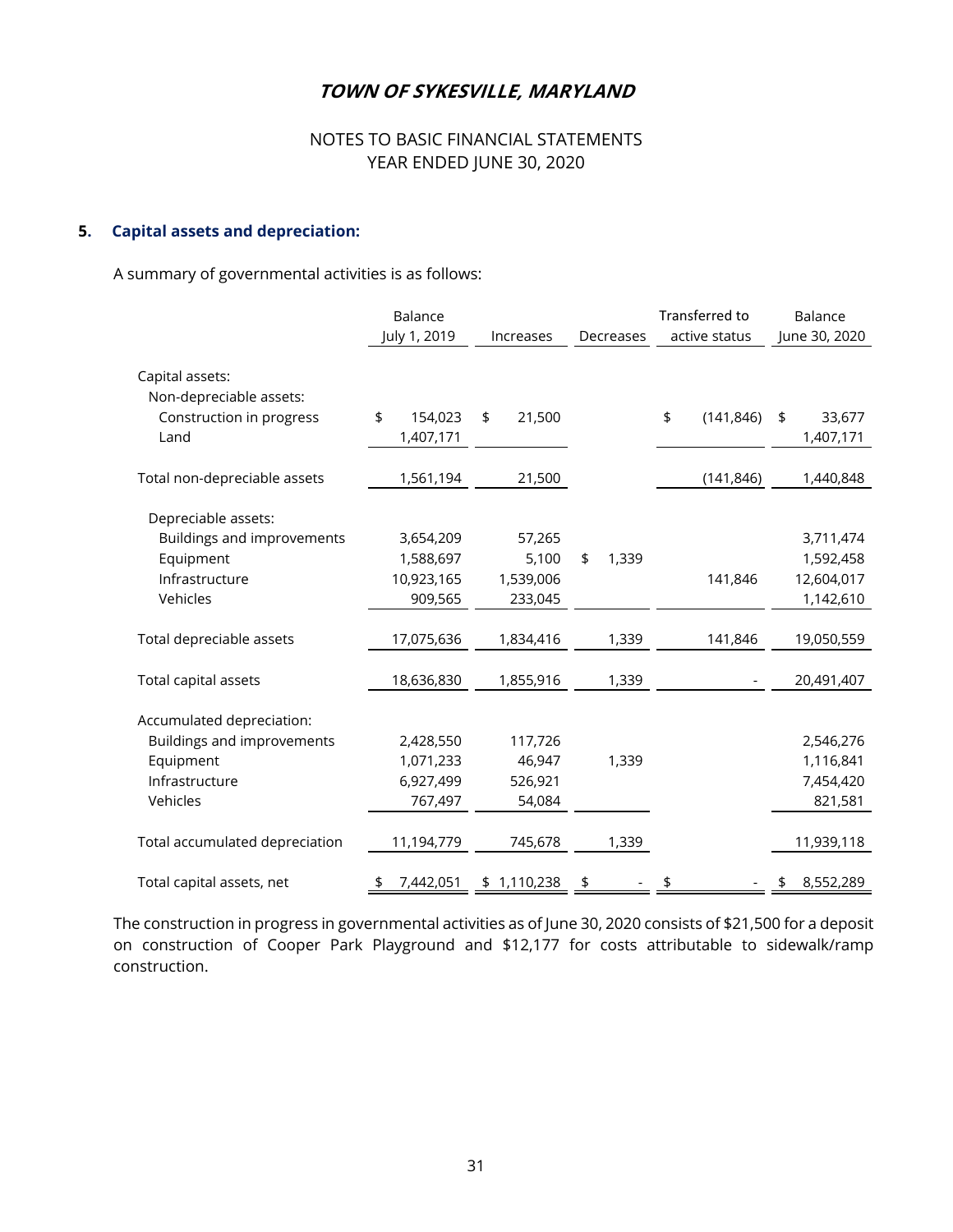## NOTES TO BASIC FINANCIAL STATEMENTS YEAR ENDED JUNE 30, 2020

#### **5. Capital assets and depreciation (continued):**

Depreciation expense, calculated using the straight-line method, for the year ended June 30, 2020 was charged to the governmental activities functions as follows:

| General government   | \$ | 64,743  |
|----------------------|----|---------|
| Public safety        |    | 52,802  |
| Public works         |    | 557,840 |
| Recreation and parks |    | 57,142  |
| Historic buildings   |    | 13,151  |
|                      |    |         |
|                      | S  | 745,678 |

#### **6. Non-current liabilities other than net pension liability:**

Bonds payable as of June 30, 2020 consists of the following for governmental activities:

| 2008 General Obligation Bonds, due in remaining annual principal installments    |            |
|----------------------------------------------------------------------------------|------------|
| ranging from \$89,256 to \$95,550 through June 2023, 3.46% annual interest rate, |            |
| secured by the credit and taxing power of the Town                               | \$ 277,151 |

The following is a summary of changes in non-current liabilities, excluding net pension liability, for governmental activities for the year ended June 30, 2020:

|                                 | Balance                   |             |              | Balance       | Due within   |  |
|---------------------------------|---------------------------|-------------|--------------|---------------|--------------|--|
| Type of liability               | July 1, 2019<br>Additions |             | Reductions   | June 30, 2020 | one year     |  |
|                                 |                           |             |              |               |              |  |
|                                 |                           |             |              |               |              |  |
| Bonds payable                   |                           |             |              |               |              |  |
| 2008 general obligation bonds   | 363,422<br>S.             |             | \$<br>86,271 | 277,151<br>\$ | 89,256<br>\$ |  |
| Accrued compensated absences    | 82,560                    | \$20,406    |              | 102,966       | 4,810        |  |
|                                 |                           |             |              |               |              |  |
| Total non-current liabilities   |                           |             |              |               |              |  |
| excluding net pension liability | 445,982                   | 20.406<br>S | 86,271       | 380,117       | 94,066       |  |

Liabilities in governmental activities are liquidated from general revenues in the General Fund.

Interest and related costs incurred for governmental activities for the year ended June 30, 2020 was \$12,574, all of which was expensed.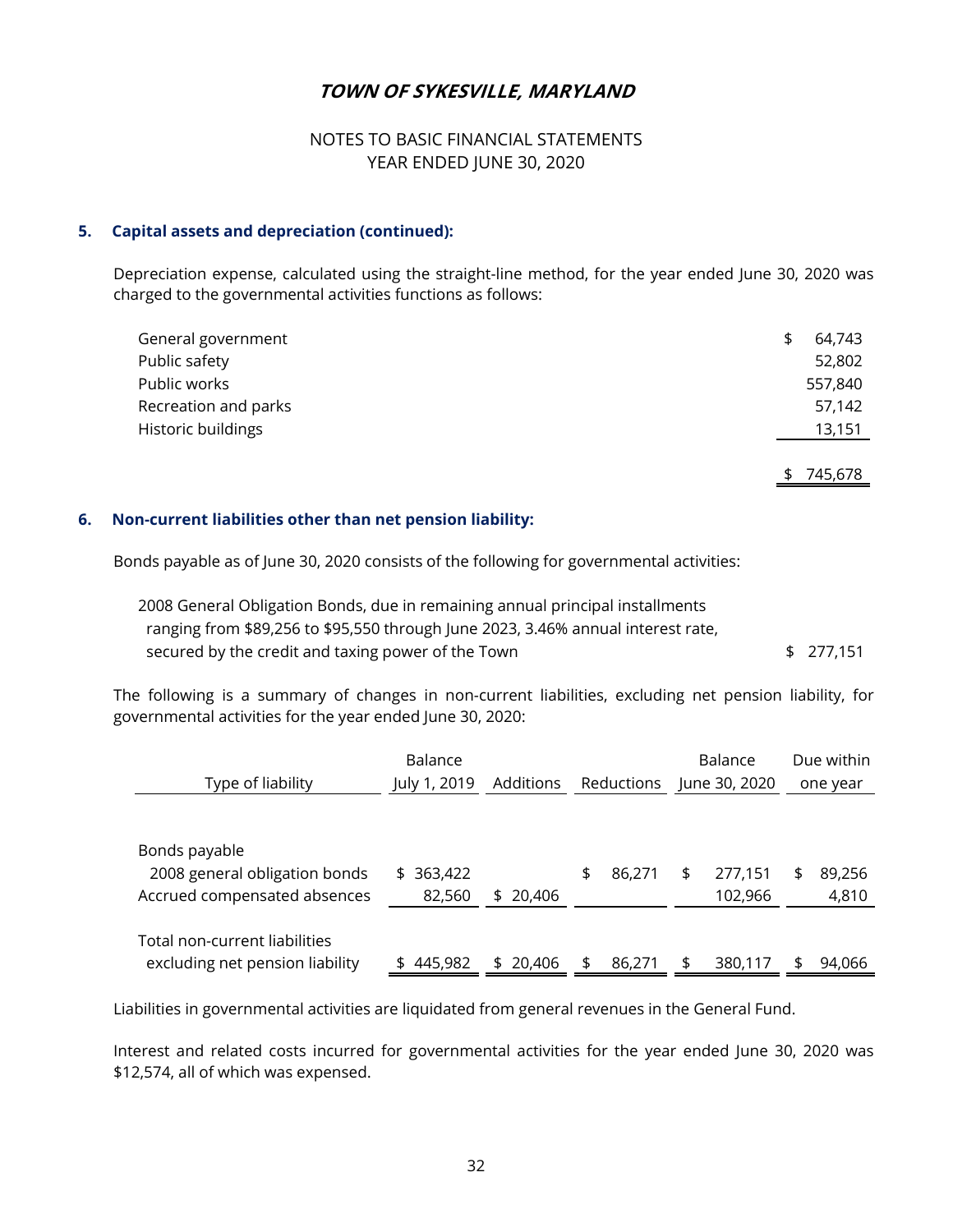## NOTES TO BASIC FINANCIAL STATEMENTS YEAR ENDED JUNE 30, 2020

#### **6. Non-current liabilities other than net pension liability (continued):**

The principal and interest requirements to maturity of the bond payable are as follows:

| Year ending | Governmental activities |         |    |        |  |          |
|-------------|-------------------------|---------|----|--------|--|----------|
| June 30,    | Principal               |         |    |        |  | Interest |
|             |                         |         |    |        |  |          |
| 2021        | \$                      | 89,256  | \$ | 9,589  |  |          |
| 2022        |                         | 92.345  |    | 6,501  |  |          |
| 2023        |                         | 95,550  |    | 3,306  |  |          |
|             |                         |         |    |        |  |          |
| Total       |                         | 277,151 | \$ | 19,396 |  |          |

#### **7. Property taxes:**

The Mayor and Town Council hold an annual public hearing for the residents to voice their opinion on the proposed tax rate and the annual budget. Property taxes are levied as of July 1st on the assessed value listed as of the same date for all real property located in the Town. From the effective date of the budget, the amount stated thereon as the amount to be raised by the property tax shall constitute a determination of the amount of the tax levy in the corresponding tax year. Taxes shall be due and payable on July 1st in the year for which they are levied and shall be overdue and in arrears on October 1st, where they will accrue two-thirds of 1% interest per month unpaid; the Town has the ability to place liens against the properties. Business personal property taxes are due within 30 days of billing, which occurs as assessment information is received by the State. The tax rates for real and business personal property for the year ended June 30, 2020 were \$0.33 and \$0.875, respectively, per \$100 assessed property value.

#### **8. Net position and fund balances:**

The following is a summary of General Fund nonspendable fund balance as of June 30, 2020:

| Prepaid expenses | \$<br>41,100 |
|------------------|--------------|
| Notes receivable | 997,825      |
|                  |              |
|                  | \$1,038,925  |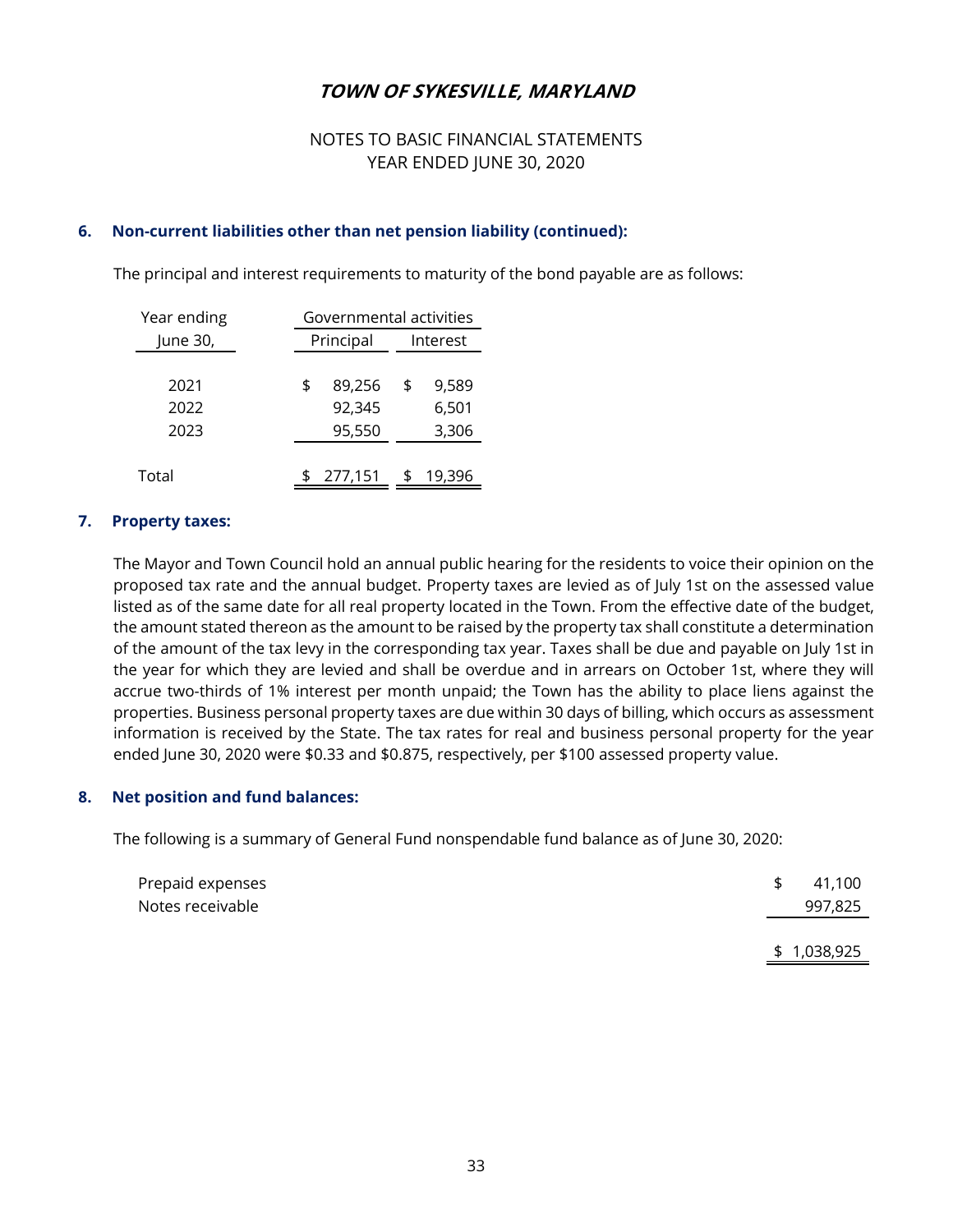## NOTES TO BASIC FINANCIAL STATEMENTS YEAR ENDED JUNE 30, 2020

#### **8. Net position and fund balances (continued):**

The following is a summary of restricted net position in the governmental activities and restricted fund balance in the General Fund as of June 30, 2020:

| Gate House Museum                  | 195,553<br>S. |
|------------------------------------|---------------|
| Public project funds               | 250,000       |
| Warfield Complex renovation escrow | 1,130,346     |
|                                    |               |
|                                    | \$1,575,899   |

Gate House Museum - Unspent amounts from a donation from a trust for the benefit of the Gate House Museum.

Public project funds - Funds set aside from the proceeds of the sale of the Warfield Complex to be used for specific public projects.

Warfield Complex renovation escrow - Funds set aside from the proceeds of the sale of the Warfield Complex to be donated towards the Complex's renovations (see Note 3).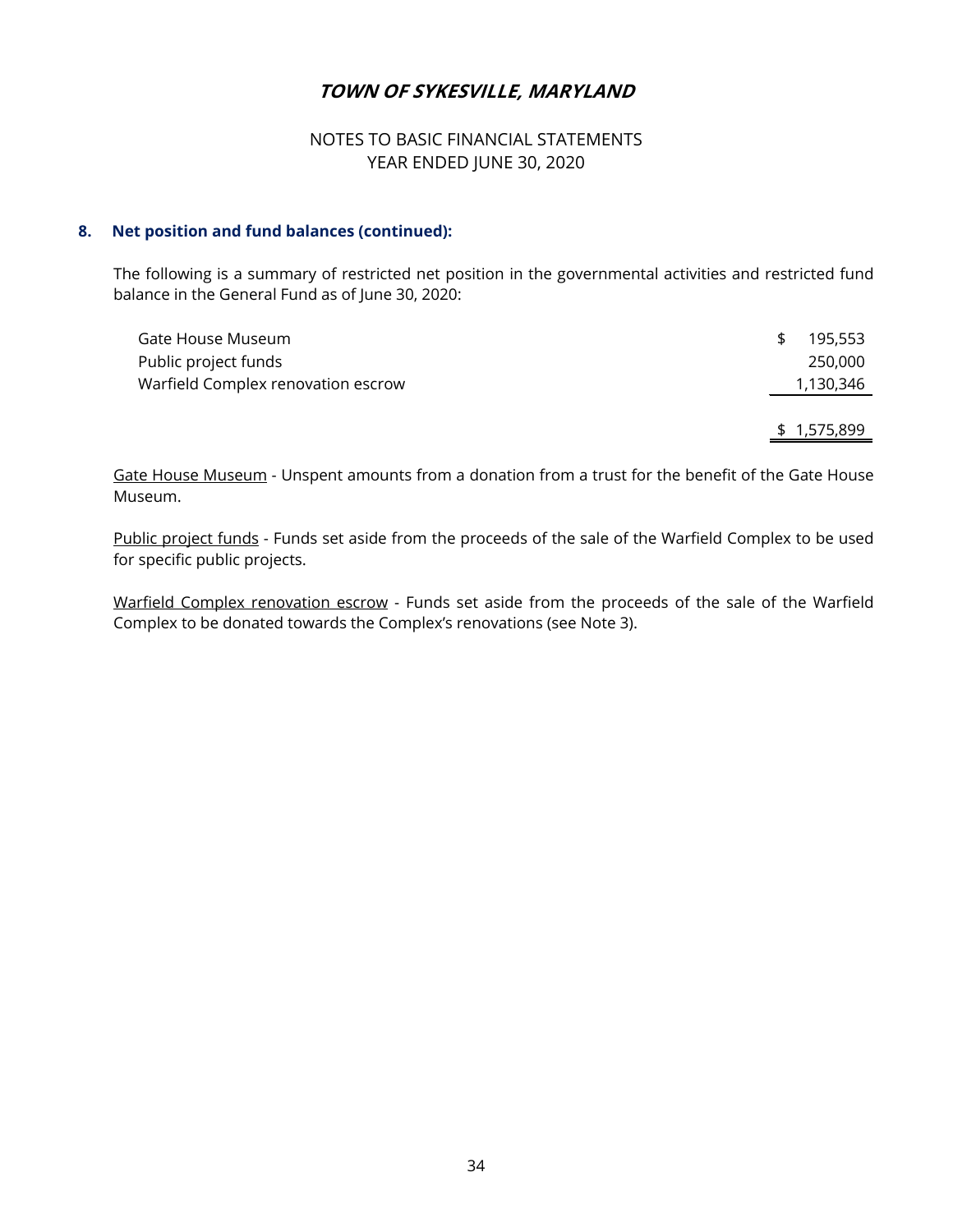## NOTES TO BASIC FINANCIAL STATEMENTS YEAR ENDED JUNE 30, 2020

#### **8. Net position and fund balances (continued):**

The following is a summary of General Fund assigned fund balance as of June 30, 2020:

| Baldwin's Lot Concrete Islands        | \$<br>15,000 |
|---------------------------------------|--------------|
| Capital reserve                       | 648,700      |
| Gate House Museum                     | 11,828       |
| Health insurance                      | 99,984       |
| Historic commission                   | 2,987        |
| Impact fees                           | 176,440      |
| Linear trail equipment removal/repair | 10,000       |
| Little Sykes:                         |              |
| Railroad                              | 14,393       |
| <b>Building maintenance</b>           | 3,500        |
| Oklahoma Avenue improvements          | 6,905        |
| Parking impact fees                   | 24,022       |
| Parks and recreation                  | 8,741        |
| Police auxiliary                      | 3,716        |
| Public works shed exterior lighting   | 4,200        |
| Repaving Reserve                      | 250,000      |
| Salt barn roof                        | 5,800        |
| Springfield Avenue sidewalk           | 1,535        |
| Town House:                           |              |
| <b>Exterior maintenance</b>           | 18,000       |
| Plaza master plan                     | 5,000        |
| Website                               | 3,768        |
| Windows                               | 9,000        |
| Unemployment reserve                  | 18,572       |
| Warfield Complex                      | 103,000      |
|                                       |              |

#### \$ 1,445,091

The capital reserve assigned fund balance was established by the Town to have guaranteed funds available for capital projects, to provide funds for planned and anticipated projects, and to allow for completion of projects in a timely manner that is not dependent on annual Town cash flow. The balance is set at the amount required under the most recently approved Town capital improvements plan, less grants, bonds and other funding mechanisms. The repaving reserved assigned fund balance was established by the Town to have guaranteed funds available for needed road repaving projects and to supplement highway user revenues received from the State.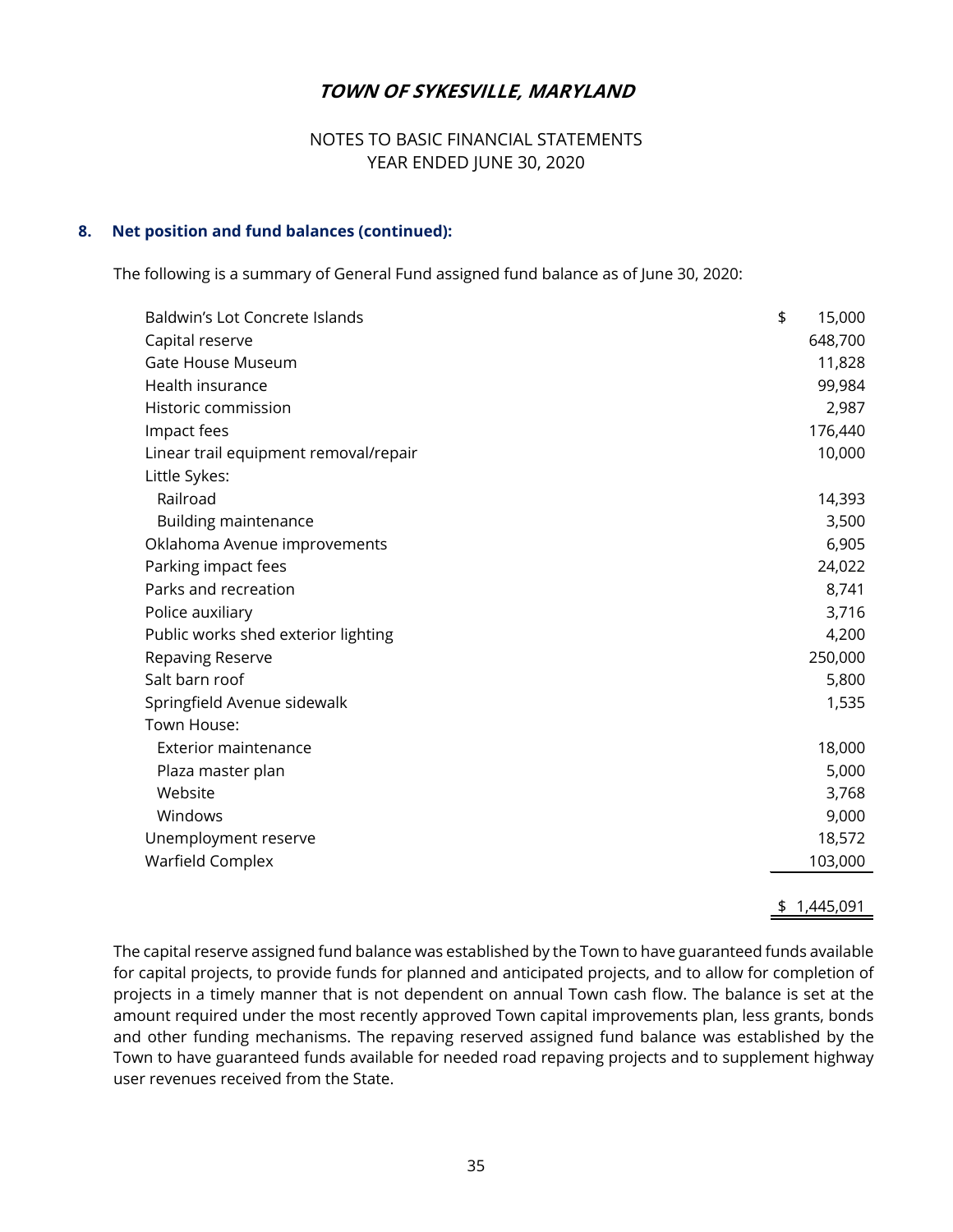## NOTES TO BASIC FINANCIAL STATEMENTS YEAR ENDED JUNE 30, 2020

#### **9. South Branch Park Cooperative agreement and lease:**

On December 14, 2006, the Town entered into an agreement with Howard County, Maryland, (the County). The County owns 9.578 acres of land presently improved with historic structures: a brick warehouse, a weigh station and the Sykes Mill stone house (collectively referred to as the "Historic Structures") situated on the Howard County side of South Branch Patapsco River, Sykesville, Howard County (the Property). The County and Town desire to create a recreational area to be used primarily for recreational, historic and cultural purposes and to preserve, rehabilitate and operate for public use the Historic Structures on the Property.

The County agreed to lease the Property to the Town for a term of 35 years, beginning on the execution of the Cooperative Agreement and ending on December 1, 2041. There are no rental charges for the first five years of the Cooperative Agreement. Commencing on the sixth anniversary, the Town shall pay an annual rent in the amount of \$1 and shall split the net revenue from the Property's operation as follows: 70% to the Town and 30% to the County. The related lease expense for the year ended June 30, 2020 was \$0. In the event of early termination of the Agreement, the Town shall not be reimbursed for any profits that may have been anticipated but which have not been earned up to the date of termination.

As part of the Cooperative Agreement, the Town was to perform rehabilitation of the Historic Structures and improvements to the Property, as well as construct utilities, driveways and parking areas. Some of these improvements have been made; however, the Town and the County have agreed that they are not operating under the proposed timeline in the original agreement. The Town and the County are in continuing talks on how to maintain and operate the Property going forward.

The County reserves the right to terminate the Cooperative Agreement upon giving 120 days written notice to the Town. In the event of termination, the County will reimburse the Town for reasonable costs of construction and rehabilitation incurred if deemed acceptable by the County.

#### **10. Water tower agreement:**

The Town entered into an agreement with the purchaser of the Warfield Complex (purchaser) on June 26, 2018 which outlines the agreed-upon payments the purchaser must make to the Town under various scenarios in relation to the water tower that is located in the Warfield Complex. The term of the agreement is through June 2048 if the water tower is not demolished. The term of the agreement is through June 2028 if the water tower is demolished and a cell tower is not constructed in its place. If the water tower is demolished and a cell tower is constructed in its place, the agreement is active for 30 years after the cell tower construction completion date.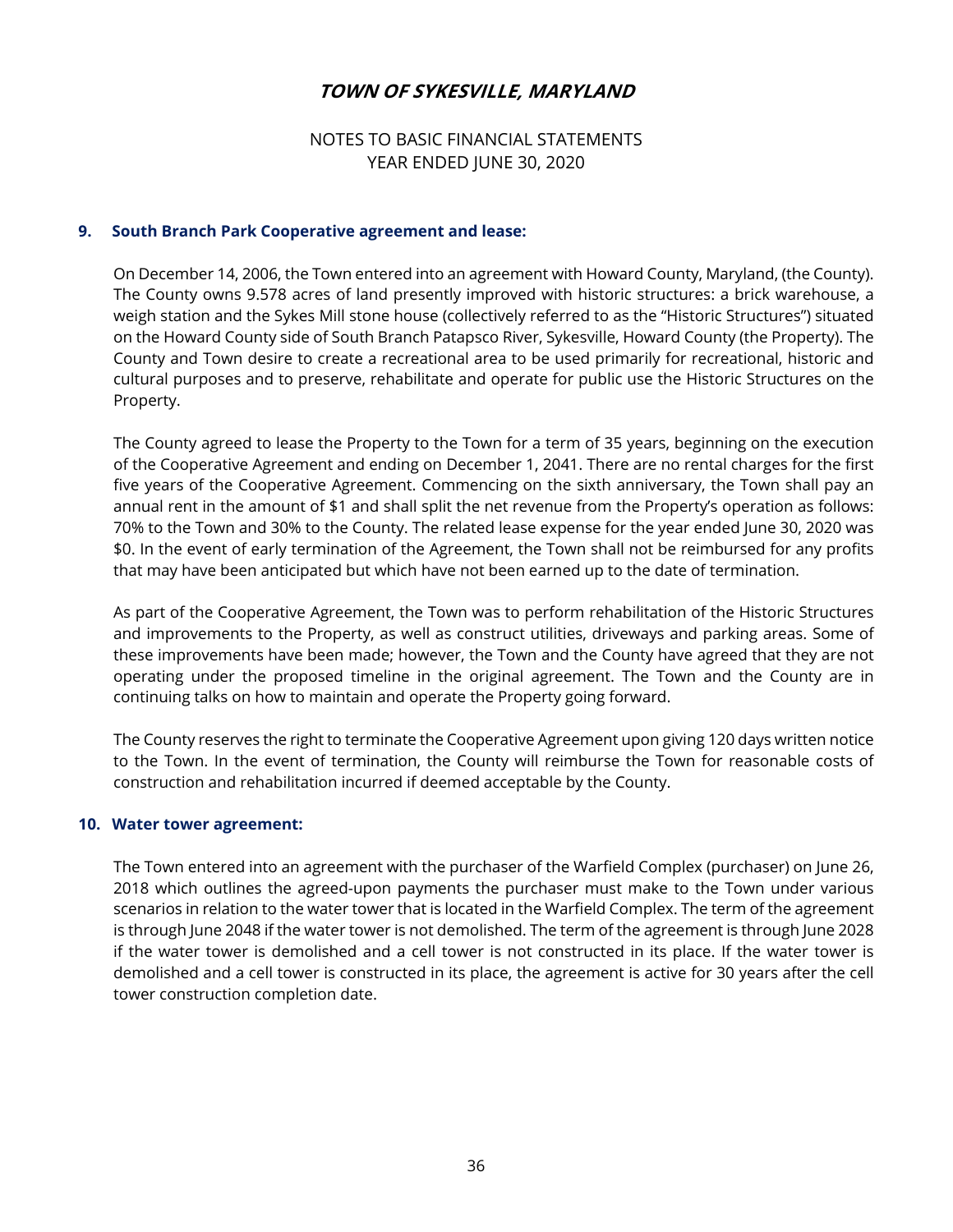## NOTES TO BASIC FINANCIAL STATEMENTS YEAR ENDED JUNE 30, 2020

#### **10. Water tower agreement (continued):**

Under the agreement, the purchaser is required to remit 75% of the water tower net revenues (rent received under cell tower rental agreements less, among other items, payments for repairs and maintenance related to the cell tower equipment) until the Town has received \$200,000 in water tower net revenues. From that point forward, into perpetuity (regardless of the terms of the agreement listed above), the purchaser is required to remit 50% of the water tower net revenues to the Town (unless the Town requires the purchaser to purchase the Town's interest in the agreement, as outlined below).

If the water tower is demolished by the purchaser, the purchaser is required to pay the Town, within 90 days of demolition, \$150,000 less the total water tower net revenues already received by the Town since June 2018. This payment is deemed a prepayment to the Town for anticipated future water/cell tower net revenues. Therefore, when/if rents are collected on cell tower rental agreements after this payment is received by the Town, the purchaser may retain the Town's allocated portion of the water/cell tower net revenues, as outlined above, until the retained amount is greater than the payment made to the Town after the water tower demolition, at which point the payments for the water/cell tower net revenues resume per the terms outlined above.

At any time between June 26, 2021 and June 26, 2025, the Town has the right to require the purchaser to purchase the Town's interest in the agreement (unless the water tower was already demolished by the purchaser requiring the purchaser to make the payment to the Town as outlined above). The purchase price of the Town's interest in the agreement is equal to \$150,000 less the total water tower net revenues already received by the Town since June 2018. Upon the Town's receipt of the purchase price, the agreement would be deemed terminated, and the Town would not have further rights to water tower net revenues.

As of June 30, 2020, the water tower has not been demolished, and the purchaser did not have any cell tower rental agreements in place.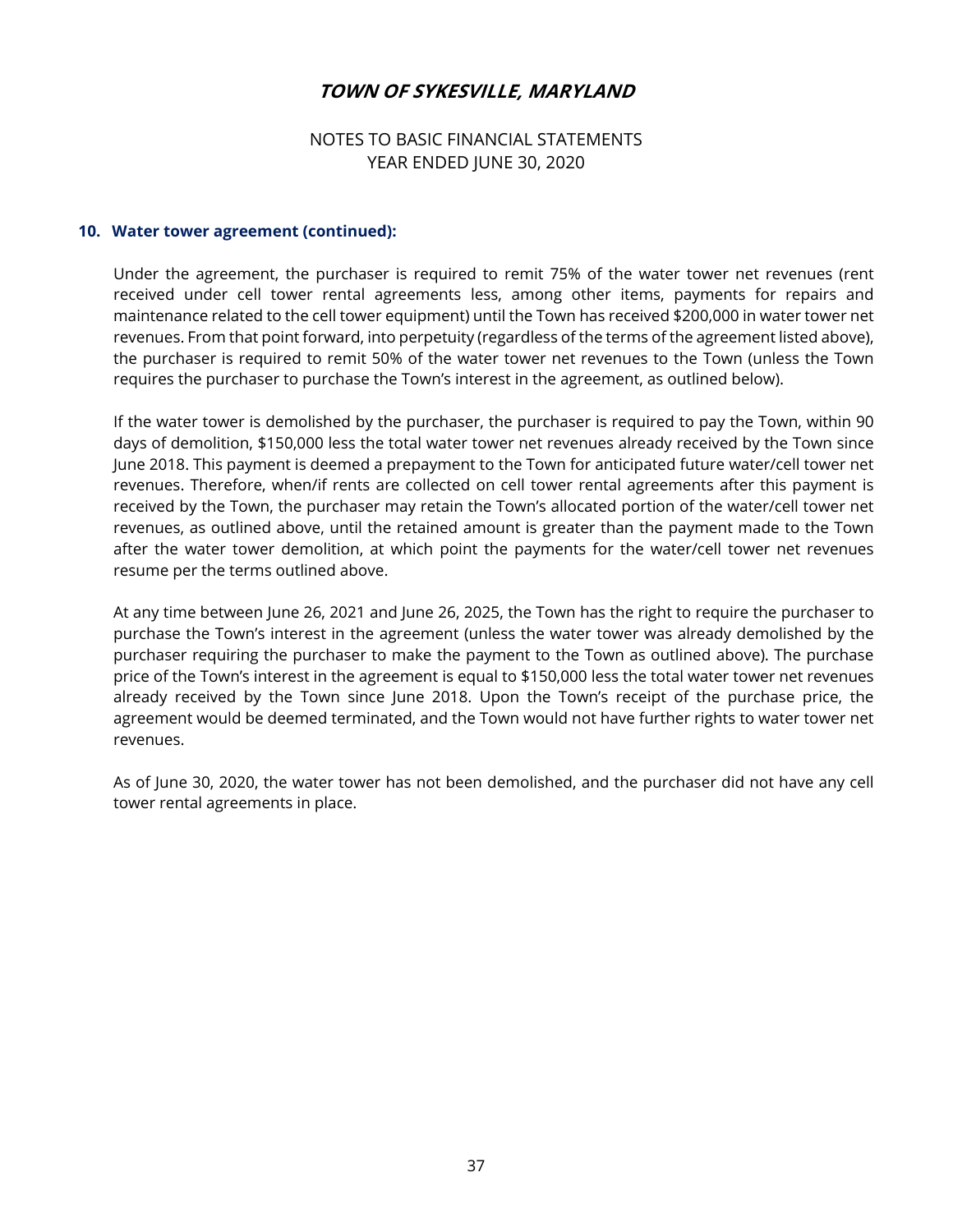## NOTES TO BASIC FINANCIAL STATEMENTS YEAR ENDED JUNE 30, 2020

#### **11. Cost-sharing stormwater mitigation project with Carroll County:**

Under Federal court order, the Environmental Protection Agency was ordered to implement a Chesapeake Bay clean up. The State of Maryland established a stormwater management fee program to fund projects to direct nitrogen away from streams that feed into the Chesapeake Bay. This program is implemented through a National Pollutant Discharge Elimination System (NPDES) permit for Carroll County, Maryland (the County). In October 2014, the Town, along with seven other municipalities, entered into a cost-sharing of stormwater mitigation project with the County to comply with NPDES requirements. The annual amount for each municipality was calculated based on \$25,000 per impervious acre based on the total number of impervious acres which are required to be restored/mitigated by the permit over the five-year period of this project. From the Town's share of this project, the Town is required to pay 20%, and the County will cover the remaining 80%. For the year ended June 30, 2020, the Town's portion of these costs were \$40,002. Over the five-year term of the agreement, the Town paid a total of \$181,848. These funds went toward the design and construction of a stormwater management facility. The facility was completed in the current year, so the amount paid was transferred from construction in progress to infrastructure, and a capital contribution from the County was recognized in the amount of \$1,499,004 in fiscal year 2020 for the County's contribution to the project. The County and municipalities agreed to continue the current agreement by extending for one additional year, while working towards the issuance of the Fifth Generation Permit. As such, the Town made their next committed payment under this agreement subsequent to year end in the amount of \$40,002.

#### **12. Pension plans:**

The Town is a participating employer in the Maryland State Retirement and Pension System (the System) - Employees' Pension System and the Maryland State Retirement and Pension System - Law Enforcement Officers' Pension System. Both are defined benefit pension plans (the Plan).

#### *General information about the pension plans:*

#### Employees' pension system:

Plan description - Town employees that work a minimum of 500 regular hours, excluding overtime, are provided with pensions through the Maryland State Retirement and Pension System, a costsharing multiple-employer defined benefit pension plan administered by the State Retirement Agency (the Agency). Responsibility for the System's administration and operation is vested in a 15 member Board of Trustees. The System issues a publicly available financial report that can be obtained at: https://sra.maryland.gov/sites/main/files/file-attachments/2019-srps-cafr-web.pdf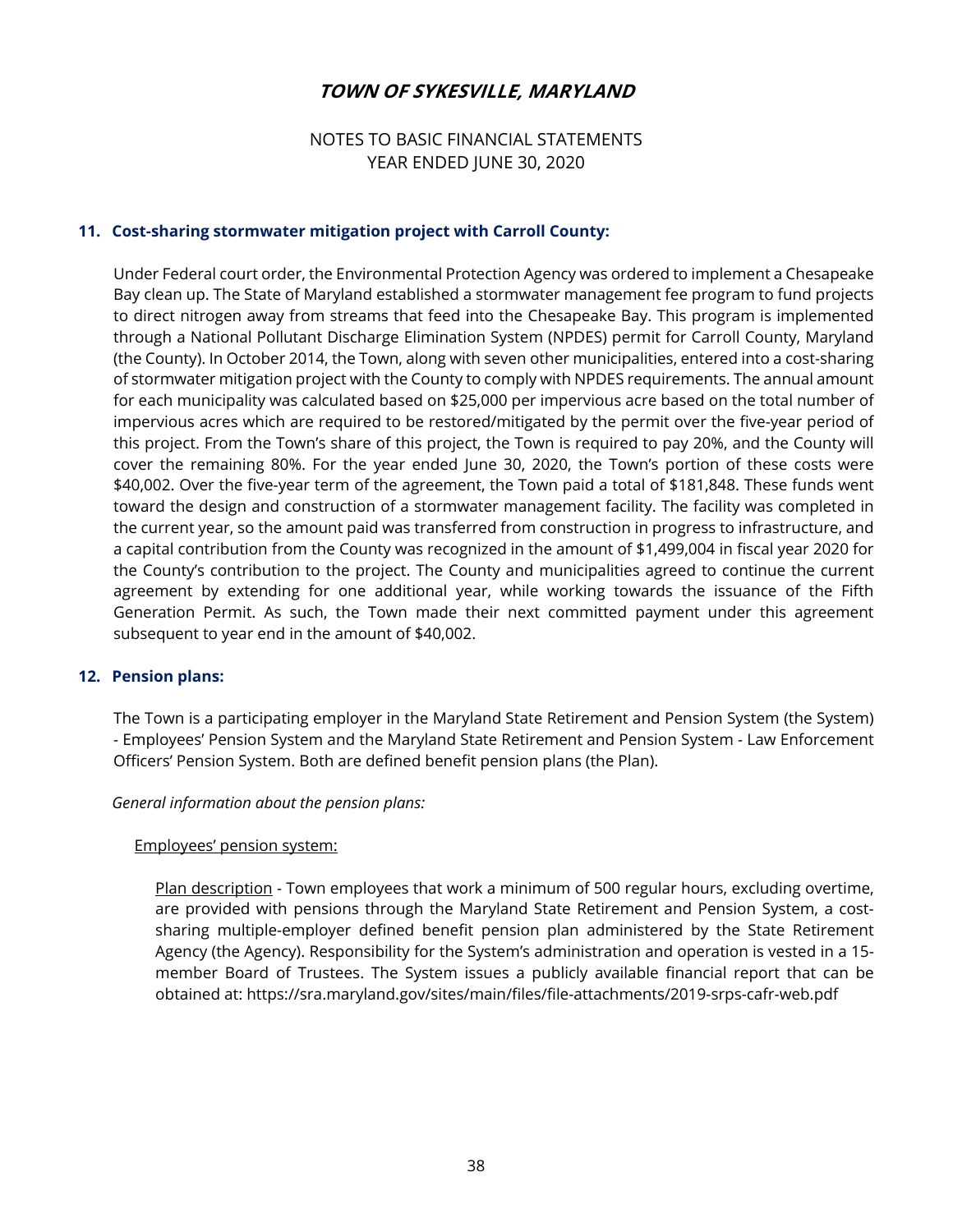## NOTES TO BASIC FINANCIAL STATEMENTS YEAR ENDED JUNE 30, 2020

#### **12. Pension plans (continued):**

 *General information about the pension plans:* 

#### Employees' pension system:

**Benefits provided** - The Plan provides retirement, disability and death benefits. Retirement benefits equal 1.5% of average final compensation (AFC) for the five highest consecutive years as an employee multiplied by the number of years of creditable service accrued on or after July 1, 2011. Members are eligible for full service pension allowances when their combined age and eligibility service equals at least 90 years or they attain age 65 after 10 years of eligibility service. Members are eligible for early service pension allowances upon attaining age 60 with at least 15 years of eligibility of service. Benefits are reduced by 0.5% per month for each month remaining until the retiree attains age 65. The maximum reduction for these members is 30%.

Employees are eligible for ordinary disability pension allowances upon completing five years of eligibility service. Ordinary disability pension allowances equal the full service pension allowances if the members are at least age 62 on the date of retirement. Otherwise, the allowances equal the full service pension allowances computed as though the members had continued to accrue service credits until age 62 without any change in the rate of earnable compensation.

Employees are eligible for accidental disability benefits regardless of length of service as long as the accident occurred in the course of their job performance. Accidental disability benefits are equal to the sum of an annuity determined as the actuarial value of the member's accumulated contributions and two-thirds (66.7%) of their AFC.

To be eligible for death benefits, the member must have either accumulated one year of eligibility service prior to the date of death or died in the line of duty. Death benefits equal the member's annual earnable compensation on the date of death plus accumulated contributions and interest. Under certain circumstances, surviving spouses who were named sole primary beneficiaries may elect to receive either the aforementioned lump sum payment or a monthly allowance.

**Contributions** - Members are required to contribute 7.00% of their wages under the Plan. The Town is required to make a contribution which is established by annual actuarial valuations using the Individual Entry Age Normal Cost method with projection and other actuarial assumptions adopted by the Board of Trustees. The Town's required contribution rate for the year ended June 30, 2020 was 5.85% of covered payroll, actuarially determined as an amount that, when combined with employee contributions, is expected to finance the costs of benefits earned by employees during the year, with an additional amount to finance any unfunded accrued liability. Contributions to the pension plan from the Town were \$32,852 for the year ended June 30, 2020.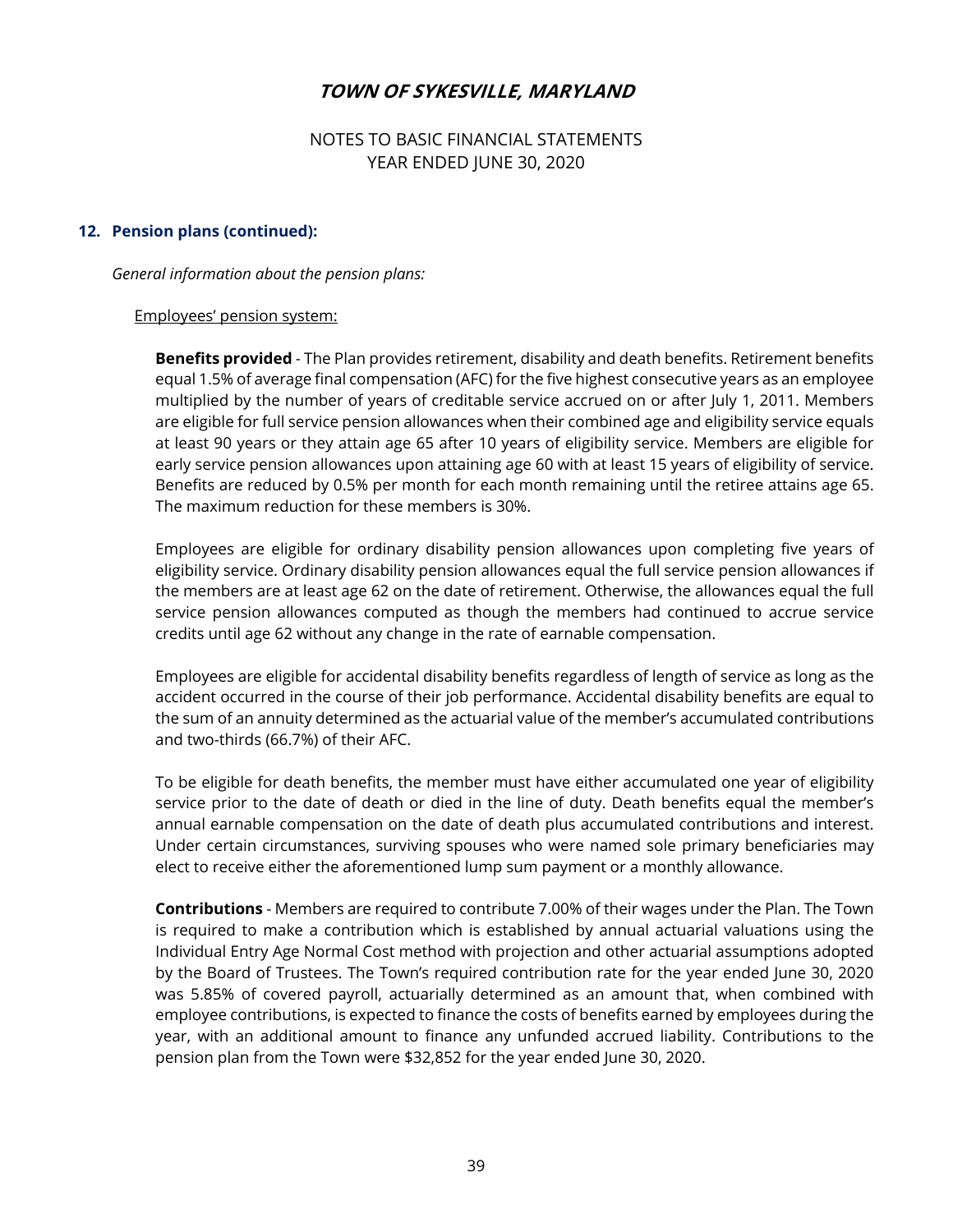## NOTES TO BASIC FINANCIAL STATEMENTS YEAR ENDED JUNE 30, 2020

#### **12. Pension plans (continued):**

 *General Information about the pension plans:* 

#### Law Enforcement Officers' Pension System (LEOPS) :

**Plan description** - Effective July 1, 2018, the Town was accepted into the Maryland State Retirement and Pension System's Law Enforcement Officers' Pension System (LEOPS), a cost-sharing multipleemployer defined benefit pension plan administered by the Agency. All sworn police officers of the Town currently participating in the Employees' Pension System were transferred to the LEOPS Plan as of July 1, 2018. The Town received a credit of \$373,125 from the LEOPS Plan to transfer these employees, which is being amortized in level installments over a 25-year term.

Law enforcement officers are provided with pensions through the Maryland State Retirement and Pension System municipal pool, a cost-sharing multiple-employer defined benefit pension plan administered by the Agency. Responsibility for the System's administration and operation is vested in a 15-member Board of Trustees. The System issues a publicly available financial report that can be obtained at: https://sra.maryland.gov/sites/main/files/file-attachments/2019-srps-cafr-web.pdf

**Benefits provided** - The LEOPS Plan provides retirement, disability and death benefits. Retirement benefits equal 2.3% of average final compensation (AFC) for the first 30 years of creditable service, plus 1.0% of AFC for each additional year. Full service pension allowances equal 2.0% of AFC for the five highest consecutive years as an employee, up to a maximum benefit of 65% of AFC (32.5 years of credit). LEOPS Plan members are eligible for full service retirement allowances upon attaining age 50 or upon accumulating 25 years of eligibility service regardless of age. Allowances for members who fail to make all required contributions are reduced by the actuarial equivalent of the total unpaid contributions plus interest to the date of retirement. LEOPS Plan members are not eligible for early service retirement allowances.

LEOPS Plan members are eligible for ordinary disability retirement allowances upon completing five years of eligibility service. Ordinary disability retirement allowances for LEOPS Plan members are subject to retirement plan provisions equal the greater of the normal service retirement allowance or 25% of AFC. Ordinary disability retirement allowances for LEOPS Plan members subject to pension plan provisions equal the full service pension allowance if the member is at least age 50 on the date of retirement. Otherwise, the allowances equal full service pension allowances computed as though the member had continued to work until age 50 without any change in the rate of earnable compensation.

LEOPS Plan members are eligible for accidental disability benefits regardless of length of service as long as the accident occurred in the course of their job performance. Accidental disability allowances equal the sum of an annuity determined as the actuarial value of the members' accumulated contributions, and two-thirds (66.7%) of AFC. Allowances may not exceed the members' AFC.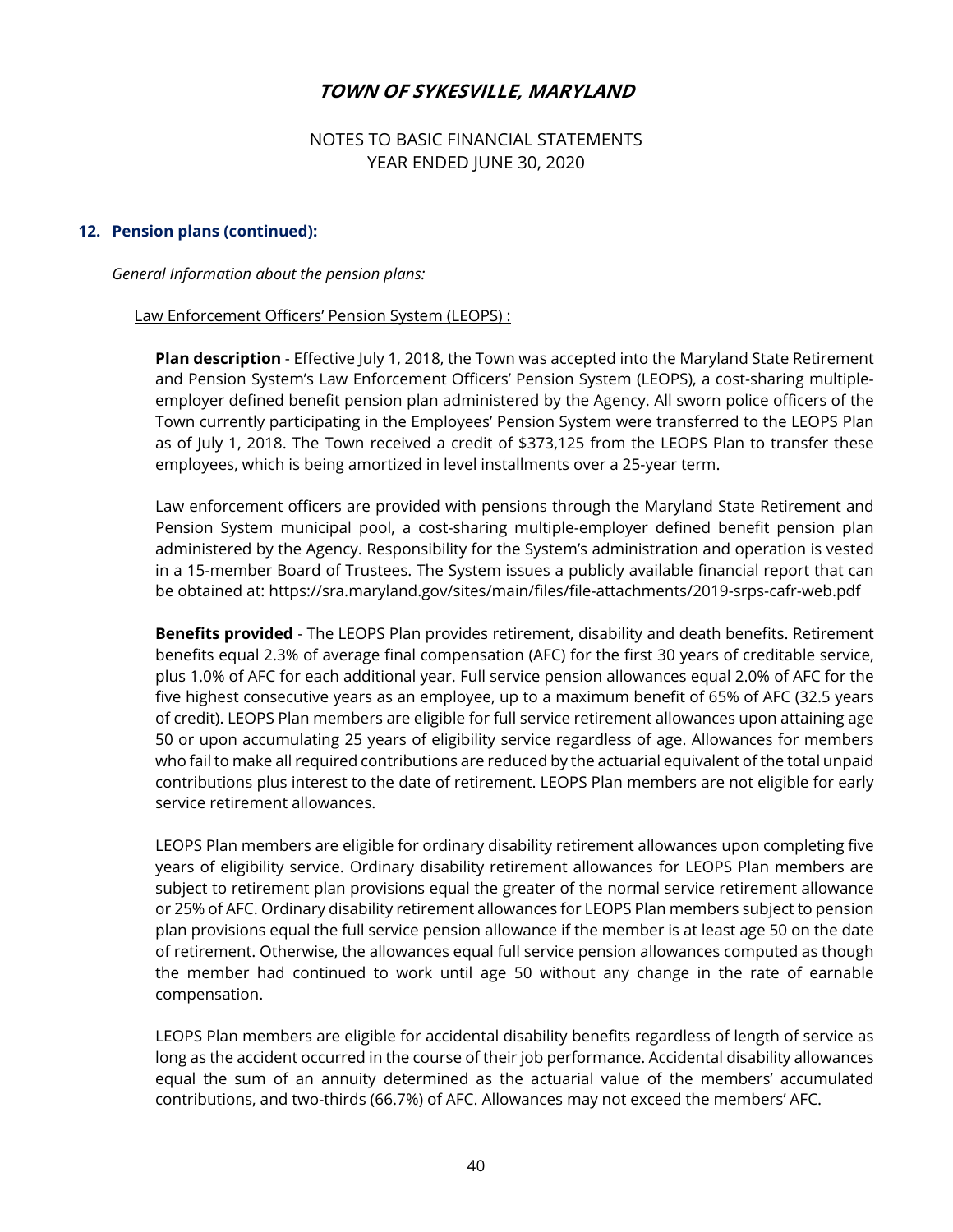## NOTES TO BASIC FINANCIAL STATEMENTS YEAR ENDED JUNE 30, 2020

#### **12. Pension plans (continued):**

 *General information about the pension plans:*

#### **Law Enforcement Officers' Pension System (LEOPS):**

LEOPS Plan members accumulating at least one but less than two years of eligibility service are eligible for ordinary death benefits equaling the members' annual earnable compensation at the time of death plus accumulated contributions. To be eligible for special death benefits, LEOPS Plan members in service must have accumulated at least two years of eligibility service prior to the date of death or died in the line of duty. The special death benefit provided upon death for LEOPS Plan members in service equals 50% of the applicable ordinary disability allowance.

**Contributions** - LEOPS Plan members are required to contribute 7.00% of their wages under the Plan. The Town is required to make a contribution which is established by annual actuarial valuations using the Individual Entry Age Normal Cost method with projection and other actuarial assumptions adopted by the Board of Trustees. The Town's required contribution rate for the year ended June 30, 2020 was 32.22% of covered payroll, less amortization of the new entrant credit of \$31,016, actuarially determined as an amount that, when combined with employee contributions, is expected to finance the costs of benefits earned by employees during the year, with an additional amount to finance any unfunded accrued liability. Contributions to the pension plan from the Town were \$47,221 for the year ended June 30, 2020.

#### *Pension liabilities, pension expense, deferred outflows of resources and deferred inflows of resources related to pensions:*

As of June 30, 2020, the Town reported a liability of \$491,720 for its proportionate share of the net pension liability. The net pension liability was measured as of June 30, 2019, and the total pension liability used to calculate the net pension liability was determined by an actuarial valuation as of that date. The Town's proportion of the net pension liability was based on the Town's share of contributions to the pension plan relative to the contributions of all participating employers, actuarially determined. As of June 30, 2019, the Town's proportion was 0.0024%, which was an increase of 0.0002% from its proportion measured as of June 30, 2018.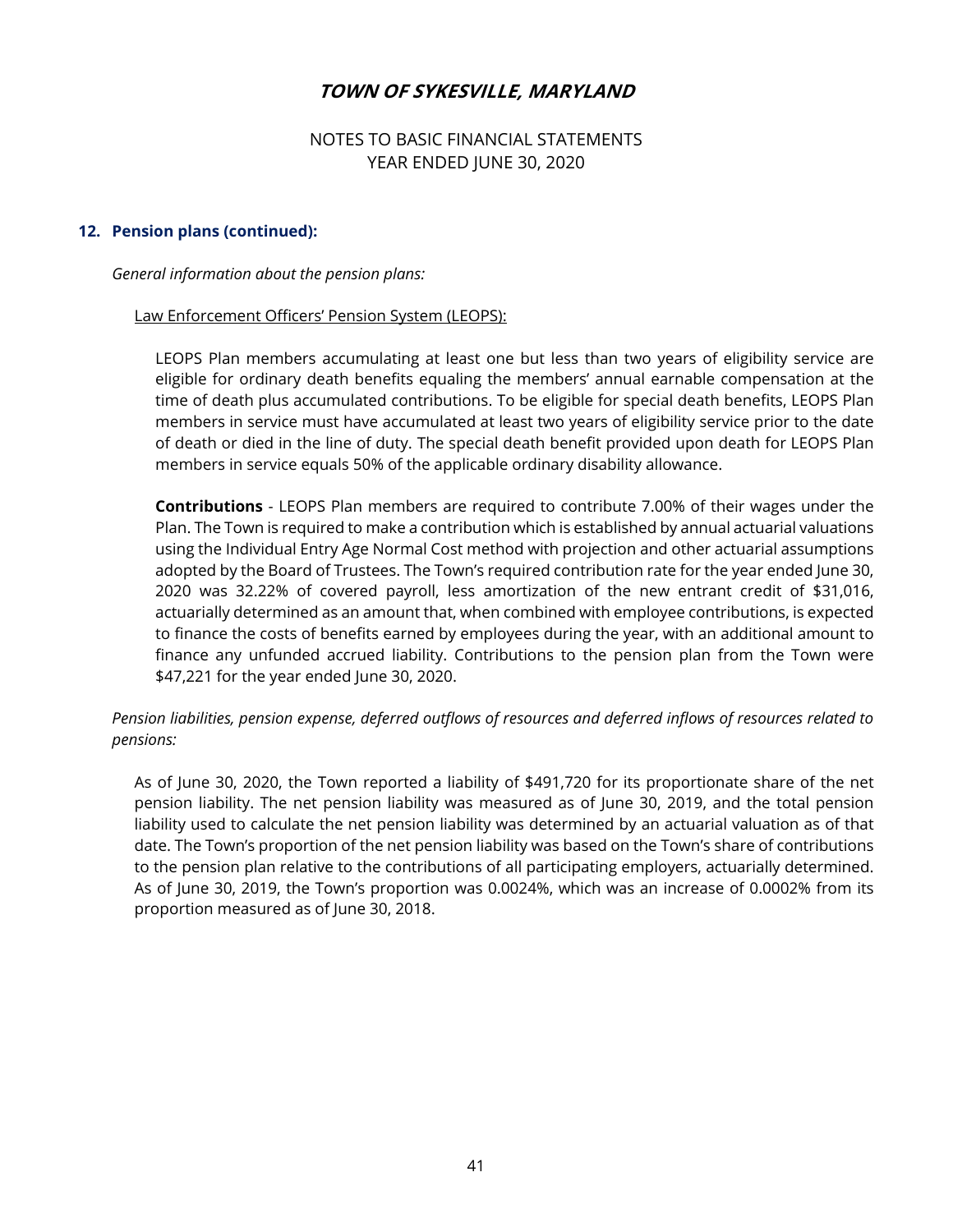## NOTES TO BASIC FINANCIAL STATEMENTS YEAR ENDED JUNE 30, 2020

#### **12. Pension plans (continued):**

*Pension liabilities, pension expense, deferred outflows of resources and deferred inflows of resources related to pensions:* 

For the year ended June 30, 2020, the Town recognized pension expense of \$89,355. As of June 30, 2020, the Town reported deferred outflows of resources and deferred inflows of resources related to pensions from the following sources:

|                                                         | Deferred outflows<br>of resources | Deferred inflows<br>of resources |        |  |
|---------------------------------------------------------|-----------------------------------|----------------------------------|--------|--|
|                                                         |                                   |                                  |        |  |
| Differences between expected and actual experience      |                                   | \$                               | 28,920 |  |
| Changes of assumptions                                  | \$<br>6,319                       |                                  | 13,382 |  |
| Net difference between projected and actual earnings on |                                   |                                  |        |  |
| pension plan investments                                | 10,237                            |                                  |        |  |
| Changes in Town's proportionate share of contributions  | 110,892                           |                                  | 12,114 |  |
| Town contributions subsequent to the measurement date   | 80,073                            |                                  |        |  |
|                                                         |                                   |                                  |        |  |
| Total                                                   | 207,521                           |                                  | 54,416 |  |

\$80,073 reported as deferred outflows of resources related to pensions resulting from Town contributions subsequent to the measurement date will be recognized as a reduction of the net pension liability in the year ending June 30, 2021. Other amounts reported as deferred outflows of resources and deferred inflows of resources related to pensions will be recognized in pension expense as follows for the years ending June 30:

| 2021 | \$<br>32,459 |
|------|--------------|
| 2022 | 13,202       |
| 2023 | 9,730        |
| 2024 | 14,377       |
| 2025 | 3,264        |
|      |              |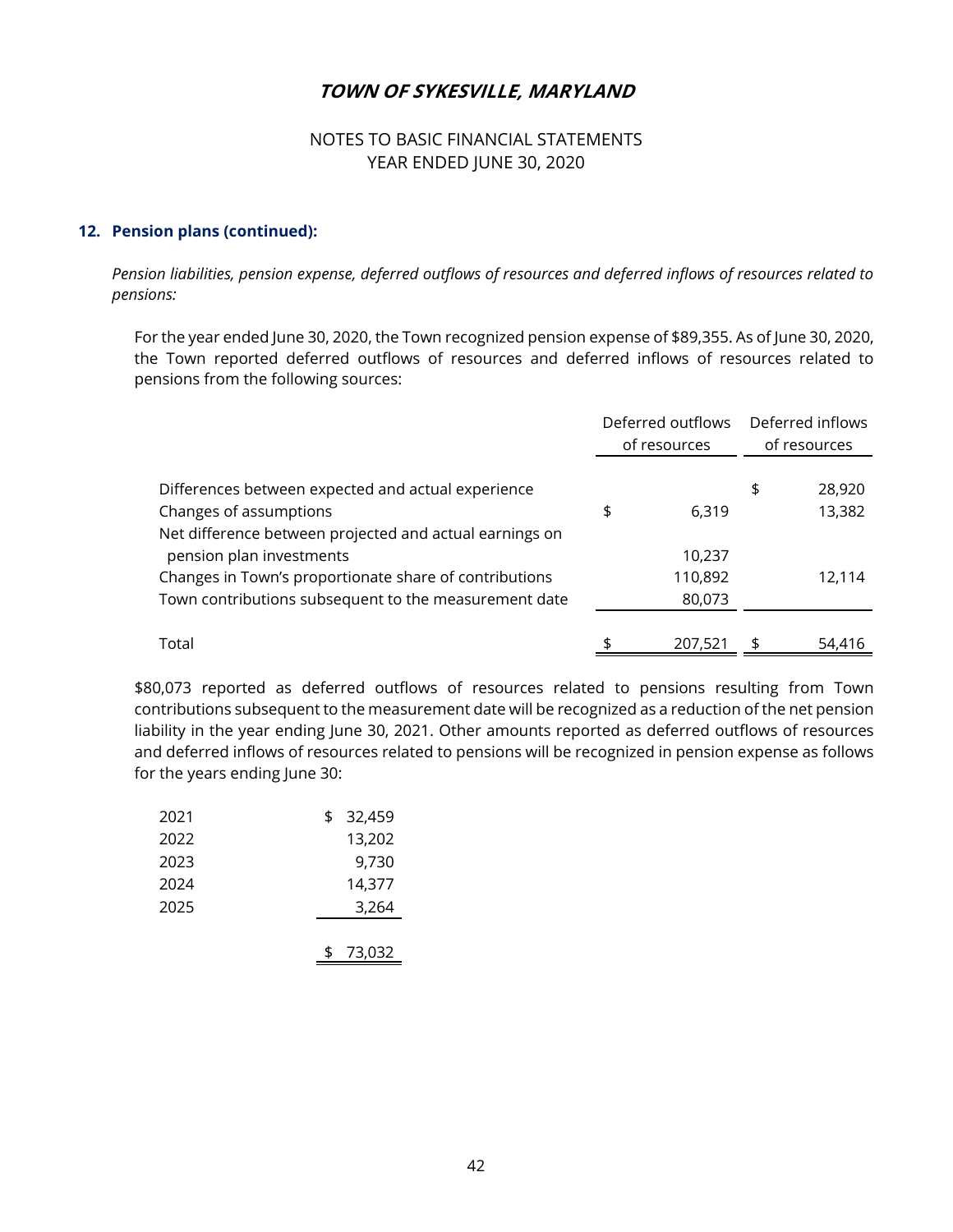## NOTES TO BASIC FINANCIAL STATEMENTS YEAR ENDED JUNE 30, 2020

#### **12. Pension plans (continued):**

*Pension liabilities, pension expense, deferred outflows of resources and deferred inflows of resources related to pensions:* 

The System allocates employer liabilities, deferred outflows of resources and deferred inflows of resources based on payroll expenses from the year ended June 30, 2018. Since the Town's police officers did not transfer into LEOPS until July 1, 2018, no liabilities, deferred outflows of resources or deferred inflows of resources related to LEOPS have been recorded as of June 30, 2020. The amounts will be recorded as of June 30, 2021 and will be amortized into pension expense over the average expected remaining service lives of all employees that are provided with benefits through the pension plan (active and inactive employees).

Actuarial assumptions - The total pension liability in the June 30, 2019 actuarial valuation was determined using the following actuarial assumptions, applied to all periods included in the measurement:

| Inflation                 | 2.60% general, 3.10% wage                                          |
|---------------------------|--------------------------------------------------------------------|
| Salary increases          | 3.10% to 8.35%, including wage inflation                           |
| Investment rate of return | 7.40%, net of pension plan investment expense, including inflation |
| Mortality                 | Fully generational - Pub-2010/MP2018                               |

The actuarial assumptions used in the June 30, 2019 valuation were based on the results of an actuarial experience study of the System for the period 2014-2018 after the completion of the June 30, 2018 valuations. Assumptions from the experience study including investment return, inflation, cost-of-living adjustment (COLA) increases, mortality rates, retirement rates, withdrawal rates, disability rates and rates of salary increase were adopted by the Board for first use in the actuarial valuation as of June 30, 2019.

The long-term expected rate of return on pension plan investments was determined using a buildingblock method in which best-estimate ranges of expected future real rates of return (expected returns, net of pension plan investment expense and inflation) are developed for each major asset class. These ranges are combined to produce the long-term expected rate of return by weighing the expected future real rates of return by the target asset allocation percentage and by adding expected inflation.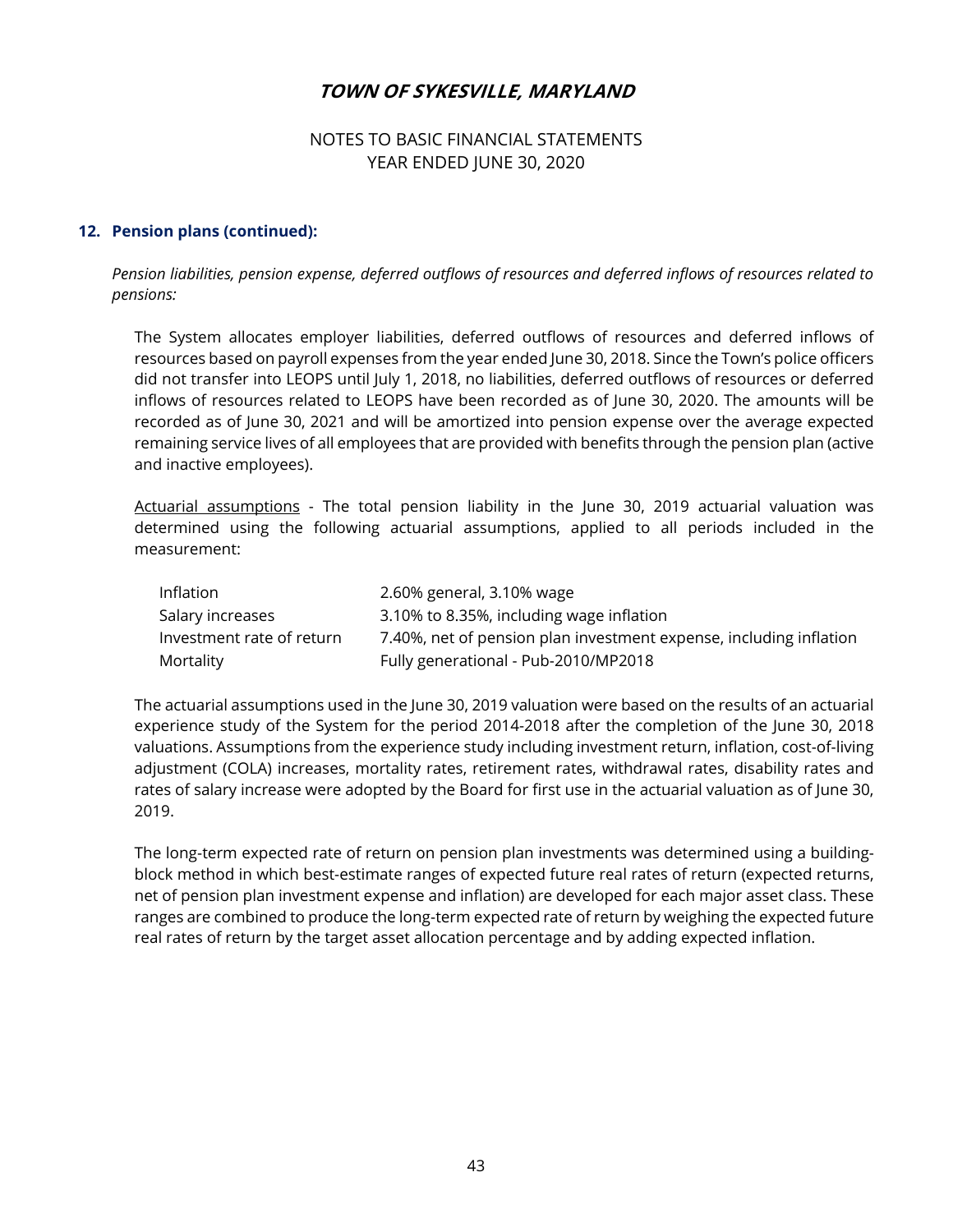## NOTES TO BASIC FINANCIAL STATEMENTS YEAR ENDED JUNE 30, 2020

#### **12. Pension plans (continued):**

*Pension liabilities, pension expense, deferred outflows of resources and deferred inflows of resources related to pensions:* 

The target allocations and best estimates of arithmetic real rates of return for each major asset class are summarized in the following table:

| Asset class        | Target<br>allocation | Long-term<br>expected real<br>rate of return |
|--------------------|----------------------|----------------------------------------------|
| Public equity      | 37%                  | 6.3%                                         |
| Private equity     | 13%                  | 7.5%                                         |
| Rate sensitive     | 19%                  | 1.3%                                         |
| Credit opportunity | 9%                   | 3.9%                                         |
| Real assets        | 14%                  | 4.5%                                         |
| Absolute return    | 8%                   | 3.0%                                         |
|                    | 100%                 |                                              |

Discount rate - A single discount rate of 7.40% was used to measure the total pension liability. This single discount rate was based on the expected rate of return on pension plan investments of 7.40%. The projection of cash flows used to determine this single discount rate assumed that Plan member contributions will be made at the current contribution rate and that employer contributions will be made at rates equal to the difference between actuarially determined contribution rates and the member rate. Based on these assumptions, the pension plan's fiduciary net position was projected to be available to make all projected future benefit payments of current Plan members. Therefore, the long-term expected rate of return on pension plan investments was applied to all periods of projected benefit payments to determine the total pension liability. The discount rate used for the June 30, 2018 valuation was 7.45%.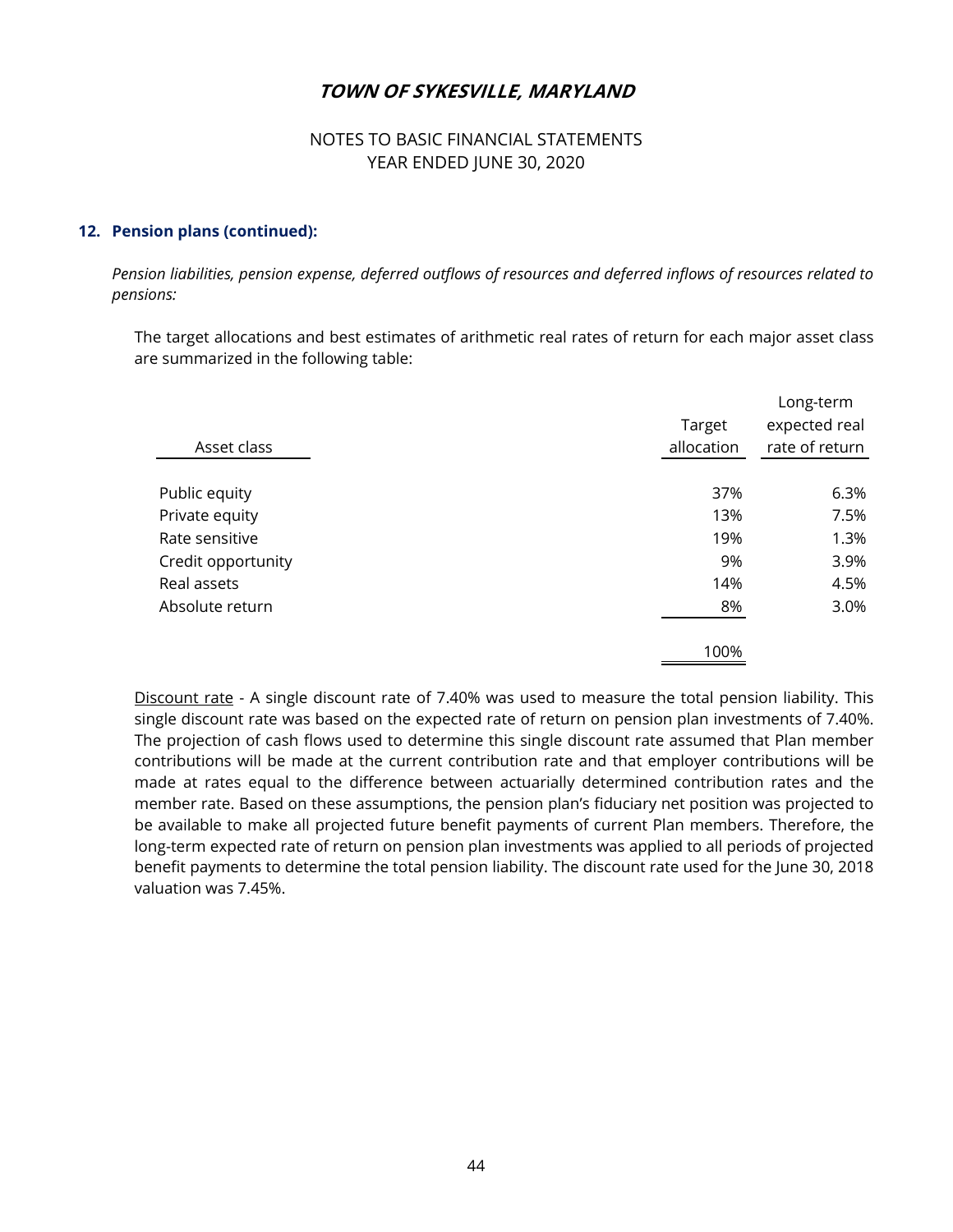## NOTES TO BASIC FINANCIAL STATEMENTS YEAR ENDED JUNE 30, 2020

#### **12. Pension plans (continued):**

*Pension liabilities, pension expense, deferred outflows of resources and deferred inflows of resources related to pensions:* 

*S*ensitivity of the net pension liability to changes in the discount rate - Regarding the sensitivity of the net pension liability to changes in the single discount rate, the following presents the Plan's net pension liability, calculated using a single discount rate of 7.40%, as well as what the Plan's net pension liability would be if it were calculated using a single discount rate that is one-percentage-point lower or onepercentage-point higher:

|                                                         | 1% decrease  | Current discount | 1% increase |
|---------------------------------------------------------|--------------|------------------|-------------|
|                                                         | $(6.40\%)$   | rate (7.40%)     | $(8.40\%)$  |
|                                                         |              |                  |             |
| Town's proportionate share of the net pension liability | \$711.716 \$ | 491.720 \$       | 308.492     |

Pension plan fiduciary net position - Detailed information about the pension plan's fiduciary net position is available in the separately issued Agency financial report.

#### **13. Deferred compensation plans:**

The Town, in accordance with Town Council approval, has two deferred compensation plans created in accordance with Internal Revenue Code Sections 457(b) and 401(a), respectively. The 457(b) plan is available to all full-time employees, and the 401(a) is available to employees who have already retired from the Maryland State Retirement System from a former employer. Both plans are defined contribution plans. The 457(b) and 401(a) plans have three and one active participants, respectively, as of June 30, 2020.

The 457(b) plan permits employees to defer a portion of their salary until future years, which the employees are fully vested in upon contribution. Employees can defer up to the lesser of \$19,500, and up to an additional \$6,500 catch-up for employees age 50 or over, or 100% of their includable salaries over the plan year. No Town contributions were made to the 457(b) plan for the year ended June 30, 2020.

The 401(a) plan, effective July 1, 2005, permits the Town to contribute 5% to 10% of eligible employees' salary to a maximum of \$57,000 per employee, adjusted for inflation, to this plan based on qualified years of service, as well as a longevity lump-sum bonus (based on attained years of service) ranging from \$3,000 to \$13,000, and an additional 5% of the eligible employees' salary. Employee vesting in these contributions is based on years of service, reaching 100% after four years of qualified service. The Town contributed \$8,801 to the 401(a) plan for the year ended June 30, 2020.

All amounts of compensation deferred under the plans and all income attributable to those amounts are held in trust for the exclusive benefit of participants and their beneficiaries. The assets will not be diverted to any other purpose. The plan administrator, Nationwide Retirement Solutions, is the trustee of the investments.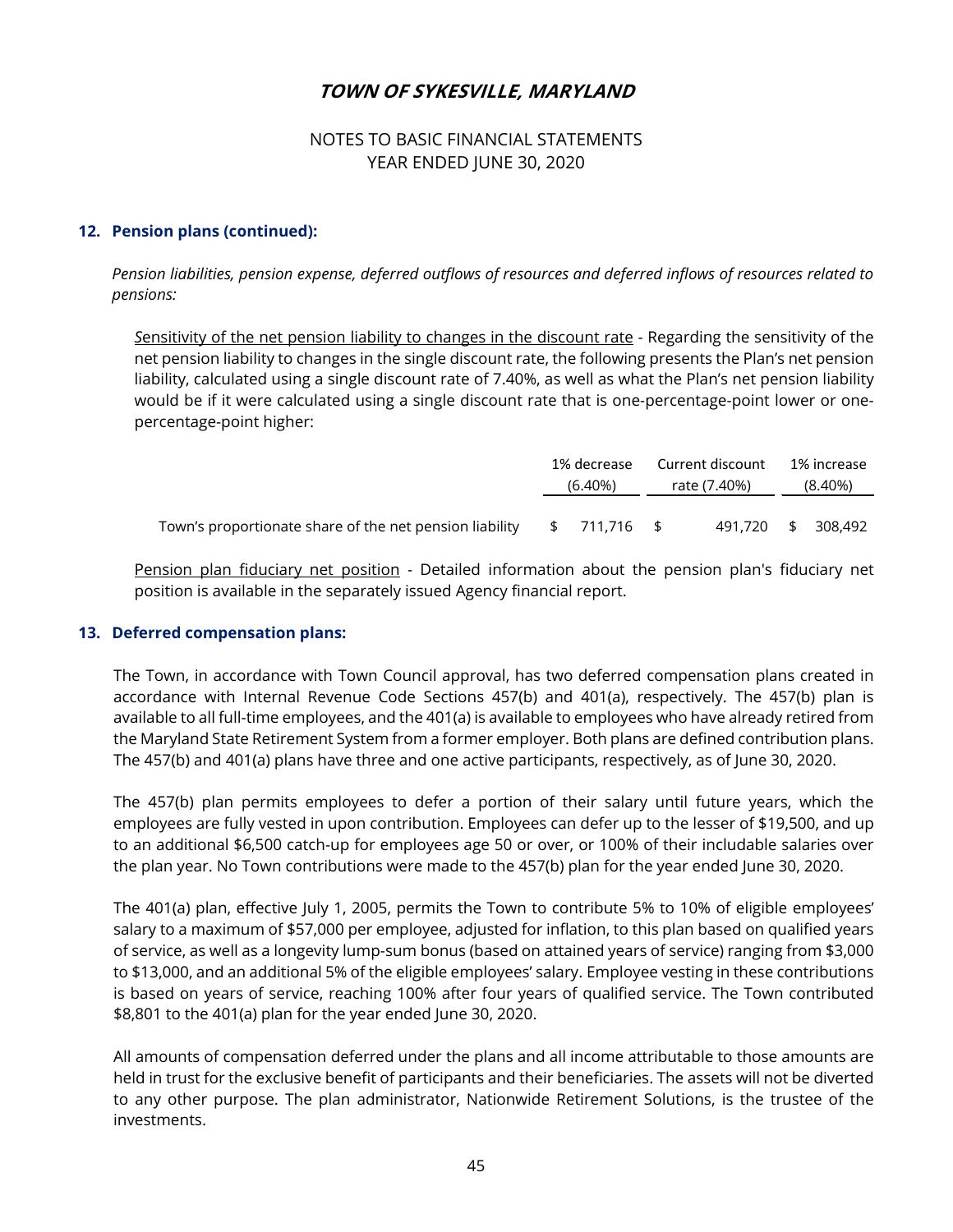## NOTES TO BASIC FINANCIAL STATEMENTS YEAR ENDED JUNE 30, 2020

#### **14. Risk management:**

The Town is exposed to various risks of loss related to torts; theft of, or damage to and destruction of assets; errors and omissions; injuries to employees and natural disasters. The Town self-insures against risks of loss in relation to unemployment compensation, as determined and required by the State, and maintains assigned funds for potential claim settlements. The Town purchases commercial insurance for workers' compensation loss risks. The Town is a member in the Local Government Insurance Trust (LGIT), a public entity risk pool that is owned and directed by local governments (participants) that subscribe to its insurance coverages. LGIT provides the Town's general, automobile, employee, health, police, and public officials' legal liability insurance coverage. The LGIT is managed by a Board of Trustees and a contract administration company. The trustees are elected by a majority vote of the participants with each participant having one vote. The Town does not exercise any control over the LGIT's operations. The maximum coverage under the liability pool of the LGIT is \$1,000,000 per claim. The Town also participates in an excess liability pool which has maximum coverage of \$2,000,000.

Premiums are charged to the Town, with no provision made for claim liability in addition to premiums, unless an assessment is made by the Trust. There have been no assessments during the year ended June 30, 2020, and the amount of settled claims resulting from these risks have not exceeded coverage in any of the past three fiscal years.

#### **15. Other commitments and contingencies:**

The Town participates in a number of federal, state and county programs that are fully or partially funded by grants received from other governmental units. Expenditures financed by grants are subject to audit by the appropriate grantor government. If expenditures are disallowed due to noncompliance with grant program regulations, the Town may be required to reimburse the grantor government. As of June 30, 2020, significant amounts of grant expenditures have not been audited by the appropriate grantor government, but the Town believes that disallowed expenditures, if any, will not have a material effect on any of the individual governmental funds or the overall financial position of the Town.

Downtown Sykesville Connection, Inc. (a nonprofit organization) (the Connection) entered into a memorandum of understanding (MOU) with the Town in June 2019 that among other items, provides that the Town intends to provide the Connection with an annual allocation of at least \$50,000, subject to annual Council budget approval. The term of the MOU is July 1, 2019 through June 30, 2021. The Connection is responsible for administering the Sykesville Main Street Program. For the year ended June 30, 2020, the Town contributed \$50,000 to the Connection.

During February 2020, the Town's Council approved contributing \$50,000 to Howard County, Maryland, for the construction of a parking lot and other improvements at South Branch Park, which is a Howard County owned park. No payments have been made on this agreement through June 30, 2020.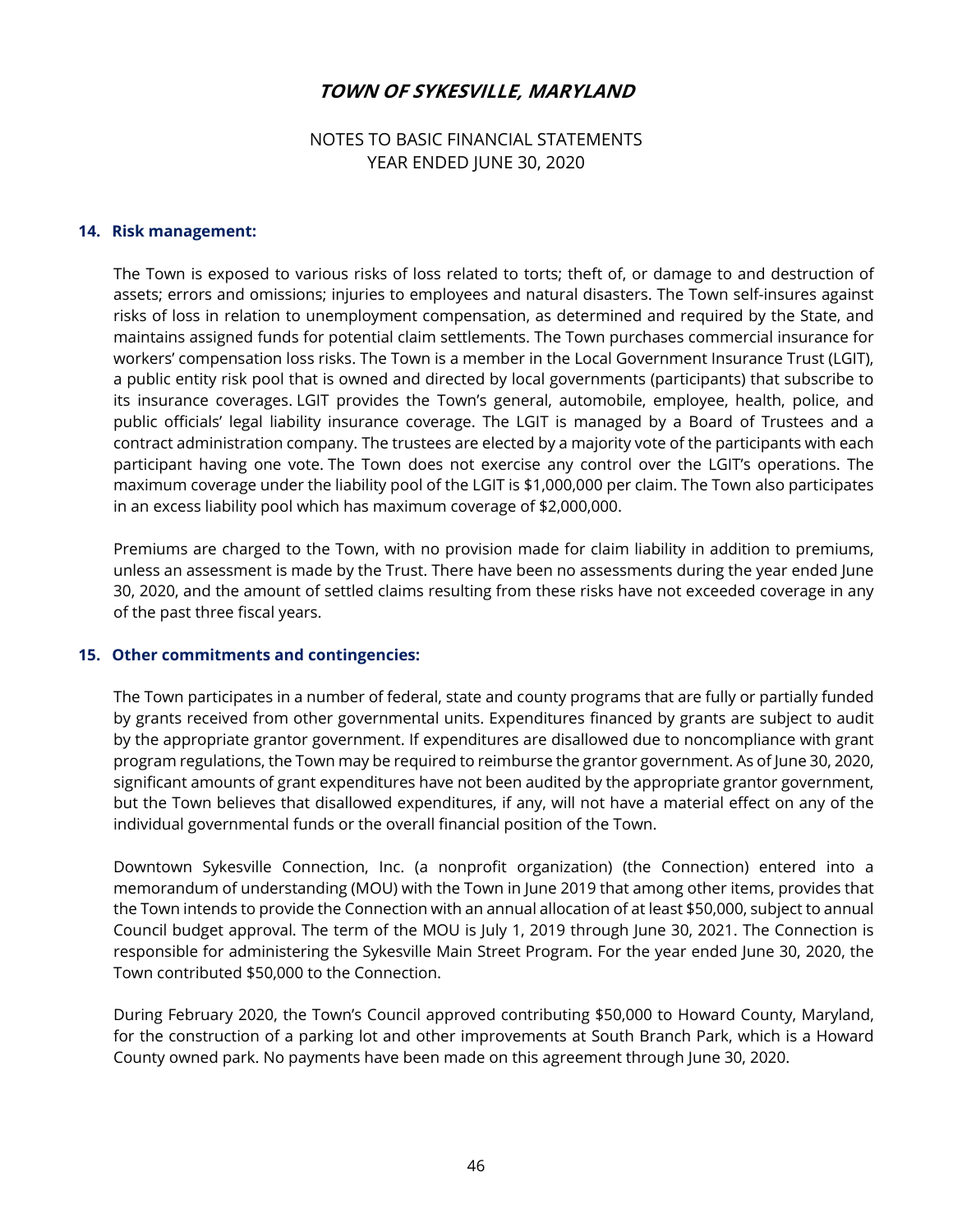## NOTES TO BASIC FINANCIAL STATEMENTS YEAR ENDED JUNE 30, 2020

#### **15. Other commitments and contingencies (continued):**

The Town entered into several agreements with contractors for capital projects during the fiscal year which remain outstanding at June 30, 2020. These agreements included \$240,000 for the Millard Cooper Park Splash Pad Project, all of which is outstanding at June 30, 2020, and \$99,913 for the Millard Cooper Park Playground Equipment, \$78,413 of which is outstanding at June 30, 2020.

In December 2019, a novel strain of coronavirus (COVID-19) was reported to have surfaced in China. The World Health Organization (WHO) has declared COVID-19 to constitute a "Public Health Emergency of International Concern" and characterized COVID-19 as a pandemic. The U.S. government has also implemented enhanced screenings, quarantine requirements and travel restrictions in connection with the COVID-19 outbreak. The spread of this virus has the potential to cause business disruption to the Town's tax base, due to state government-imposed shutdowns of businesses and other results of the virus. While the Town expects this matter may negatively impact its results, the extent of the impact of COVID-19 on the Town's operational and financial performance will depend on future developments, including the duration and spread of the outbreak and related travel advisories and restrictions and the impact of COVID-19 on overall economic trends, all of which are highly uncertain and cannot be predicted.

#### **16. Concentrations and economic dependencies:**

The Town is located in Carroll County, Maryland, and provides various services to its residents. Credit is granted to its residents for taxes. The Town may place a lien on any property associated with unpaid taxes; therefore, an allowance for uncollectible amounts is not considered necessary.

#### **17. Subsequent events:**

In preparing these financial statements, the Town has evaluated events and transactions for potential recognition or disclosure through January 12, 2021, the date the financial statements were available to be issued.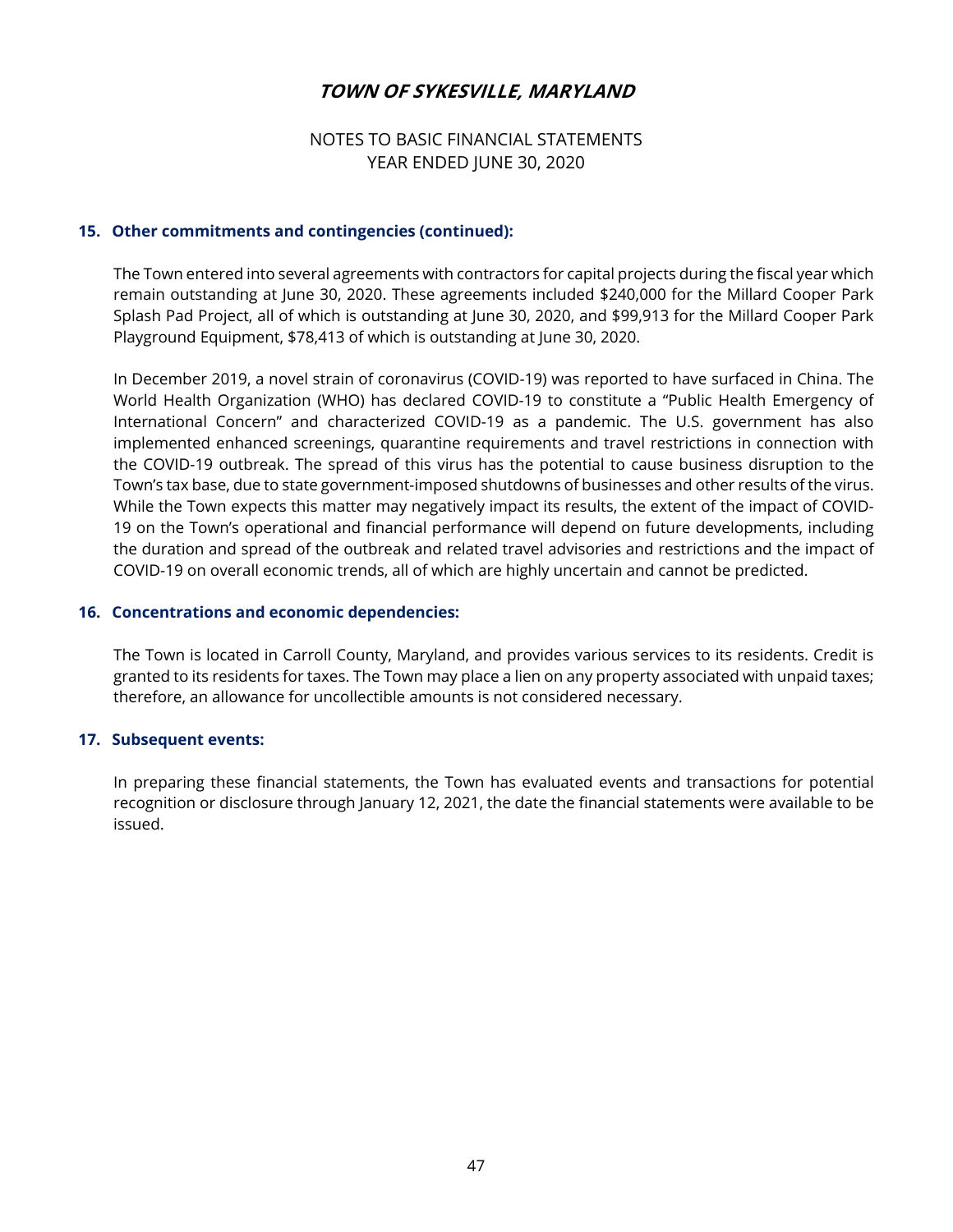## BUDGETARY COMPARISON SCHEDULE - GENERAL FUND (UNAUDITED) YEAR ENDED JUNE 30, 2020 (See independent auditor's report)

|                             | Original        | Final           |                 |               |  |
|-----------------------------|-----------------|-----------------|-----------------|---------------|--|
|                             | budget          | budget          | Actual          | Variance      |  |
| <b>Revenues:</b>            |                 |                 |                 |               |  |
| <b>Taxes</b>                | 2,162,762<br>\$ | 2,160,762<br>\$ | 2,499,938<br>\$ | 339,176<br>\$ |  |
| Intergovernmental           | 757,982         | 830,196         | 595,529         | (234, 667)    |  |
| Charges for services        | 255,530         | 182,299         | 160,158         | (22, 141)     |  |
| Licenses and permits        | 77,034          | 67,214          | 81,436          | 14,222        |  |
| Fines and forfeitures       | 1,500           | 1,600           | 1,570           | (30)          |  |
| Interest income and rents   | 80,913          | 100,413         | 106,386         | 5,973         |  |
| Miscellaneous               | 7,272           | 4,941           | 4,454           | (487)         |  |
| <b>Total revenues</b>       | 3,342,993       | 3,347,425       | 3,449,471       | 102,046       |  |
| <b>Expenditures:</b>        |                 |                 |                 |               |  |
| General government          | 739,498         | 746,707         | 728,393         | 18,314        |  |
| Public safety               | 590,960         | 618,406         | 611,069         | 7,337         |  |
| Public works                | 667,750         | 631,156         | 602,197         | 28,959        |  |
| Recreation and parks        | 223,647         | 207,808         | 199,286         | 8,522         |  |
| Post office                 | 178,750         | 180,700         | 148,417         | 32,283        |  |
| Historic buildings          | 57,272          | 59,987          | 49,402          | 10,585        |  |
| Miscellaneous               | 571,637         | 572,947         | 466,380         | 106,567       |  |
| Debt service                | 98,846          | 98,846          | 98,845          | 1             |  |
| Capital outlays             | 926,941         | 786,600         | 356,912         | 429,688       |  |
| <b>Total expenditures</b>   | 4,055,301       | 3,903,157       | 3,260,901       | 642,256       |  |
| Net changes in fund balance | (712, 308)      | (555, 732)      | 188,570         | 744,302       |  |
| <b>Fund balance:</b>        |                 |                 |                 |               |  |
| Beginning of year           | 6,102,744       | 6,102,744       | 6,102,744       |               |  |
| <b>End of year</b>          | \$5,390,436     | \$5,547,012     | 6,291,314<br>\$ | 744,302<br>\$ |  |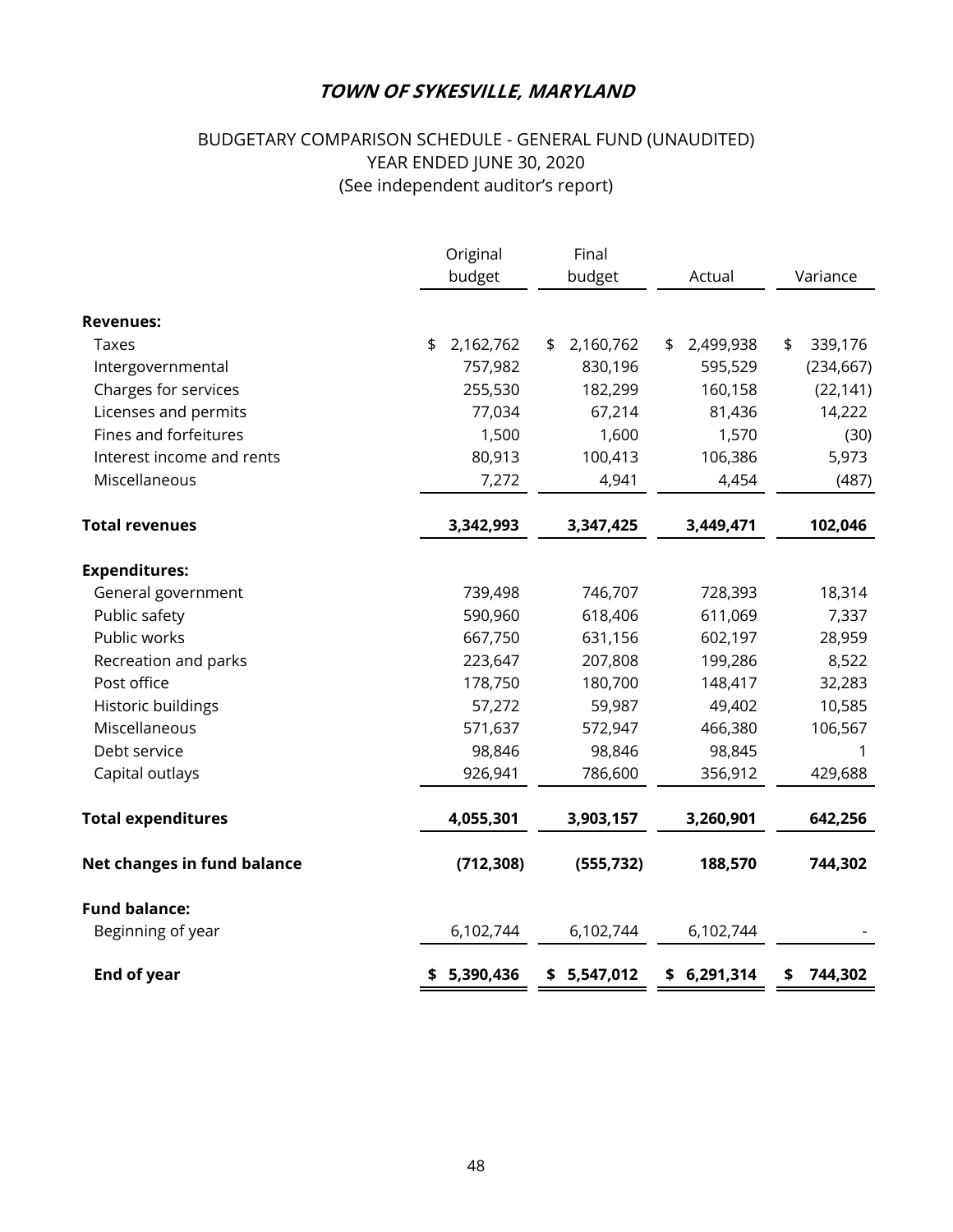## SCHEDULE OF THE TOWN'S PROPORTIONATE SHARE OF THE NET PENSION LIABILITY MARYLAND STATE RETIREMENT AND PENSION SYSTEM LAST SIX FISCAL YEARS \* (UNAUDITED)

|                                                                                                   | 2020          | 2019          | 2018          | 2017          | 2016       | 2015          |
|---------------------------------------------------------------------------------------------------|---------------|---------------|---------------|---------------|------------|---------------|
| Town's proportion of the net pension liability                                                    | 0.0024%       | 0.0022%       | 0.0019%       | 0.0020%       | 0.0016%    | 0.0015%       |
| Town's proportionate share of the net pension liability                                           | \$<br>491.720 | \$<br>452.233 | \$<br>403.985 | \$<br>468.417 | \$334.226  | \$<br>258,150 |
| Town's covered payroll                                                                            | \$<br>894.995 | \$ 854,472    | \$ 819.511    | \$773.514     | \$ 656,619 | \$<br>675.734 |
| Town's proportionate share of the net pension liability<br>as a percentage of its covered payroll | 54.94%        | 52.93%        | 49.30%        | 60.56%        | 50.90%     | 38.20%        |
| Plan fiduciary net position as a percentage of the total<br>pension liability                     | 72.34%        | 71.18%        | 69.38%        | 65.79%        | 68.78%     | 71.87%        |

\* The amounts presented were determined as of the end of the prior fiscal year.

The Town joined and started contributions to the Maryland State Retirement and Pension System on July 1, 2014.

#### Notes to schedule:

*Changes of assumptions:*

In addition to the significant assumptions and noted changes listed below, in 2016, adjustments were also made to COLA, withdrawal and disability rates and rates of salary increases.

|                   | 2020            | 2019    | 2018    | 2017    | 2016    | 2015    |
|-------------------|-----------------|---------|---------|---------|---------|---------|
|                   |                 |         |         |         |         |         |
| Mortality table   | Pub-2010/MP2018 | RP-2014 | RP-2014 | RP-2014 | RP-2014 | RP-2010 |
| Investment return | 7.40%           | 7.45%   | 7.50%   | 7.55%   | 7.55%   | 7.65%   |
| Inflation         | 2.60%           | 2.60%   | 2.65%   | 2.70%   | 2.70%   | 2.90%   |